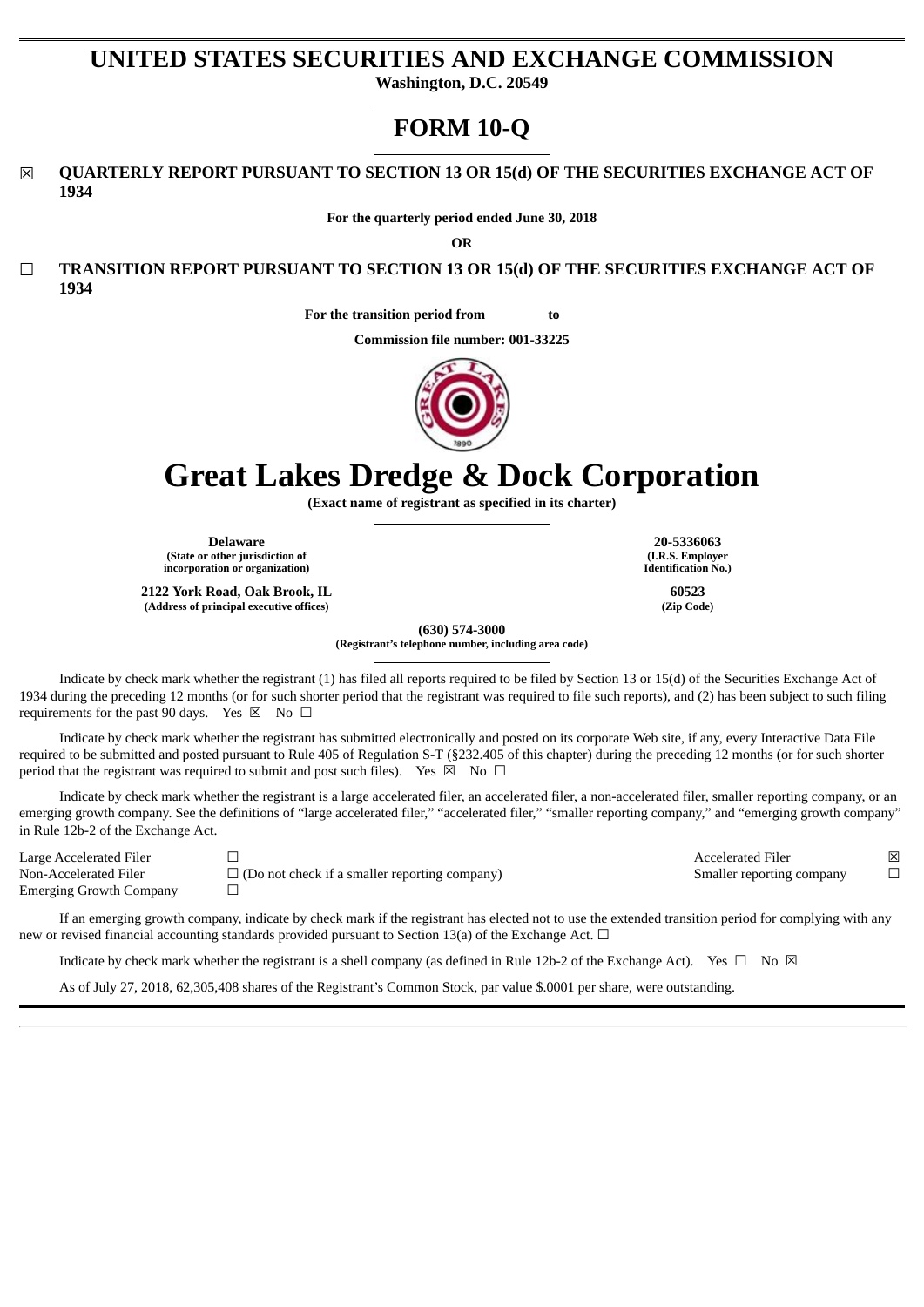## **Quarterly Report Pursuant to Section 13 or 15(d) of the Securities Exchange Act of 1934 For the Quarterly Period ended June 30, 2018**

## **INDEX**

|                   |                                                                                                                   | Page |
|-------------------|-------------------------------------------------------------------------------------------------------------------|------|
|                   | <b>Part I Financial Information (Unaudited)</b>                                                                   | 3    |
| Item 1            | <b>Financial Statements</b>                                                                                       | 3    |
|                   | Condensed Consolidated Balance Sheets at June 30, 2018 and December 31, 2017                                      | 3    |
|                   | Condensed Consolidated Statements of Operations for the Three and Six Months ended June 30, 2018 and 2017         | 4    |
|                   | Condensed Consolidated Statements of Comprehensive Loss for the Three and Six Months ended June 30, 2018 and 2017 | 5    |
|                   | Condensed Consolidated Statements of Equity for the Six Months Ended June 30, 2018 and 2017                       | 6    |
|                   | Condensed Consolidated Statements of Cash Flows for the Six Months Ended June 30, 2018 and 2017                   | 7    |
|                   | <b>Notes to Condensed Consolidated Financial Statements</b>                                                       | 9    |
| Item 2            | <b>Management's Discussion and Analysis of Financial Condition and Results of Operations</b>                      | 22   |
| Item <sub>3</sub> | <b>Quantitative and Qualitative Disclosures About Market Risk</b>                                                 | 33   |
| Item 4            | <b>Controls and Procedures</b>                                                                                    | 33   |
|                   | <b>Part II Other Information</b>                                                                                  | 34   |
| Item 1            | <b>Legal Proceedings</b>                                                                                          | 34   |
| Item 1A           | <b>Risk Factors</b>                                                                                               | 34   |
| Item 2            | <b>Unregistered Sales of Equity Securities and Use of Proceeds</b>                                                | 34   |
| Item 3            | Defaults Upon Senior Securities                                                                                   | 34   |
| Item 4            | <b>Mine Safety Disclosures</b>                                                                                    | 34   |
| Item 5            | <b>Other Information</b>                                                                                          | 34   |
| Item 6            | <b>Exhibits</b>                                                                                                   | 35   |
|                   | <b>Signature</b>                                                                                                  | 36   |
|                   |                                                                                                                   |      |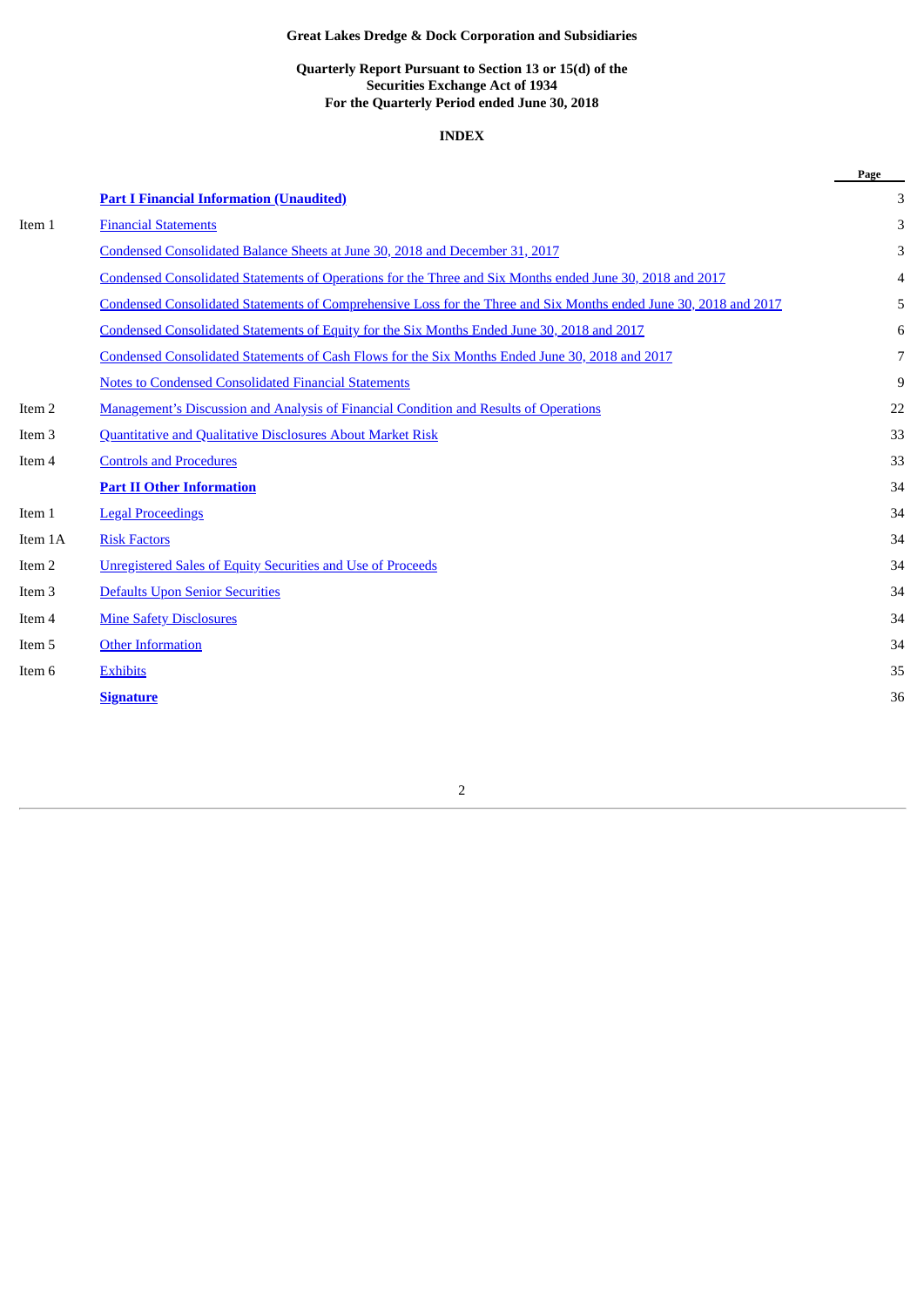## <span id="page-2-1"></span>**GREAT LAKES DREDGE & DOCK CORPORATION AND SUBSIDIARIES**

## **Condensed Consolidated Balance Sheets (Unaudited) (in thousands, except per share amounts)**

<span id="page-2-2"></span><span id="page-2-0"></span>

|                                                                                                                                                                                   |              | <b>June 30,</b><br>2018 |                           | December 31,<br>2017 |
|-----------------------------------------------------------------------------------------------------------------------------------------------------------------------------------|--------------|-------------------------|---------------------------|----------------------|
| <b>ASSETS</b>                                                                                                                                                                     |              |                         |                           |                      |
| <b>CURRENT ASSETS:</b>                                                                                                                                                            |              |                         |                           |                      |
| Cash and cash equivalents                                                                                                                                                         | $\mathbb{S}$ | 13,538                  | $\mathbb{S}$              | 15,852               |
| Accounts receivable—net                                                                                                                                                           |              | 82,306                  |                           | 75,533               |
| Contract revenues in excess of billings                                                                                                                                           |              | 55,003                  |                           | 90,788               |
| Inventories                                                                                                                                                                       |              | 32,340                  |                           | 34,600               |
| Prepaid expenses and other current assets                                                                                                                                         |              | 40,947                  |                           | 45,411               |
| Total current assets                                                                                                                                                              |              | 224,134                 |                           | 262,184              |
| PROPERTY AND EQUIPMENT-Net                                                                                                                                                        |              | 371,807                 |                           | 407,294              |
| <b>GOODWILL AND OTHER INTANGIBLE ASSETS-Net</b>                                                                                                                                   |              | 84,186                  |                           | 84,484               |
| <b>INVENTORIES-Noncurrent</b>                                                                                                                                                     |              | 55,200                  |                           | 54,023               |
| <b>INVESTMENTS IN JOINT VENTURES</b>                                                                                                                                              |              | 3,489                   |                           | 2,714                |
| ASSETS HELD FOR SALE—Noncurrent                                                                                                                                                   |              | 6,916                   |                           | 8,530                |
| <b>OTHER</b>                                                                                                                                                                      |              | 12,473                  |                           | 13,128               |
| <b>TOTAL</b>                                                                                                                                                                      | \$           | 758,205                 | \$                        | 832,357              |
|                                                                                                                                                                                   |              |                         |                           |                      |
| <b>LIABILITIES AND EQUITY</b>                                                                                                                                                     |              |                         |                           |                      |
| <b>CURRENT LIABILITIES:</b>                                                                                                                                                       |              |                         |                           |                      |
| Accounts payable                                                                                                                                                                  | $\mathbb{S}$ | 68,751                  | $\boldsymbol{\mathsf{S}}$ | 87,659               |
| Accrued expenses                                                                                                                                                                  |              | 45,943                  |                           | 56,218               |
| Billings in excess of contract revenues                                                                                                                                           |              | 9,050                   |                           | 3,615                |
| Current portion of long-term debt                                                                                                                                                 |              | 1,169                   |                           | 2,758                |
| Total current liabilities                                                                                                                                                         |              | 124,913                 |                           | 150,250              |
| <b>LONG-TERM DEBT</b>                                                                                                                                                             |              | 321,503                 |                           | 333,141              |
| REVOLVING CREDIT FACILITY                                                                                                                                                         |              | 70,882                  |                           | 95,000               |
| DEFERRED INCOME TAXES                                                                                                                                                             |              | 21,896                  |                           | 25,561               |
| <b>OTHER</b>                                                                                                                                                                      |              | 7,497                   |                           | 7,109                |
| <b>Total liabilities</b>                                                                                                                                                          |              | 546,691                 |                           | 611,061              |
|                                                                                                                                                                                   |              |                         |                           |                      |
| <b>COMMITMENTS AND CONTINGENCIES (Note 9)</b>                                                                                                                                     |              |                         |                           |                      |
| <b>EQUITY:</b>                                                                                                                                                                    |              |                         |                           |                      |
| Common stock-\$.0001 par value; 90,000 authorized, 62,583 and 61,897 shares issued; 62,305 and<br>61,619 shares outstanding at June 30, 2018 and December 31, 2017, respectively. |              | 6                       |                           | 6                    |
| Treasury stock, at cost                                                                                                                                                           |              | (1, 433)                |                           | (1, 433)             |
| Additional paid-in capital                                                                                                                                                        |              | 291,468                 |                           | 289,821              |
| Accumulated deficit                                                                                                                                                               |              | (78, 973)               |                           | (67, 101)            |
| Accumulated other comprehensive income                                                                                                                                            |              | 446                     |                           | 3                    |
| Total equity                                                                                                                                                                      |              | 211,514                 |                           | 221,296              |
| TOTAL                                                                                                                                                                             | \$           | 758,205                 | \$                        | 832,357              |
| See notes to unaudited condensed consolidated financial statements.                                                                                                               |              |                         |                           |                      |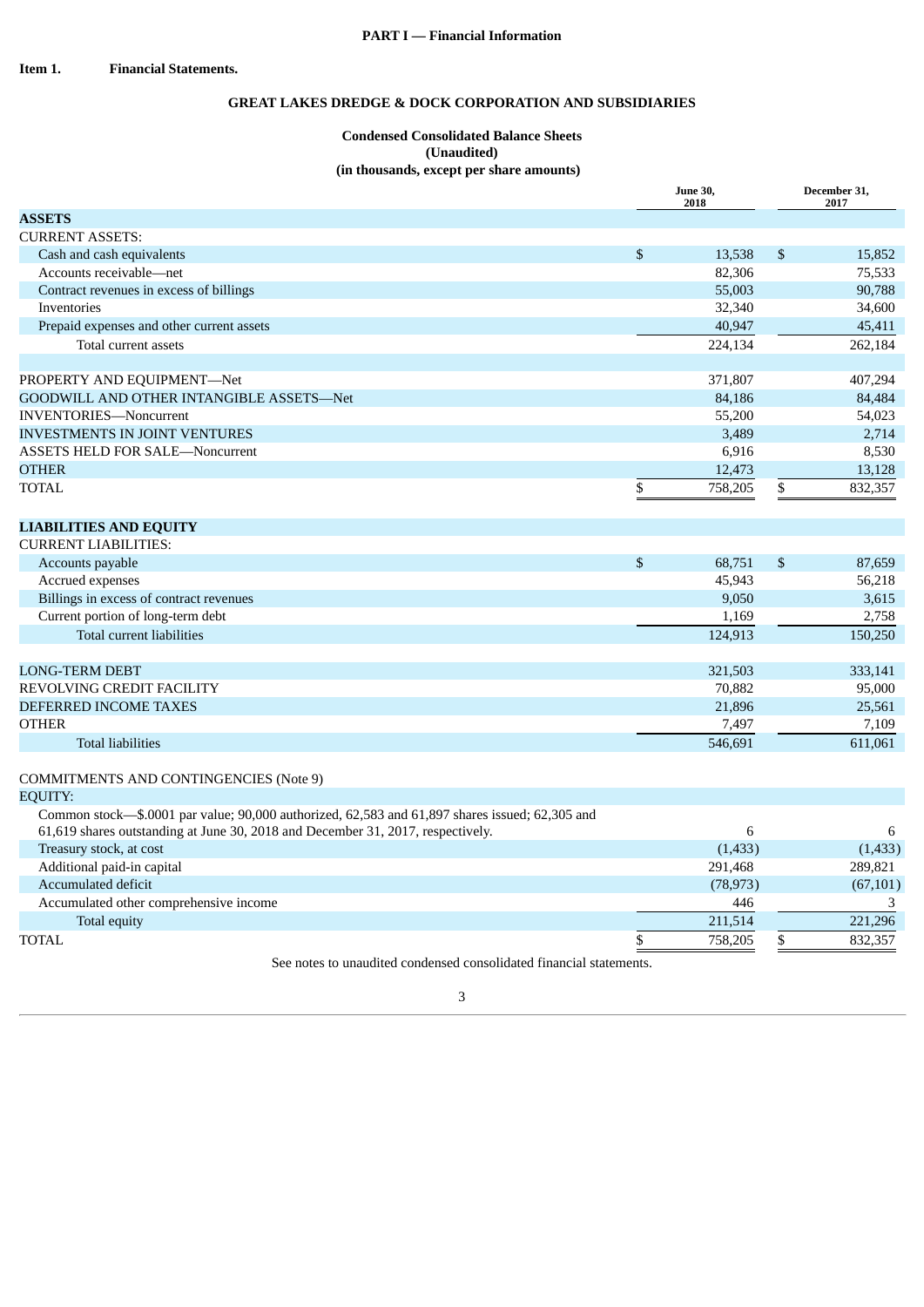## **Condensed Consolidated Statements of Operations (Unaudited) (in thousands, except per share amounts)**

<span id="page-3-0"></span>

|                                                                            | <b>Three Months Ended</b><br><b>June 30.</b> |         |              |          | <b>Six Months Ended</b><br><b>June 30,</b> |           |                |           |
|----------------------------------------------------------------------------|----------------------------------------------|---------|--------------|----------|--------------------------------------------|-----------|----------------|-----------|
|                                                                            |                                              | 2018    |              | 2017     |                                            | 2018      |                | 2017      |
| <b>Contract revenues</b>                                                   | \$                                           | 150,590 | \$           | 176,859  | \$.                                        | 297,183   | \$             | 347,445   |
| Costs of contract revenues                                                 |                                              | 128,350 |              | 156,577  |                                            | 260,238   |                | 312,351   |
| Gross profit                                                               |                                              | 22,240  |              | 20,282   |                                            | 36,945    |                | 35,094    |
| General and administrative expenses                                        |                                              | 15,169  |              | 17,267   |                                            | 31,113    |                | 34,062    |
| (Gain) loss on sale of assets-net                                          |                                              | (1,063) |              | 169      |                                            | (1,262)   |                | 180       |
| Operating income                                                           |                                              | 8,134   |              | 2,846    |                                            | 7,094     |                | 852       |
| Interest expense-net                                                       |                                              | (8,997) |              | (6, 441) |                                            | (17, 657) |                | (12, 023) |
| Equity in loss of joint ventures                                           |                                              |         |              | (1,468)  |                                            |           |                | (1, 467)  |
| Loss on extinguishment of debt                                             |                                              |         |              | (2,330)  |                                            |           |                | (2,330)   |
| Other expense                                                              |                                              | (57)    |              | (285)    |                                            | (2, 973)  |                | (77)      |
| Loss from continuing operations before income taxes                        |                                              | (920)   |              | (7,678)  |                                            | (13,536)  |                | (15, 045) |
| Income tax (provision) benefit                                             |                                              | (54)    |              | 3,454    |                                            | 3,241     |                | 6,247     |
| Loss from continuing operations                                            |                                              | (974)   |              | (4,224)  |                                            | (10, 295) |                | (8,798)   |
| Income (loss) from discontinued operations, net of income taxes            |                                              |         |              | 368      |                                            |           |                | (12, 697) |
| Net loss                                                                   | \$                                           | (974)   | \$           | (3,856)  | \$                                         | (10, 295) | \$             | (21, 495) |
| Basic loss per share attributable to continuing operations                 | \$                                           | (0.02)  | \$           | (0.07)   | \$                                         | (0.17)    | \$             | (0.14)    |
| Basic loss per share attributable to discontinued operations, net of tax   |                                              |         |              |          |                                            |           |                | (0.21)    |
| Basic loss per share                                                       | \$                                           | (0.02)  | $\mathbb{S}$ | (0.07)   | $\mathcal{S}$                              | (0.17)    | $\mathfrak{s}$ | (0.35)    |
| Basic weighted average shares                                              |                                              | 62,267  |              | 61,342   |                                            | 62,041    |                | 61,204    |
| Diluted loss per share attributable to continuing operations               | \$                                           | (0.02)  | \$           | (0.07)   | -\$                                        | (0.17)    | \$             | (0.14)    |
| Diluted loss per share attributable to discontinued operations, net of tax |                                              |         |              |          |                                            |           |                | (0.21)    |
| Diluted loss per share                                                     | \$                                           | (0.02)  | \$           | (0.07)   | \$                                         | (0.17)    | \$             | (0.35)    |
| Diluted weighted average shares                                            |                                              | 62,267  |              | 61,342   |                                            | 62,041    |                | 61,204    |

See notes to unaudited condensed consolidated financial statements.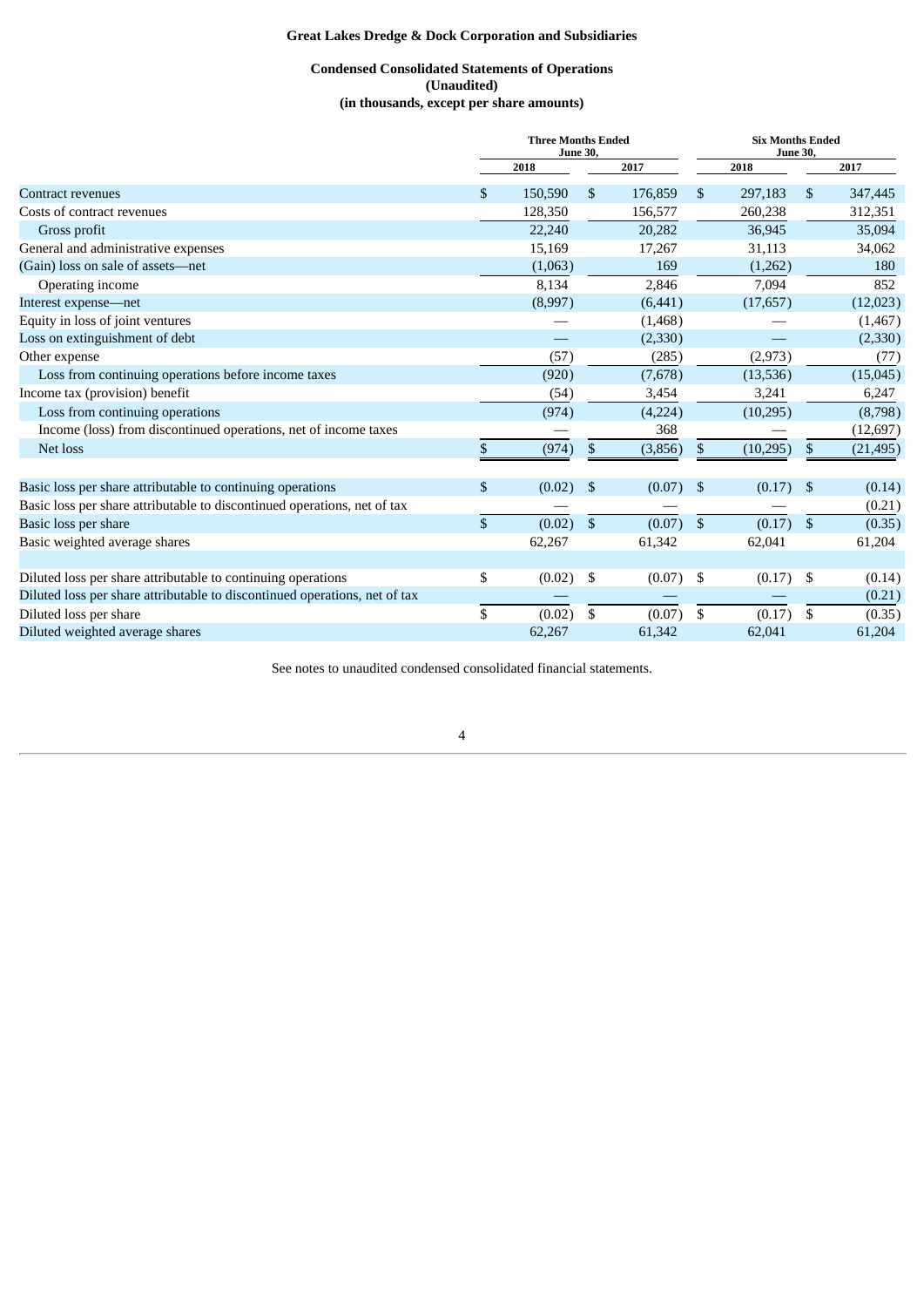## **Condensed Consolidated Statements of Comprehensive Loss (Unaudited) (in thousands)**

<span id="page-4-0"></span>

|                                                   |  | <b>Three Months Ended</b><br><b>June 30,</b> |  |              | <b>Six Months Ended</b><br><b>June 30,</b> |          |  |           |  |  |      |  |
|---------------------------------------------------|--|----------------------------------------------|--|--------------|--------------------------------------------|----------|--|-----------|--|--|------|--|
|                                                   |  | 2018                                         |  |              |                                            | 2017     |  |           |  |  | 2017 |  |
| Net loss                                          |  | (974)                                        |  | $(3,856)$ \$ |                                            | (10,295) |  | (21, 495) |  |  |      |  |
| Currency translation adjustment—net of tax (1)    |  | (57)                                         |  | b            |                                            | 1,304    |  | (22)      |  |  |      |  |
| Net unrealized gain on derivatives—net of tax (2) |  | (127)                                        |  | (718)        |                                            | (861)    |  | (1,452)   |  |  |      |  |
| Other comprehensive income (loss)—net of tax      |  | (184)                                        |  | (712)        |                                            | 443      |  | (1, 474)  |  |  |      |  |
| Comprehensive loss                                |  | (1, 158)                                     |  | (4,568)      |                                            | (9,852)  |  | (22, 969) |  |  |      |  |

(1) Net of income tax (provision) benefit of \$5 and \$(6) for the three months ended June 30, 2018 and 2017, respectively. Net of income tax (provision) benefit of \$(530) and \$33 for the six months ended June 30, 2018 and 2017, respectively.

(2) Net of income tax provision of \$689 and \$468 for the three months ended June 30, 2018 and 2017, respectively. Net of income tax provision of \$949 and \$947 for the six months ended June 30, 2018 and 2017, respectively.

See notes to unaudited condensed consolidated financial statements.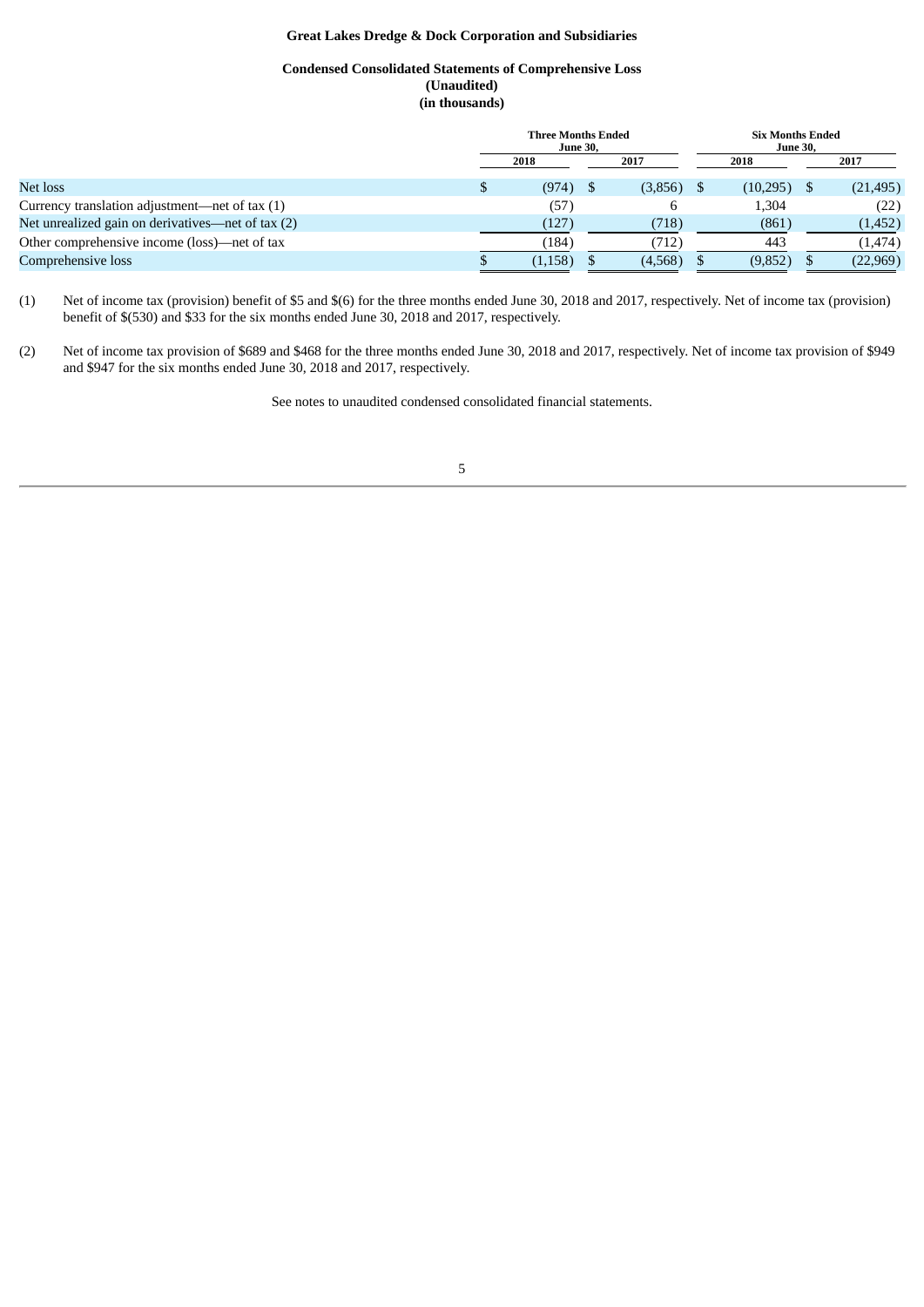## **Condensed Consolidated Statements of Equity (Unaudited) (in thousands)**

<span id="page-5-0"></span>

|                                                                                     | <b>Shares</b> of<br>Common<br>Stock | Common<br>Stock | Shares of<br>Treasurv<br>Stock | <b>Treasury</b><br>Stock | <b>Additional</b><br>Paid-In<br>Capital | Accumulated<br>Deficit | <b>Accumulated</b><br>Other<br>Comprehensive<br><b>Income</b> (loss) | Total            |
|-------------------------------------------------------------------------------------|-------------------------------------|-----------------|--------------------------------|--------------------------|-----------------------------------------|------------------------|----------------------------------------------------------------------|------------------|
| BALANCE-January 1, 2018                                                             | 61,897                              | 6               | (278)                          | (1, 433)                 | 289,821                                 | (67, 101)              | 3<br>S                                                               | 221,296          |
| Cumulative effect of recent accounting pronouncements<br>Share-based compensation   | 72                                  |                 |                                |                          | 2,264                                   | (1,577)                |                                                                      | (1,577)<br>2,264 |
| Vesting of restricted stock units, including impact of<br>shares withheld for taxes | 486                                 |                 |                                |                          | (1,060)                                 |                        |                                                                      | (1,060)          |
| Exercise of options and purchases from employee stock<br>plans                      | 128                                 |                 |                                |                          | 443                                     |                        |                                                                      | 443              |
| Net loss                                                                            |                                     |                 |                                |                          |                                         | (10, 295)              |                                                                      | (10, 295)        |
| Other comprehensive income—net of tax                                               | __                                  | __              | __                             | __                       | __                                      |                        | 443                                                                  | 443              |
| BALANCE-June 30, 2018                                                               | 62,583                              |                 | (278)                          | (1, 433)                 | 291,468                                 | (78, 973)              | 446                                                                  | 211,514          |

|                                                                                                                 | <b>Shares</b> of<br>Common<br>Stock | Common<br>Stock |    | <b>Shares of</b><br><b>Treasury</b><br>Stock |    | <b>Treasury</b><br>Stock | <b>Additional</b><br>Paid-In<br>Capital | Accumulated<br>Deficit | <b>Accumulated</b><br>Other<br>Comprehensive<br>Income (loss) | Total          |
|-----------------------------------------------------------------------------------------------------------------|-------------------------------------|-----------------|----|----------------------------------------------|----|--------------------------|-----------------------------------------|------------------------|---------------------------------------------------------------|----------------|
| BALANCE-January 1, 2017                                                                                         | 61,240                              |                 | 6  | (278)                                        | D. | (1, 433)                 | 286,303                                 | (35, 841)              | (1, 145)                                                      | 247,890        |
| Share-based compensation<br>Vesting of restricted stock units, including impact of<br>shares withheld for taxes | 164<br>147                          |                 |    |                                              |    | __                       | 1,758<br>(328)                          |                        | –                                                             | 1,758<br>(328) |
| Exercise of options and purchases from employee stock<br>plans                                                  | 132                                 |                 |    |                                              |    |                          | 434                                     |                        |                                                               | 434            |
| Net loss                                                                                                        |                                     |                 |    |                                              |    |                          | –                                       | (21, 495)              |                                                               | (21, 495)      |
| Other comprehensive loss-net of tax                                                                             |                                     |                 | __ |                                              |    | __                       | __                                      | –                      | (1, 474)                                                      | (1, 474)       |
| BALANCE-June 30, 2017                                                                                           | 61.683                              |                 |    | (278)                                        |    | (1, 433)                 | 288,167                                 | (57, 336)              | (2,619)                                                       | 226,785        |

See notes to unaudited condensed consolidated financial statements.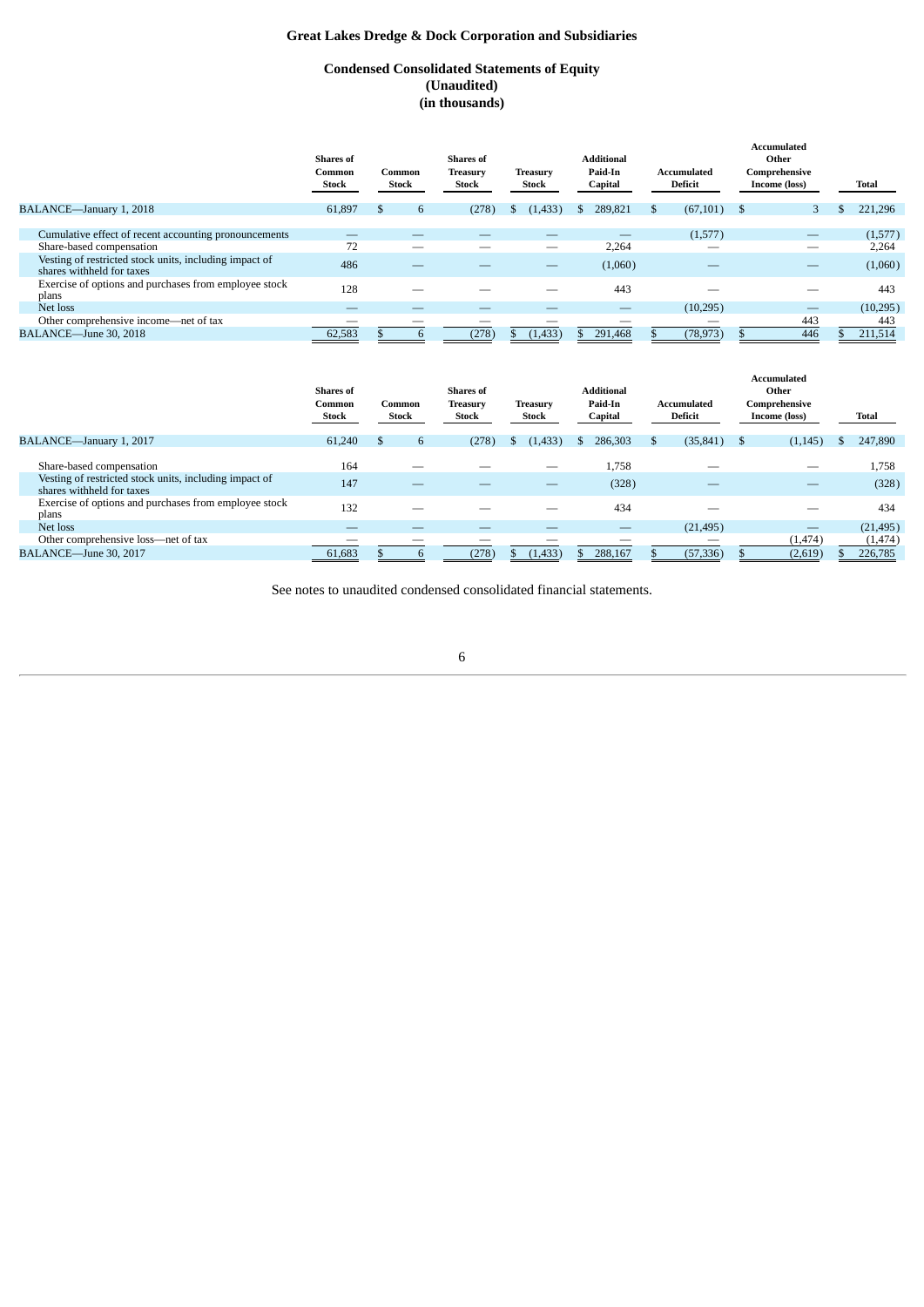## **Condensed Consolidated Statements of Cash Flows (Unaudited) (in thousands)**

<span id="page-6-0"></span>

|                                                                                       | <b>Six Months Ended</b><br><b>June 30,</b> |                 |
|---------------------------------------------------------------------------------------|--------------------------------------------|-----------------|
|                                                                                       | 2018                                       | 2017            |
| <b>OPERATING ACTIVITIES:</b>                                                          |                                            |                 |
| Net loss                                                                              | \$<br>(10, 295)                            | \$<br>(21, 495) |
| Loss from discontinued operations, net of income taxes                                |                                            | (12, 697)       |
| Loss from continuing operations                                                       | \$<br>(10, 295)                            | \$<br>(8,798)   |
| Adjustments to reconcile net loss to net cash flows provided by operating activities: |                                            |                 |
| Depreciation and amortization                                                         | 28,981                                     | 27,501          |
| Equity in earnings of joint ventures                                                  | (1, 313)                                   | (3,087)         |
| Cash distributions from joint ventures                                                | 538                                        | 4,486           |
| Loss on extinguishment of 7 3/8% senior notes                                         |                                            | 2,330           |
| Deferred income taxes                                                                 | (2,850)                                    | (6,277)         |
| (Gain) loss on sale of assets                                                         | (1,262)                                    | 180             |
| Other non-cash restructuring items                                                    | 2,015                                      |                 |
| Amortization of deferred financing fees                                               | 1,769                                      | 1,646           |
| Unrealized net loss from mark-to-market valuations of derivatives                     |                                            | 1,089           |
| Unrealized foreign currency gain                                                      | (201)                                      | (115)           |
| Share-based compensation expense                                                      | 2,264                                      | 1,758           |
| Changes in assets and liabilities:                                                    |                                            |                 |
| Accounts receivable                                                                   | (2,297)                                    | 26,126          |
| Contract revenues in excess of billings                                               | 32,823                                     | 4,212           |
| <b>Inventories</b>                                                                    | 1,083                                      | (1,536)         |
| Prepaid expenses and other current assets                                             | 11,361                                     | 6,169           |
| Accounts payable and accrued expenses                                                 | (30, 348)                                  | (34, 498)       |
| Billings in excess of contract revenues                                               | (2,249)                                    | 51              |
| Other noncurrent assets and liabilities                                               | (4,743)                                    | 1,379           |
| Net cash flows provided by operating activities from continuing operations            | 25,276                                     | 22,616          |
| Net cash flows used in operating activities of discontinued operations                |                                            | (20,900)        |
| Cash provided by operating activities                                                 | 25,276                                     | 1,716           |
| <b>INVESTING ACTIVITIES:</b>                                                          |                                            |                 |
| Purchases of property and equipment                                                   | (11,790)                                   | (34,266)        |
| Proceeds from dispositions of property and equipment                                  | 9,979                                      | 2,212           |
| Cash used in investing activities                                                     | (1,811)                                    | (32,054)        |
|                                                                                       |                                            |                 |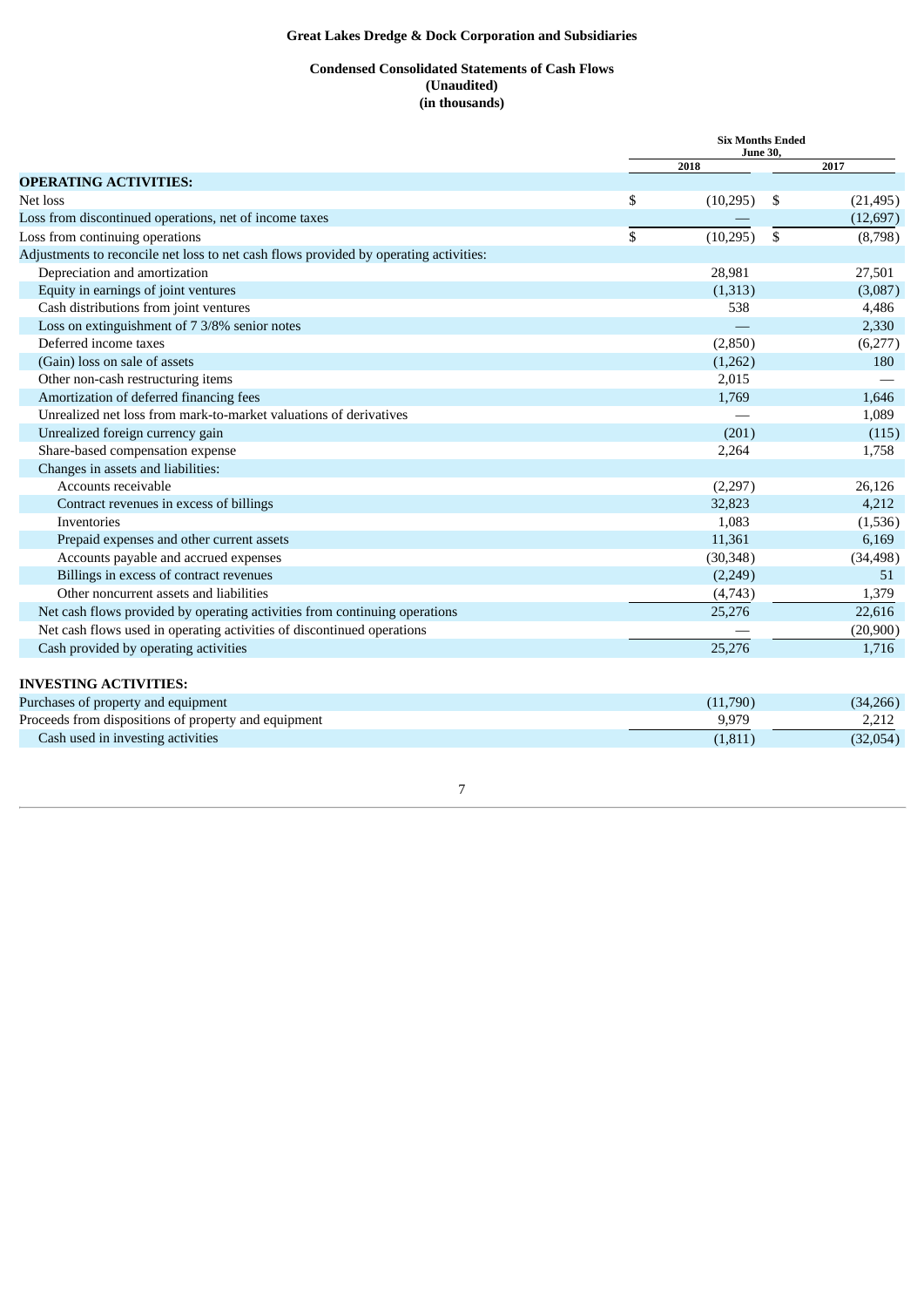|                                                                        | <b>Six Months Ended</b><br><b>June 30,</b> |    |            |  |
|------------------------------------------------------------------------|--------------------------------------------|----|------------|--|
|                                                                        | 2018                                       |    | 2017       |  |
| <b>FINANCING ACTIVITIES:</b>                                           |                                            |    |            |  |
| 7 3/8% senior notes tender premium                                     |                                            |    | (744)      |  |
| Deferred financing fees                                                |                                            |    | (4,519)    |  |
| Repayments of debt                                                     | (1,070)                                    |    | (276, 386) |  |
| Proceeds from issuance of debt                                         |                                            |    | 326,241    |  |
| Taxes paid on settlement of vested share awards                        | (1,060)                                    |    | (328)      |  |
| Exercise of options and purchases from employee stock plans            | 443                                        |    | 434        |  |
| Borrowings under revolving loans                                       | 18,000                                     |    | 52,046     |  |
| Repayments of revolving loans                                          | (42, 118)                                  |    | (70, 157)  |  |
| Cash provided by (used in) financing activities                        | (25, 805)                                  |    | 26,587     |  |
| Effect of foreign currency exchange rates on cash and cash equivalents | 26                                         |    | 64         |  |
| Net decrease in cash, cash equivalents and restricted cash             | (2,314)                                    |    | (3,687)    |  |
| Cash, cash equivalents and restricted cash at beginning of period      | 17,352                                     |    | 19,702     |  |
| Cash, cash equivalents and restricted cash at end of period            | \$<br>15,038                               | \$ | 16,015     |  |
| <b>Supplemental Cash Flow Information</b>                              |                                            |    |            |  |
| Cash paid for interest                                                 | \$<br>16,245                               | \$ | 19,835     |  |
| Cash paid for income taxes                                             | \$<br>243                                  |    | 555        |  |
| <b>Non-cash Investing and Financing Activities</b>                     |                                            |    |            |  |
| Property and equipment purchased but not yet paid                      | \$<br>5,220                                | \$ | 4,578      |  |
| Repayments of debt with proceeds from sale-leaseback transactions      | 13,034                                     | \$ |            |  |

See notes to unaudited condensed consolidated financial statements.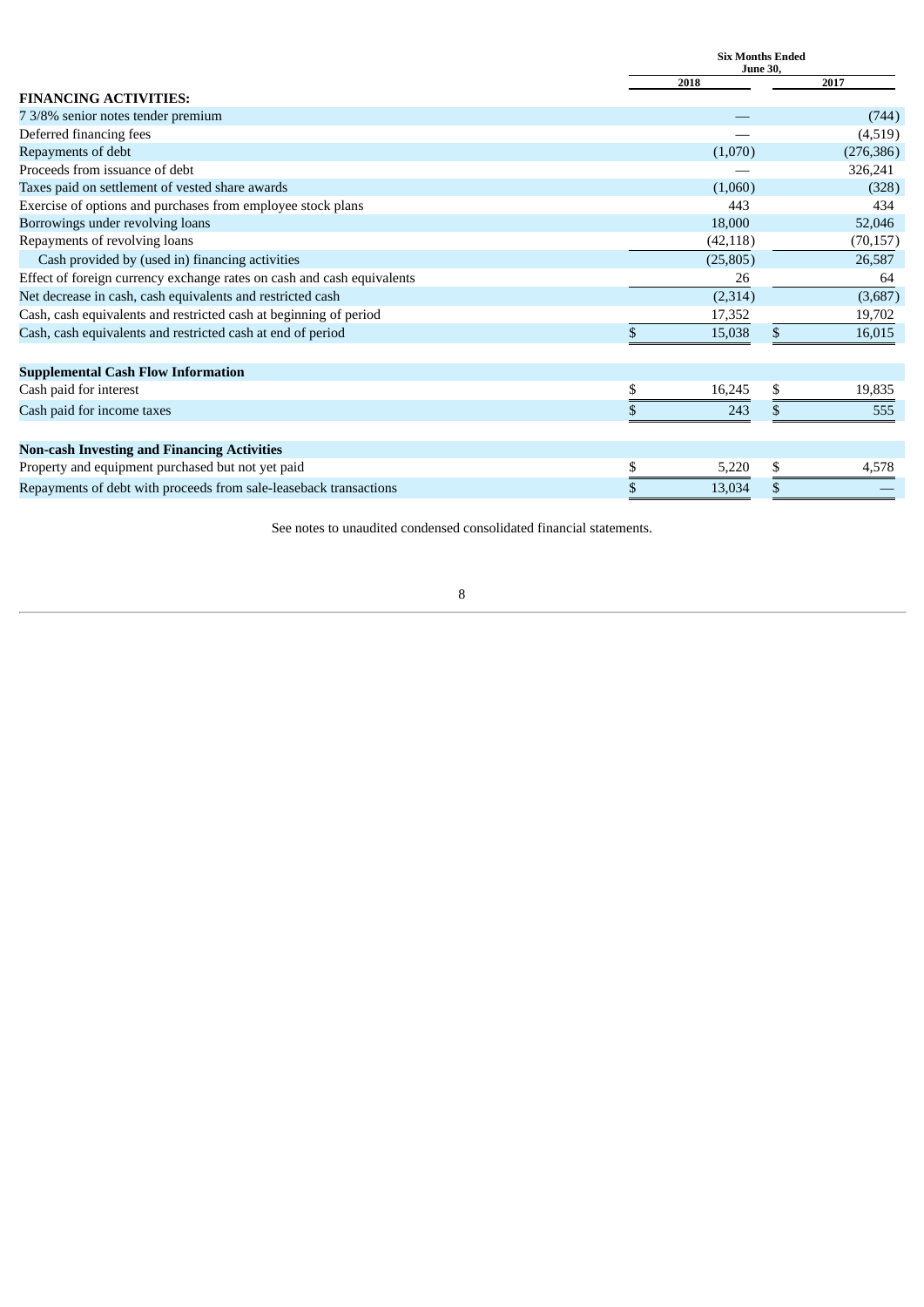#### **GREAT LAKES DREDGE & DOCK CORPORATION AND SUBSIDIARIES**

## **NOTES TO CONDENSED CONSOLIDATED FINANCIAL STATEMENTS (Unaudited)**

#### **(dollar amounts in thousands, except per share amounts or as otherwise noted)**

#### <span id="page-8-0"></span>**1. Basis of presentation**

The unaudited condensed consolidated financial statements and notes herein should be read in conjunction with the audited consolidated financial statements of Great Lakes Dredge & Dock Corporation and Subsidiaries (the "Company" or "Great Lakes") and the notes thereto, included in the Company's Annual Report on Form 10-K for the year ended December 31, 2017. The condensed consolidated financial statements included herein have been prepared by the Company without audit, pursuant to the rules and regulations of the Securities and Exchange Commission ("SEC"). Certain information and footnote disclosures normally included in financial statements prepared in accordance with accounting principles generally accepted in the United States of America ("GAAP") have been condensed or omitted pursuant to the SEC's rules and regulations, although management believes that the disclosures are adequate and make the information presented not misleading. In the opinion of management, all adjustments, which are of a normal and recurring nature (except as otherwise noted), that are necessary to present fairly the Company's financial position as of June 30, 2018, and its results of operations for the three and six months ended June 30, 2018 and 2017 and cash flows for the six months ended June 30, 2018 and 2017 have been included.

The Company adopted Accounting Standard Update No. 2016-18 ("ASU 2016-18"), *Statement of Cashflows (Topic 230): Restricted Cash* on January 1, 2018. The amendments require that the statement of cash flows explain the changes during the period in the total of cash, cash equivalents, and amounts generally described as restricted cash or restricted cash equivalents. Therefore amounts generally described as restricted cash or restricted cash equivalents should be included with the cash and cash equivalents when reconciling the beginning-of-period and end-of-period total amounts shown on the statement of cash flows. The impact of the adoption of ASU 2016-18 has been applied retrospectively and the prior period presented has been recast.

The following table provides a reconciliation of cash, cash equivalents and restricted cash at June 30, 2018 and December 31, 2017 reported within the Condensed Consolidated Balance Sheets that sum to the total of the same such amounts shown in the Condensed Consolidated Statements of Cash Flows.

|                                                             | <b>June 30, 2018</b> | <b>December 31, 2017</b> |
|-------------------------------------------------------------|----------------------|--------------------------|
| Cash and cash equivalents                                   | 13.538               | 15,852                   |
| Restricted cash included in other long-term assets          | 1.500                | 1.500                    |
| Cash, cash equivalents and restricted cash at end of period | 15,038               | 17,352                   |

Effective beginning the first quarter of 2018, the Company changed the method of accounting for allocated fixed equipment costs for interim periods such that fixed equipment costs are now recognized as incurred. The Company adopted this change as a result of management's belief that the new method is preferable and results in a more objective measure of quarterly expense that will better support planning and resource allocation decisions by management. The change has been applied retrospectively and all prior interim periods presented have been recast. The Company's cost structure includes significant annual equipment-related costs, including depreciation, maintenance, insurance and long-term rentals. Previously, the Company allocated fixed equipment costs to interim periods in proportion to revenues recognized over the year. Specifically, at each interim reporting date the Company compared actual revenues earned to date on its dredging contracts to expected annual revenues and recognized equipment costs on the same proportionate basis. In the fourth quarter, any over or under allocated equipment costs are recognized such that the expense for the year equals actual equipment costs incurred during the year. The impact of the change in accounting policy on our Condensed Consolidated Statements of Operations and Condensed Consolidated Balance Sheets is as follows:

|                                                              |    | <b>Three Months Ended</b> | <b>Six Months Ended</b> |
|--------------------------------------------------------------|----|---------------------------|-------------------------|
|                                                              |    | June 30, 2017             | June 30, 2017           |
| Costs of contract revenues                                   |    | 5,492                     | \$<br>6,862             |
| Income tax benefit                                           |    | 2,330                     | 2,849                   |
| Loss from continuing operations                              |    | (3, 162)                  | (4,013)                 |
| Net loss                                                     | D  | (3, 162)                  | \$<br>(4,013)           |
|                                                              |    |                           |                         |
| Comprehensive loss                                           | \$ | (3, 162)                  | \$<br>(4,013)           |
|                                                              |    |                           |                         |
| Basic loss per share attributable to continuing operations   | \$ | (0.05)                    | \$<br>(0.06)            |
| Diluted loss per share attributable to continuing operations | D  | (0.05)                    | \$<br>(0.06)            |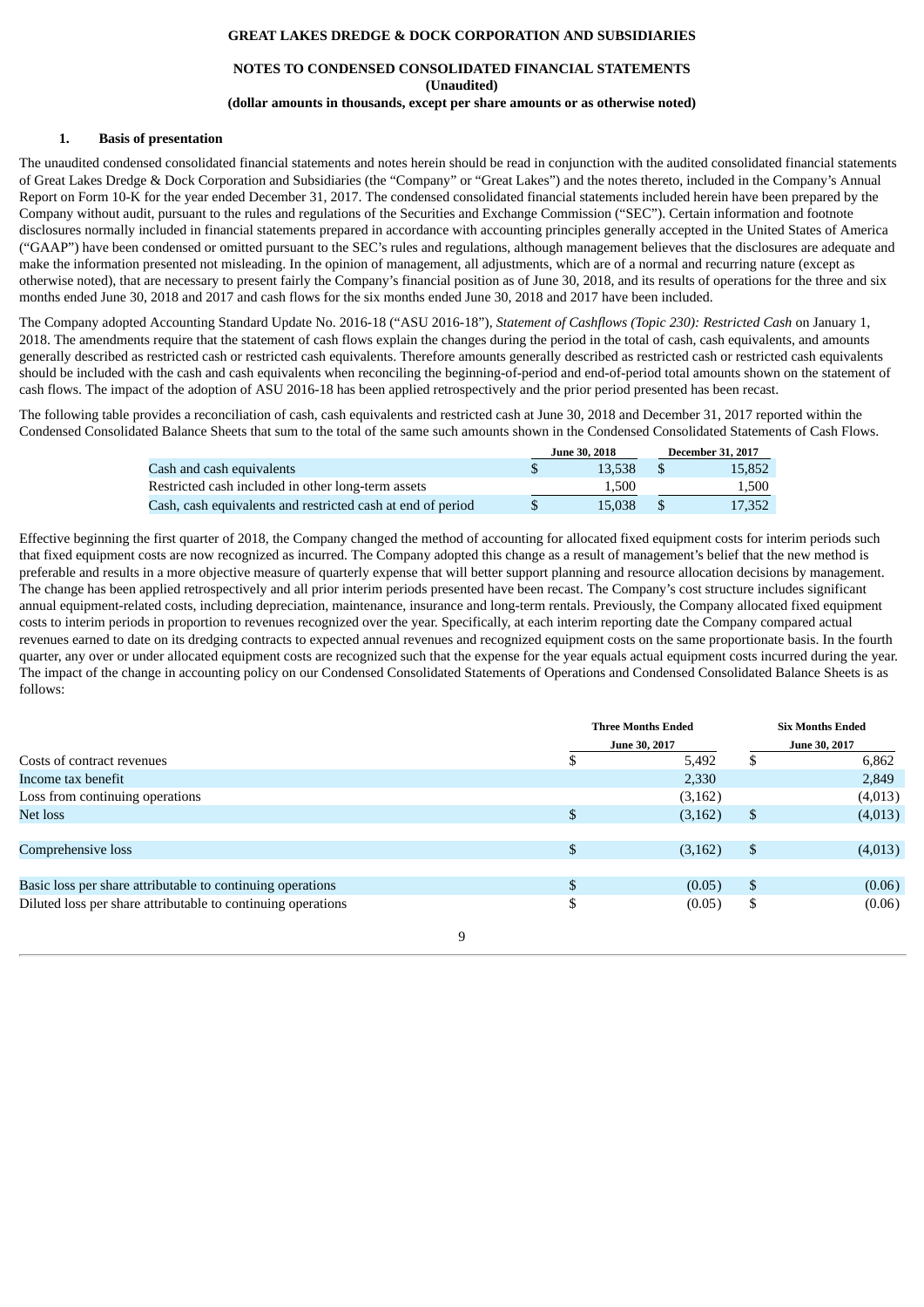|                                           | <b>June 30, 2017</b> |
|-------------------------------------------|----------------------|
| Prepaid expenses and other current assets | (6,862)              |
| Deferred income taxes                     | (2,849)              |
| Accumulated deficit                       | (4.013)              |

The Company adopted Accounting Standard Update No. 2014-09, *Revenue from Contracts with Customers (Topic 606)*, and subsequently issued other Accounting Standard Updates related to Accounting Standards Codification Topic 606 (collectively, "ASC 606") on January 1, 2018 under the modified retrospective method such that the cumulative effect is recognized at the date of initial application. The adoption of ASC 606 may result in a change in the timing of recognition of both contract revenue and costs from our prior practices. Upon the adoption of ASC 606, the Company recorded a cumulative net adjustment of \$1,950 to the beginning retained earnings balance. Refer to Note 7, Revenue, for further discussion of the adoption of ASC 606.

In February 2018, the Financial Accounting Standards Board ("FASB") issued Accounting Standard Update No. 2018-02 ("ASU 2018-02"), *Income* Statement-Reporting Comprehensive Income (Topic 220): Reclassification of Certain Tax Effects from Accumulated Other Comprehensive Income. The new guidance allows entities to reclassify from accumulated other comprehensive income to retained earnings stranded tax effects resulting from the Tax Cut and Jobs Act. The Company elected to early adopt ASU 2018-02 during the quarter ended March 31, 2018.

The components of costs of contract revenues include labor, equipment (including depreciation, maintenance, insurance and long-term rentals), subcontracts, fuel, supplies, short-term rentals and project overhead. Hourly labor is generally hired on a project-by-project basis. Costs of contract revenues vary significantly depending on the type and location of work performed and assets utilized.

The Company has two operating segments: dredging and environmental & infrastructure, which are also the Company's reportable segments and reporting units of which the Company tests goodwill for impairment. The Company will perform its next scheduled annual test of goodwill in the third quarter of 2018.

The condensed consolidated results of operations and comprehensive income for the interim periods presented herein are not necessarily indicative of the results to be expected for the full year.

#### *Recent accounting pronouncements*

In January 2017, the FASB issued Accounting Standard Update No. 2017-04 ("ASU 2017-04"), *Intangibles—Goodwill and Other (Topic 350): Simplifying the Test for Goodwill Impairment*. The amendment removes the requirement to compare the implied fair value of goodwill with its carrying amount as part of step 2 of the goodwill impairment test. The guidance is effective for fiscal years beginning after December 15, 2019. The Company does not anticipate that the adoption of ASU 2017-04 will have a material effect on the Company's consolidated financial statements.

In February 2016, the FASB issued Accounting Standard Update No. 2016-02 ("ASU 2016-02"), *Leases (Topic 842)* and subsequently issued other Accounting Standard Updates related to the Accounting Standards Codification Topic 842 (collectively, "ASC 842"). The FASB issued ASC 842 to increase the transparency and comparability among organizations by recognizing lease assets and lease liabilities on the balance sheet and disclosing key information about leasing arrangements. The guidance is effective for fiscal years beginning after December 15, 2018, including interim periods within those annual periods. The Company's evaluation of ASC 842 is ongoing and not complete. The Company is currently evaluating the overall impacts that ASC 842 will have on the classification of leases and resulting pattern of expense recognition in the income statement, existing internal controls and processes to comply with the guidance. Accordingly, the Company is still evaluating the effect of the adoption of ASC 842 on its consolidated financial statements.

#### **2. Earnings per share**

Basic earnings per share is computed by dividing net income attributable to common stockholders by the weighted-average number of common shares outstanding during the reporting period. Diluted earnings per share is computed the same as basic earnings per share except that it reflects the potential dilution that could occur if dilutive securities or other obligations to issue common stock were exercised or converted into common stock.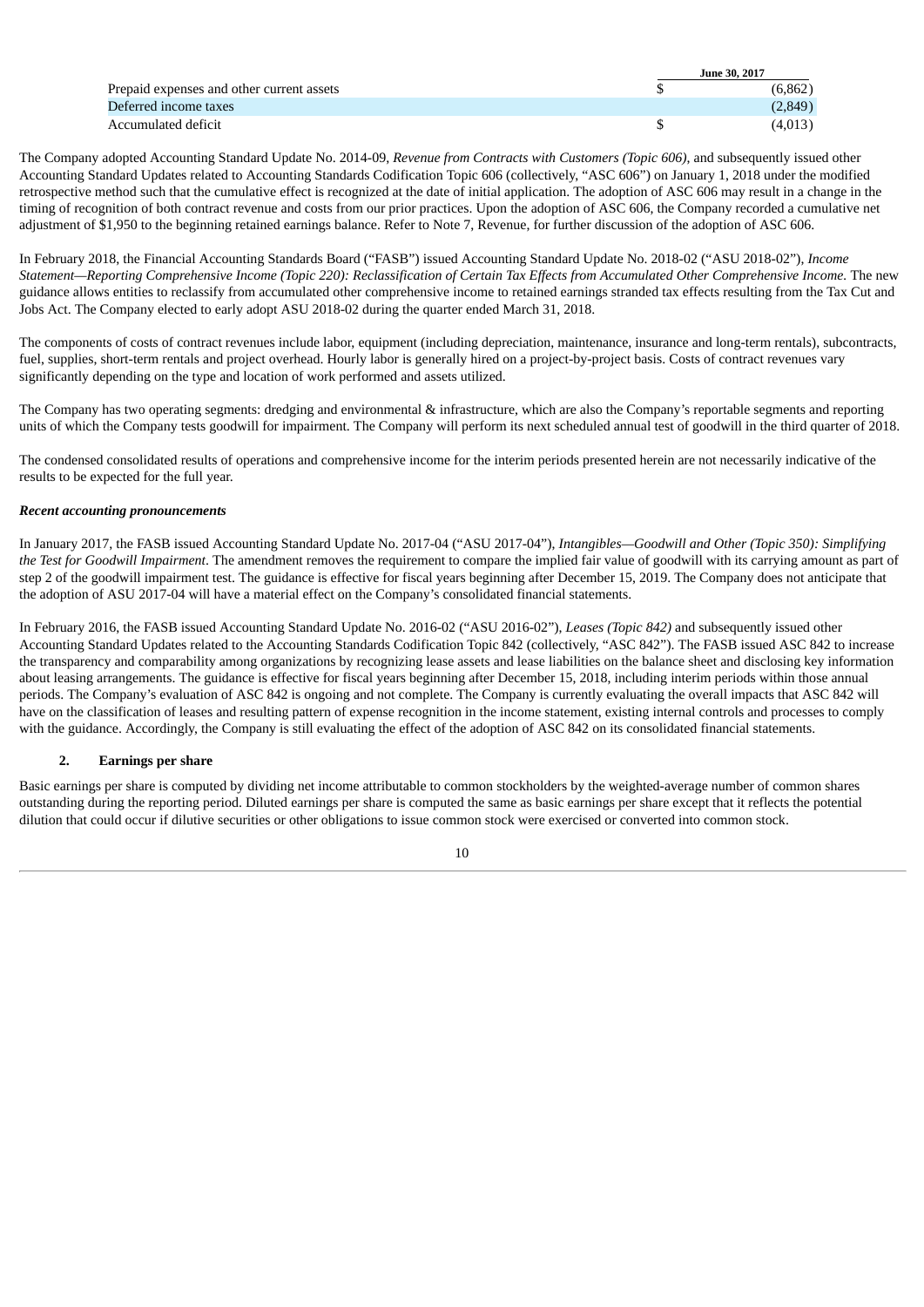The computations for basic and diluted earnings (loss) per share are as follows:

| (shares in thousands)                                           | Three Months Ended<br><b>June 30,</b> |   |         | <b>Six Months Ended</b><br><b>June 30,</b> |               |      |           |
|-----------------------------------------------------------------|---------------------------------------|---|---------|--------------------------------------------|---------------|------|-----------|
|                                                                 | 2018                                  |   | 2017    |                                            | 2018          |      | 2017      |
| Loss from continuing operations                                 | \$<br>(974)                           | S | (4,224) | S                                          | $(10,295)$ \$ |      | (8,798)   |
| Income (loss) from discontinued operations, net of income taxes |                                       |   | 368     |                                            |               |      | (12, 697) |
| Net loss                                                        | (974)                                 |   | (3,856) |                                            | (10, 295)     |      | (21, 495) |
| Weighted-average common shares outstanding — basic              | 62.267                                |   | 61,342  |                                            | 62.041        |      | 61,204    |
| Effect of stock options and restricted stock units              |                                       |   |         |                                            |               |      |           |
| Weighted-average common shares outstanding — diluted            | 62,267                                |   | 61.342  |                                            | 62,041        |      | 61,204    |
| Loss per share from continuing operations - basic               | \$<br>$(0.02)$ \$                     |   | (0.07)  | -S                                         | $(0.17)$ \$   |      | (0.14)    |
| Loss per share from continuing operations $-$ diluted           | \$<br>(0.02)                          | S | (0.07)  | -S                                         | (0.17)        | - \$ | (0.14)    |

For the quarter and year ended June 30, 2018 and 2017, the following stock options and restricted stock units were excluded from the diluted weightedaverage common shares outstanding as the Company incurred a loss during these periods:

| (shares in thousands)                              | Three Months Ended<br><b>June 30.</b> |      | <b>Six Months Ended</b><br><b>June 30.</b> |      |  |
|----------------------------------------------------|---------------------------------------|------|--------------------------------------------|------|--|
|                                                    | 2018                                  | 2017 | 2018                                       | 2017 |  |
| Effect of stock options and restricted stock units | 429                                   | 603  | 920                                        | 654  |  |

For the quarter and year ended June 30, 2018 and 2017, the following stock options and restricted stock units were excluded from the calculation of diluted earnings per share as such stock options and restricted stock units were determined to be anti-dilutive:

| (shares in thousands)                              | Three Months Ended<br>June 30. |       | <b>Six Months Ended</b><br>June 30. |                 |  |
|----------------------------------------------------|--------------------------------|-------|-------------------------------------|-----------------|--|
|                                                    | 2018                           | 2017  | 2018                                | 2017            |  |
| Effect of stock options and restricted stock units | 1.495                          | 1.331 | 1.524                               | $^{\circ}$ .455 |  |

## **3. Accrued expenses**

Accrued expenses at June 30, 2018 and December 31, 2017 are as follows:

|                                     | <b>June 30.</b><br>2018 |        |               | December 31,<br>2017 |
|-------------------------------------|-------------------------|--------|---------------|----------------------|
| Insurance                           | \$                      | 14,357 | <sup>\$</sup> | 22,941               |
| Payroll and employee benefits       |                         | 8,078  |               | 8,747                |
| <b>Accrued rent</b>                 |                         | 5,417  |               | 6,519                |
| Interest                            |                         | 3,853  |               | 4,210                |
| Percentage of completion adjustment |                         | 3,302  |               | 3,591                |
| Income and other taxes              |                         | 2,341  |               | 2,794                |
| Other                               |                         | 8,595  |               | 7,416                |
| Total accrued expenses              |                         | 45,943 |               | 56,218               |

#### **4. Long-term debt**

#### *Credit agreement*

On December 30, 2016, the Company, Great Lakes Dredge & Dock Company, LLC, NASDI Holdings, LLC, Great Lakes Dredge & Dock Environmental, Inc., Great Lakes Environmental & Infrastructure Solutions, LLC and Great Lakes Environmental & Infrastructure, LLC (collectively, the "Credit Parties") entered into a revolving credit and security agreement, as subsequently amended, (the "Credit Agreement") with certain financial institutions from time to time party thereto as lenders, PNC Bank, National Association, as Agent, PNC Capital Markets, CIBC Bank USA, Suntrust Robinson Humphrey, Inc., Capital One, National Association

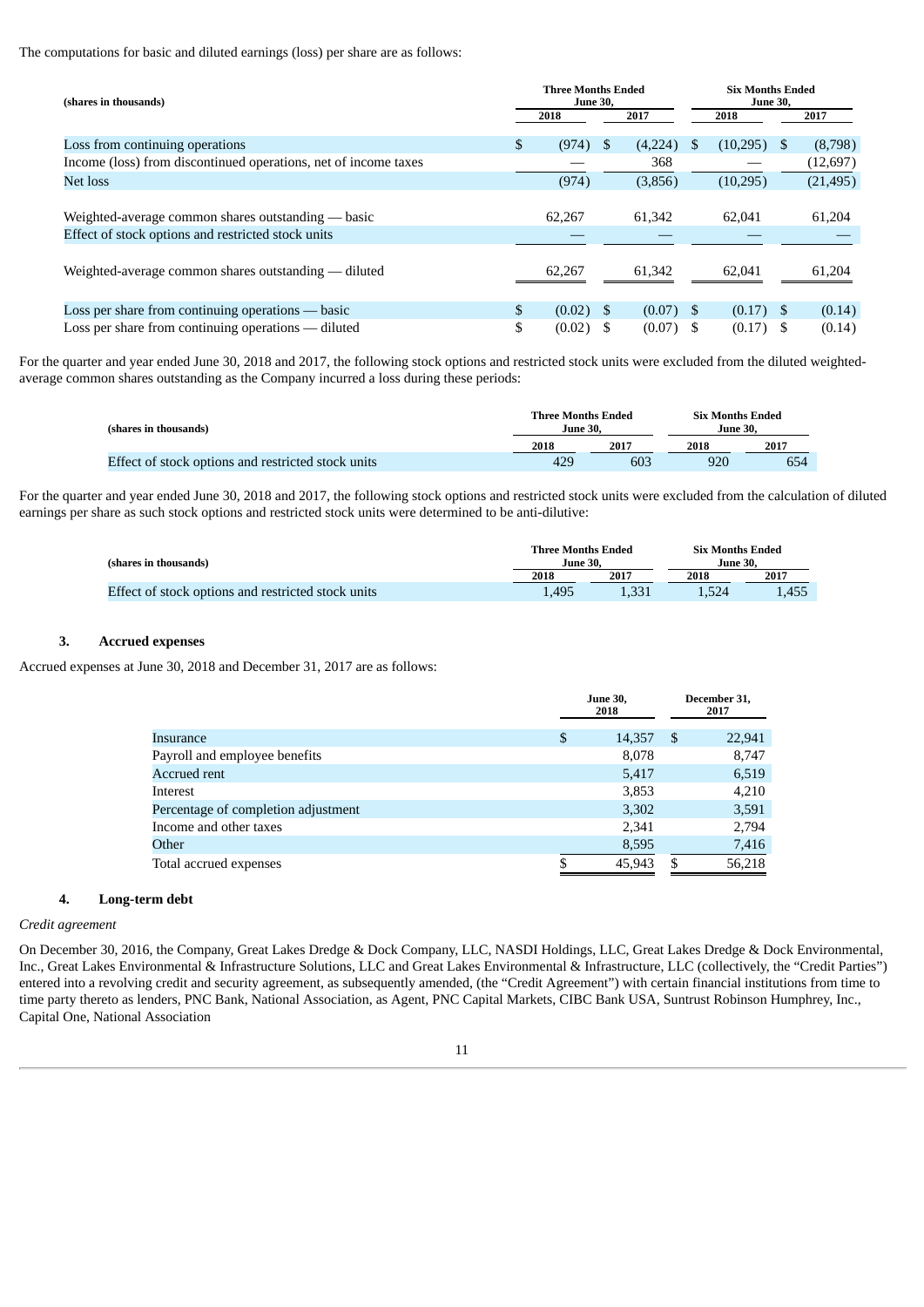and Bank of America, N.A., as Joint Lead Arrangers and Joint Bookrunners, Texas Capital Bank, National Association, as Syndication Agent and Woodforest National Bank, as Documentation Agent. The Credit Agreement, which replaced the Company's former revolving credit agreement, provides for a senior secured revolving credit facility in an aggregate principal amount of up to \$250,000, subfacilities for the issuance of standby letters of credit up to a \$250,000 sublimit and swingline loans up to a \$25,000 sublimit. The maximum borrowing capacity under the Credit Agreement is determined by a formula and may fluctuate depending on the value of the collateral included in such formula at the time of determination. The Credit Agreement also includes an increase option that will allow the Company to increase the senior secured revolving credit facility by an aggregate principal amount of up to \$100,000. This increase is subject to lenders providing incremental commitments for such increase, the Credit Parties having adequate borrowing capacity and that no default or event of default exists both before and after giving effect to such incremental commitment increase.

The Credit Agreement also provides for certain actions contemplated in the plan of restructuring with respect to the Company's 2017 and 2018 fiscal years including allowing up to an aggregate of \$20,000 of expenses related to the buy-out of operating leases and allowing capital expenditures planned but not incurred by all Credit Parties in fiscal year 2017 to be carried forward to fiscal year 2018; provided that, the aggregate amount of all capital expenditures incurred by all Credit Parties in fiscal years 2017 and 2018 does not exceed \$135,000. Additionally, the Credit Agreement contains acknowledgments and agreements from the Agent and the required lenders with respect to certain EBITDA add-backs for fiscal years 2017 and 2018 described therein. See Note 8, Restructuring charges.

The Credit Agreement contains customary representations and affirmative and negative covenants, including a springing financial covenant that requires the Credit Parties to maintain a fixed charge coverage ratio (ratio of earnings before income taxes, depreciation and amortization, net interest expenses, non-cash charges and losses and certain other non-recurring charges, minus capital expenditures, income and franchise taxes, to net cash interest expense plus scheduled cash principal payments with respect to debt plus restricted payments paid in cash) of not more than 1.10 to 1.00. The Company is required to maintain this ratio if its availability under the Credit Agreement falls below \$31,250 for five consecutive days or \$25,000 for one day. The Credit Parties are also restricted in the amount of capital expenditures they may make in each fiscal year. The Credit Agreement also contains customary events of default (including non-payment of principal or interest on any material debt and breaches of covenants) as well as events of default relating to certain actions by the Company's surety bonding providers. The obligations of the Credit Parties under the Credit Agreement will be unconditionally guaranteed, on a joint and several basis, by each existing and subsequently acquired or formed material direct and indirect domestic subsidiary of the Company. Borrowings under the Credit Agreement were or will be used to refinance existing indebtedness under the Company's former revolving credit agreement, refinance existing indebtedness under the Company's former term loan agreement, pay fees and expenses related to the Credit Agreement, finance acquisitions permitted under the Credit Agreement and finance ongoing working capital, and for other general corporate purposes. The Credit Agreement matures on December 30, 2019.

The obligations under the Credit Agreement are secured by substantially all of the assets of the Credit Parties. The outstanding obligations thereunder shall be secured by a valid first priority perfected lien on substantially all of the vessels of the Credit Parties and a valid perfected lien on all domestic accounts receivable and substantially all other assets of the Credit Parties, subject to the permitted liens and interests of other parties (including the Company's surety bonding provider).

Interest on the senior secured revolving credit facility of the Credit Agreement is equal to either a base rate option or LIBOR option, at the Company's election. The base rate option is (1) the base commercial lending rate of PNC Bank, National Association, as publicly announced plus (2)(a) an interest margin of 2.0% or (b) after the date on which a borrowing base certificate is required to be delivered under Section 9.2 of the Credit Agreement (commencing with the fiscal quarter ending December 31, 2017, the "Adjustment Date"), an interest margin ranging between 1.5% and 2.0% depending on the quarterly average undrawn availability on the senior secured revolving credit facility. The LIBOR option is the sum of (1) LIBOR and (2)(a) an interest margin of 3.0% or (b) after the Adjustment Date, an interest rate margin ranging between 2.5% to 3.0% per annum depending on the quarterly average undrawn availability on the senior secured revolving credit facility. The Credit Agreement is subject to an unused fee ranging from 0.25% to 0.375% per annum depending on the amount of average daily outstandings under the senior secured revolving credit facility.

As of June 30, 2018, the Company had \$70,882 of borrowings on the revolver, \$31,587 of letters of credit outstanding and \$75,520 of availability under the Credit Agreement. The availability under the Credit Agreement is suppressed by \$72,011 as of June 30, 2018 as a result of certain additional limitations set forth in the Credit Agreement.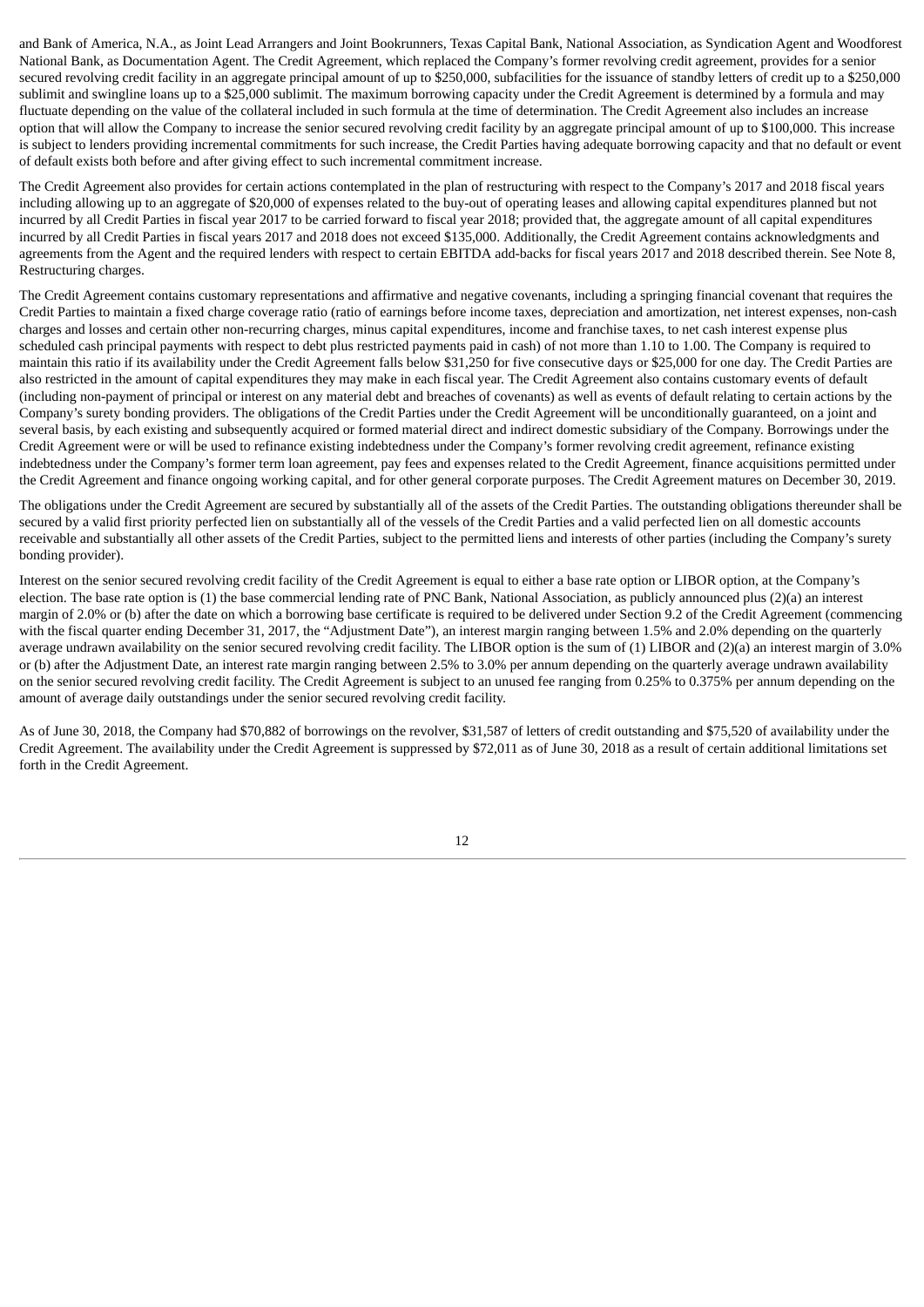#### *Senior Notes and subsidiary guarantors*

In May 2017, the Company issued \$325,000 of 8.000% senior notes ("8% Senior Notes") due May 15, 2022. The 8% Senior Notes were issued at 100% of face value resulting in net proceeds of \$321,653, net of underwriting fees. In connection with the issuance of the 8% Senior Notes, the Company retired all of its \$275,000 of 7.375% senior notes due February 2019 for \$282,638, which included a tender premium and accrued and unpaid interest. The Company used the remaining net proceeds from the debt offering to reduce the Company's indebtedness under its Credit Agreement.

The Company's obligations under these Senior Notes are guaranteed by certain of the Company's 100% owned domestic subsidiaries. Such guarantees are full, unconditional and joint and several. The parent company issuer has no independent assets or operations and all non-guarantor subsidiaries have been determined to be minor.

#### *Other*

The Company enters into note arrangements to finance certain vessels and ancillary equipment. The current portion of all equipment notes is \$1,169. The long-term portion is \$376 and is included in notes payable or other long-term liabilities. In February 2018, the Company completed a sale-leaseback of a vessel yielding net proceeds of \$4,500. Included in this transaction was the retirement of the asset and related equipment note, and the transaction resulted in a deferred gain that will be amortized over the life of the lease.

#### **5. Fair value measurements**

Fair value is defined as the exchange price that would be received for an asset or paid to transfer a liability (an exit price) in the principal or most advantageous market for the asset or liability in an orderly transaction between market participants on the measurement date. A fair value hierarchy has been established by GAAP that requires an entity to maximize the use of observable inputs and minimize the use of unobservable inputs when measuring fair value. The accounting guidance describes three levels of inputs that may be used to measure fair value:

Level 1—Quoted prices in active markets for identical assets or liabilities.

Level 2—Observable inputs other than Level 1 prices such as quoted prices for similar assets or liabilities; quoted prices in markets that are not active; or other inputs that are observable or can be corroborated by observable market data for substantially the full term of the assets or liabilities.

Level 3—Unobservable inputs that are supported by little or no market activity and that are significant to the fair value of the assets or liabilities.

The Company utilizes the market approach to measure fair value for its financial assets and liabilities. The market approach uses prices and other relevant information generated by market transactions involving identical or comparable assets or liabilities. At times, the Company holds certain derivative contracts that it uses to manage foreign currency risk or commodity price risk. The Company does not hold or issue derivatives for speculative or trading purposes. The fair values of these financial instruments are summarized as follows:

|                      |                             | <b>Fair Value Measurements at Reporting Date Using</b>                                       |                                                                   |                                                               |  |  |  |  |  |
|----------------------|-----------------------------|----------------------------------------------------------------------------------------------|-------------------------------------------------------------------|---------------------------------------------------------------|--|--|--|--|--|
| <b>Description</b>   | At June 30, 2018            | <b>Quoted Prices in</b><br><b>Active Markets for</b><br><b>Identical Assets</b><br>(Level 1) | <b>Significant Other</b><br><b>Observable Inputs</b><br>(Level 2) | <b>Significant</b><br><b>Unobservable Inputs</b><br>(Level 3) |  |  |  |  |  |
| Fuel hedge contracts | 1,335                       | \$                                                                                           | 1,335                                                             | \$                                                            |  |  |  |  |  |
|                      |                             |                                                                                              | <b>Fair Value Measurements at Reporting Date Using</b>            |                                                               |  |  |  |  |  |
| <b>Description</b>   | <b>At December 31, 2017</b> | <b>Quoted Prices in</b><br><b>Active Markets for</b><br><b>Identical Assets</b><br>(Level 1) | <b>Significant Other</b><br><b>Observable Inputs</b><br>(Level 2) | <b>Significant</b><br><b>Unobservable Inputs</b><br>(Level 3) |  |  |  |  |  |
| Fuel hedge contracts | 2,501                       | \$                                                                                           | 2,501                                                             | S.                                                            |  |  |  |  |  |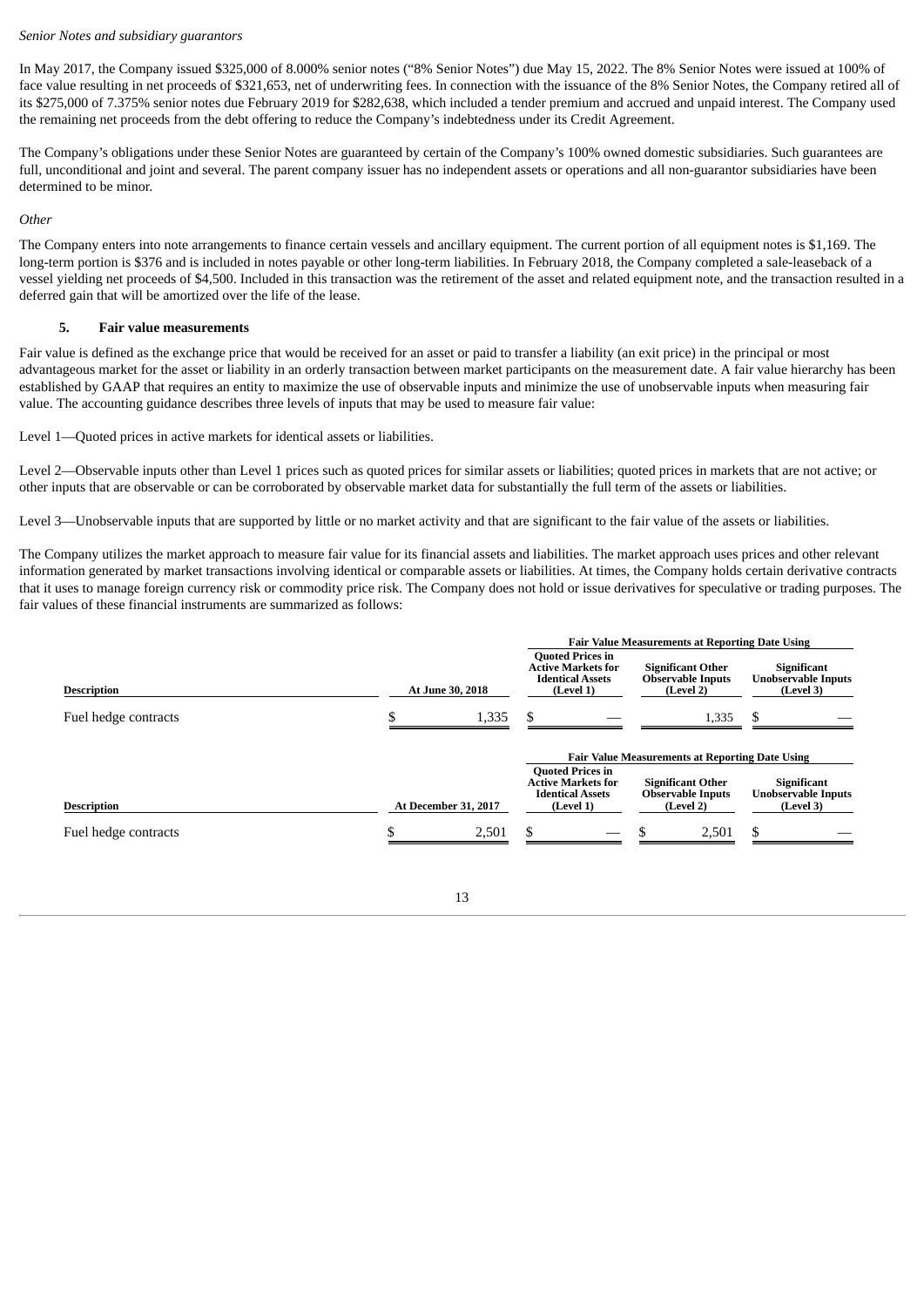## *Fuel hedge contracts*

The Company is exposed to certain market risks, primarily commodity price risk as it relates to diesel fuel purchase requirements, which occur in the normal course of business. The Company enters into heating oil commodity swap contracts to hedge the risk that fluctuations in diesel fuel prices could have an adverse impact on cash flows associated with its domestic dredging contracts. The Company's goal is to hedge approximately 80% of the fuel requirements for work in domestic backlog.

As of June 30, 2018, the Company was party to various swap arrangements to hedge the price of a portion of its diesel fuel purchase requirements for work in its backlog to be performed through June 2019. As of June 30, 2018, there were 5.2 million gallons remaining on these contracts which represent approximately 80% of the Company's forecasted domestic fuel purchases through June 2019. Under these swap agreements, the Company will pay fixed prices ranging from \$1.74 to \$2.23 per gallon.

At June 30, 2018 and December 31, 2017, the fair value assets of the fuel hedge contracts were estimated to be \$1,335 and \$2,501, respectively, and are recorded in prepaid expenses and other current assets. For fuel hedge contracts considered to be highly effective, the gains reclassified to earnings from changes in fair value of derivatives, net of cash settlements and taxes, for the six months ended June 30, 2018 were \$1,769. The remaining gains and losses included in accumulated other comprehensive loss at June 30, 2018 will be reclassified into earnings over the next twelve months, corresponding to the period during which the hedged fuel is expected to be utilized. Changes in the fair value of fuel hedge contracts not considered highly effective are recorded as cost of contract revenues in the Statement of Operations. The fair values of fuel hedges are corroborated using inputs that are readily observable in public markets; therefore, the Company determines fair value of these fuel hedges using Level 2 inputs.

The Company is exposed to counterparty credit risk associated with non-performance of its various derivative instruments. The Company's risk would be limited to any unrealized gains on current positions. To help mitigate this risk, the Company transacts only with counterparties that are rated as investment grade or higher. In addition, all counterparties are monitored on a continuous basis.

The fair value of the fuel hedge contracts outstanding as of June 30, 2018 and December 31, 2017 is as follows:

|                                                  | <b>Balance Sheet Location</b>                | <b>June 30,</b><br>2018 |       |  | December 31,<br>2017 |  |  |
|--------------------------------------------------|----------------------------------------------|-------------------------|-------|--|----------------------|--|--|
| Asset derivatives:                               |                                              |                         |       |  |                      |  |  |
| Derivatives designated as hedging<br>instruments |                                              |                         |       |  |                      |  |  |
| Fuel hedge contracts                             | Prepaid expenses and other<br>current assets | ۰D.                     | 1,335 |  | 2,501                |  |  |

#### *Accumulated other comprehensive income*

Changes in the components of the accumulated balances of other comprehensive income (loss) are as follows:

|                                                            | Three Months Ended<br><b>June 30,</b> |         |     |       | <b>Six Months Ended</b><br><b>June 30,</b> |         |  |          |
|------------------------------------------------------------|---------------------------------------|---------|-----|-------|--------------------------------------------|---------|--|----------|
|                                                            | 2018                                  |         |     | 2017  |                                            | 2018    |  | 2017     |
| Cumulative translation adjustments-net of tax              |                                       | (57)    | - 5 | 6     |                                            | 1.304   |  | (22)     |
| Derivatives:                                               |                                       |         |     |       |                                            |         |  |          |
| Reclassification of derivative (gains) losses to earnings— |                                       |         |     |       |                                            |         |  |          |
| net of tax                                                 |                                       | (1,037) |     | 155   |                                            | (1,769) |  | 195      |
| Change in fair value of derivatives—net of tax             |                                       | 910     |     | (873) |                                            | 908     |  | (1,647)  |
| Net unrealized gain on derivatives-net of tax              |                                       | 127     |     | (718) |                                            | (861)   |  | (1, 452) |
| Total other comprehensive income (loss)                    |                                       | (184)   |     | (712) |                                            | 443     |  | (1, 474) |

Adjustments reclassified from accumulated balances of other comprehensive income (loss) to earnings are as follows:

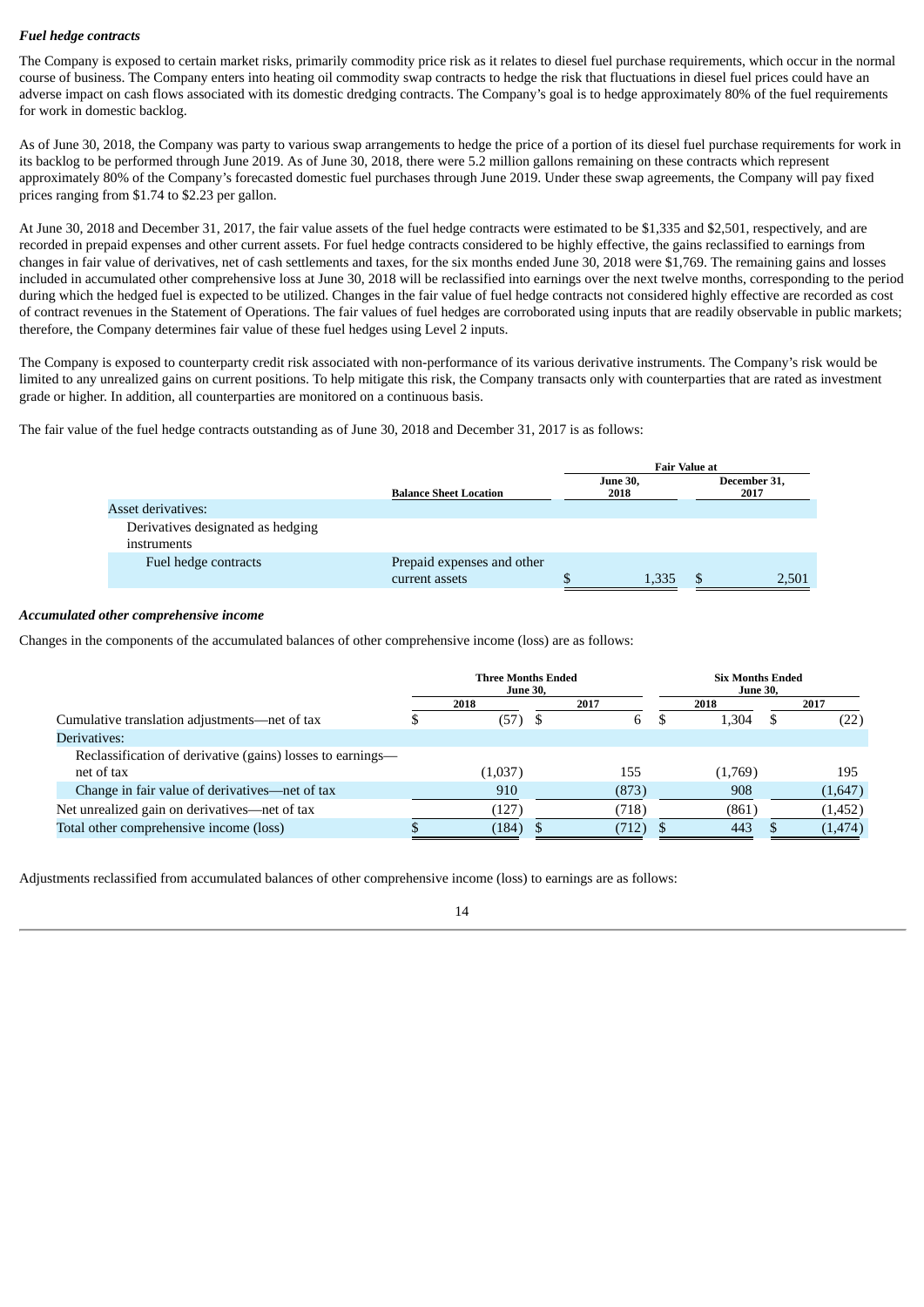|              |                                                 | <b>Three Months Ended</b><br><b>June 30,</b> |  |      | <b>Six Months Ended</b><br><b>June 30,</b> |         |  |      |
|--------------|-------------------------------------------------|----------------------------------------------|--|------|--------------------------------------------|---------|--|------|
|              | <b>Statement of Operations Location</b>         | 2018                                         |  | 2017 |                                            | 2018    |  | 2017 |
| Derivatives: |                                                 |                                              |  |      |                                            |         |  |      |
|              | Fuel hedge contracts Costs of contract revenues | $(1,404)$ \$                                 |  | 257  |                                            | (2,396) |  | 323  |
|              | Income tax (provision) benefit                  | (367)                                        |  | 102  |                                            | (627    |  | 128  |
|              |                                                 | 1,03                                         |  | 155  |                                            | (1,769) |  | 195  |

The Company substantially completed the closeout of its Brazil operations, during the first quarter of 2018. This liquidation resulted in the reversal of the Company's cumulative translation adjustment of \$2,015, recorded during the first quarter of 2018, related to Brazil which is included in other expense in the Condensed Consolidated Statements of Operations.

## *Other financial instruments*

The carrying value of financial instruments included in current assets and current liabilities approximates fair value due to the short-term maturities of these instruments. Based on timing of the cash flows and comparison to current market interest rates, the carrying value of our revolving credit agreement approximates fair value. In May 2017, the Company issued a total of \$325,000 of 8% senior notes due May 15, 2022, which were outstanding at June 30, 2018, refer to Note 4, Long-term debt. The 8% Senior Notes are senior unsecured obligations of the Company and its subsidiaries that guarantee the 8% Senior Notes. The fair value of the senior notes was \$332,313 at June 30, 2018, which is a Level 1 fair value measurement as the senior notes' value was obtained using quoted prices in active markets. It is impracticable to determine the fair value of outstanding letters of credit or performance, bid and payment bonds due to uncertainties as to the amount and timing of future obligations, if any.

#### **6. Share-based compensation**

On May 11, 2017, the Company's stockholders approved the Great Lakes Dredge & Dock Corporation 2017 Long-Term Incentive Plan (the "Incentive Plan"), which previously had been approved by the Company's board of directors subject to stockholder approval. The Incentive Plan permits the granting of stock options, stock appreciation rights, restricted stock and restricted stock units to the Company's employees and directors for up to 3.3 million shares of common stock, plus an additional 1.7 million shares underlying equity awards issued under the 2007 Long-Term Incentive Plan.

During the six months ended June 30, 2018, the Company granted 1,976 thousand restricted stock units to certain employees. In addition, all non-employee directors on the Company's board of directors are paid a portion of their board-related compensation in stock grants or restricted stock units. Compensation cost charged to expense related to share-based compensation arrangements was \$1,255 and \$840 for the three months ended June 30, 2018 and 2017, respectively, and \$2,264 and \$1,758 for the six months ended June 30, 2018 and 2017, respectively.

#### **7. Revenue**

The Company's revenue is derived from contracts for services with federal, state, local and foreign governmental entities and private customers. Dredging revenues are generally derived from the enhancement or preservation of navigability of waterways or the protection of shorelines through the removal or replenishment of soil, sand or rock. Revenues within the environmental & infrastructure segment are generally generated from environmental and geotechnical construction as well as soil, water and sediment environmental remediation.

Previously, the Company measured completion based on engineering estimates of the physical percentage completed for dredging contracts and based upon cost incurred to date compared to total estimated costs, also known as cost-to-cost, for environmental & infrastructure contracts. Under the new accounting principle, the Company measures progress toward completion on all contracts utilizing the cost-to-cost method. Additionally, the Company capitalizes certain pre-contract and pre-construction costs, and defers recognition over the life of the contract. At June 30, 2018, the impact of this change in accounting principle on the Condensed Consolidated Balance Sheets is as follows: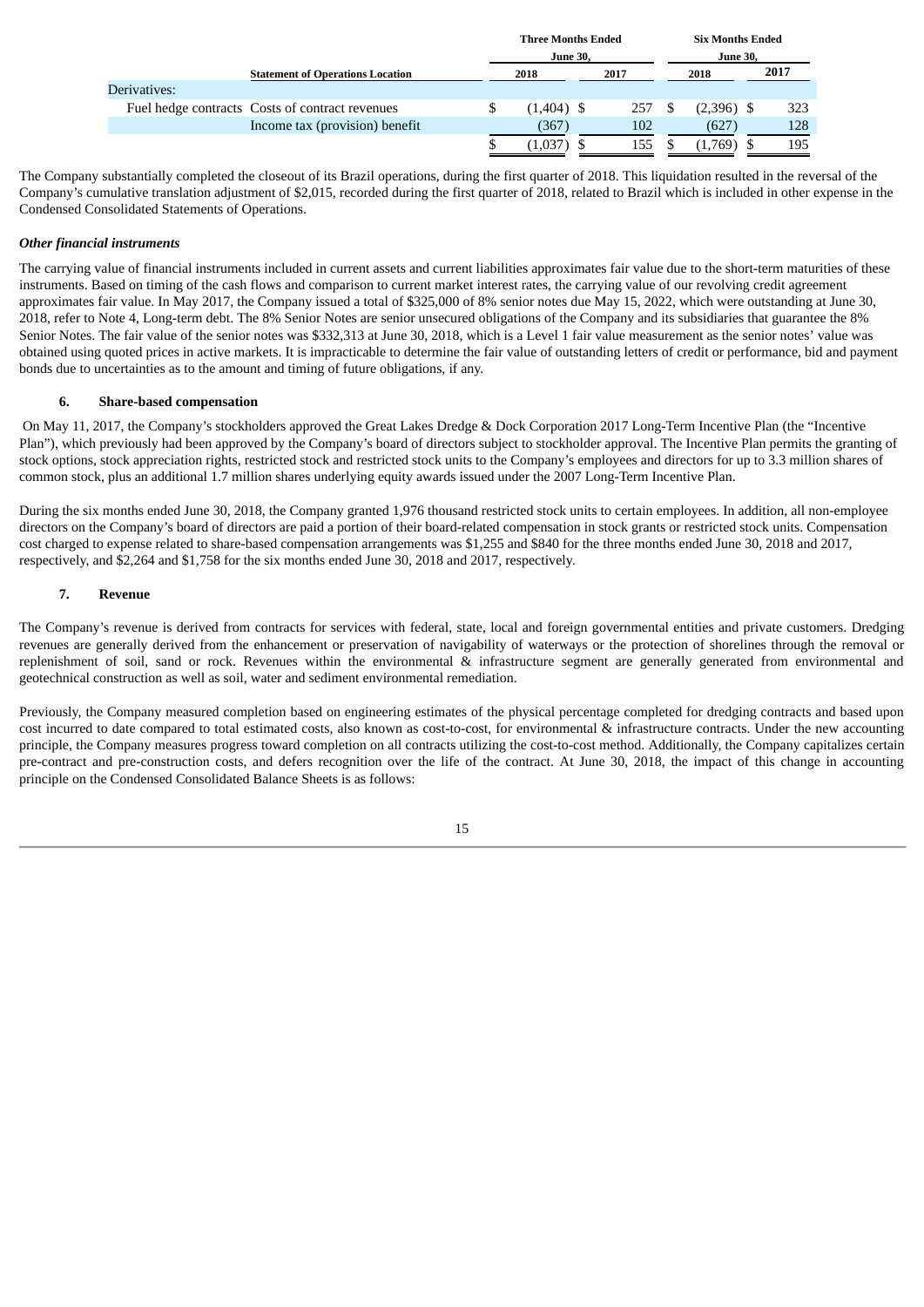|                                         | June 30, 2018  |
|-----------------------------------------|----------------|
| <b>ASSETS</b>                           |                |
| Contract revenues in excess of billings | \$<br>(19,353) |
| Other current assets                    | 10,310         |
| Other                                   | 5,012          |
| <b>LIABILITIES AND EQUITY</b>           |                |
| Accrued expenses                        | (547)          |
| Billings in excess of contract revenues | 2,259          |
| Deferred taxes                          | (1, 493)       |
|                                         |                |
| Accumulated deficit                     | \$<br>(4,250)  |

For the three and six months ended June 30, 2018, the impact of this change in accounting principle on the Condensed Consolidated Statements of Operations is as follows:

|                                 |     | <b>Three Months Ended</b><br><b>June 30,</b><br>2018 | <b>Six Months Ended</b><br><b>June 30,</b><br>2018 |           |  |  |
|---------------------------------|-----|------------------------------------------------------|----------------------------------------------------|-----------|--|--|
| Contract revenues               | \$  | (12, 951)                                            | \$                                                 | (21, 612) |  |  |
| Cost of contract revenues       |     | (9,174)                                              |                                                    | (15,869)  |  |  |
| Income tax benefit              |     | 982                                                  |                                                    | 1,493     |  |  |
| Loss from continuing operations |     | (2,795)                                              |                                                    | (4,250)   |  |  |
| Net loss                        |     | (2,795)                                              | S.                                                 | (4,250)   |  |  |
|                                 |     |                                                      |                                                    |           |  |  |
| Comprehensive loss              | \$. | (2,795)                                              | \$                                                 | (4,250)   |  |  |

#### *Performance obligations*

A performance obligation is a promise in a contract to transfer a distinct good or service to the customer, and is the unit of account upon which the Company's revenue is calculated. A contract's transaction price is allocated to each distinct performance obligation and recognized as revenue as the performance obligation is satisfied. Fixed-price contracts, which comprise substantially all of the Company's revenue, will most often represent a single performance obligation as the promise to transfer the individual services is not separately identifiable from other promises in the contracts and, therefore, not distinct.

The Company capitalizes certain pre-contract and pre-construction costs, and defers recognition over the life of the contract. The Company's performance obligations are satisfied over time and revenue is recognized using contract fulfillment costs incurred to date compared to total estimated costs at completion, also known as cost-to-cost, to measure progress towards completion. As the Company's performance creates an asset that customer controls, this method provides a faithful depiction of the transfer of an asset to the customer. Generally, the Company has an enforceable right to payment for performance completed to date.

The dredging and environmental & infrastructure segments typically satisfy their performance obligations upon completion of service. The majority of the Company's contracts are completed in a year or less. At June 30, 2018, the Company had \$534,965 of remaining performance obligations, which the Company refers to as total backlog. Approximately 52% of the Company's backlog will be completed in 2018 with the remaining balance expected to be completed by 2020.

#### *Transaction price*

The transaction price is calculated using the Company's estimated costs to complete a project. These costs are based on the types of equipment required to perform the specified service, project site conditions, the estimated project duration, seasonality, location and complexity of a project.

The nature of the Company's contracts gives rise to several types of variable consideration, including pay on quantity dredged for dredging projects and contract modifications for both dredging and environmental & infrastructure projects. For dredging projects, estimated pay quantity is the amount of material the Company expects to dredge for which it will receive payment. Estimated quantity to be dredged is calculated using engineering estimates based on current survey data and the Company's knowledge based on historical project experience. Contract modifications are changes in the scope or price (or both) of a contract that are approved by the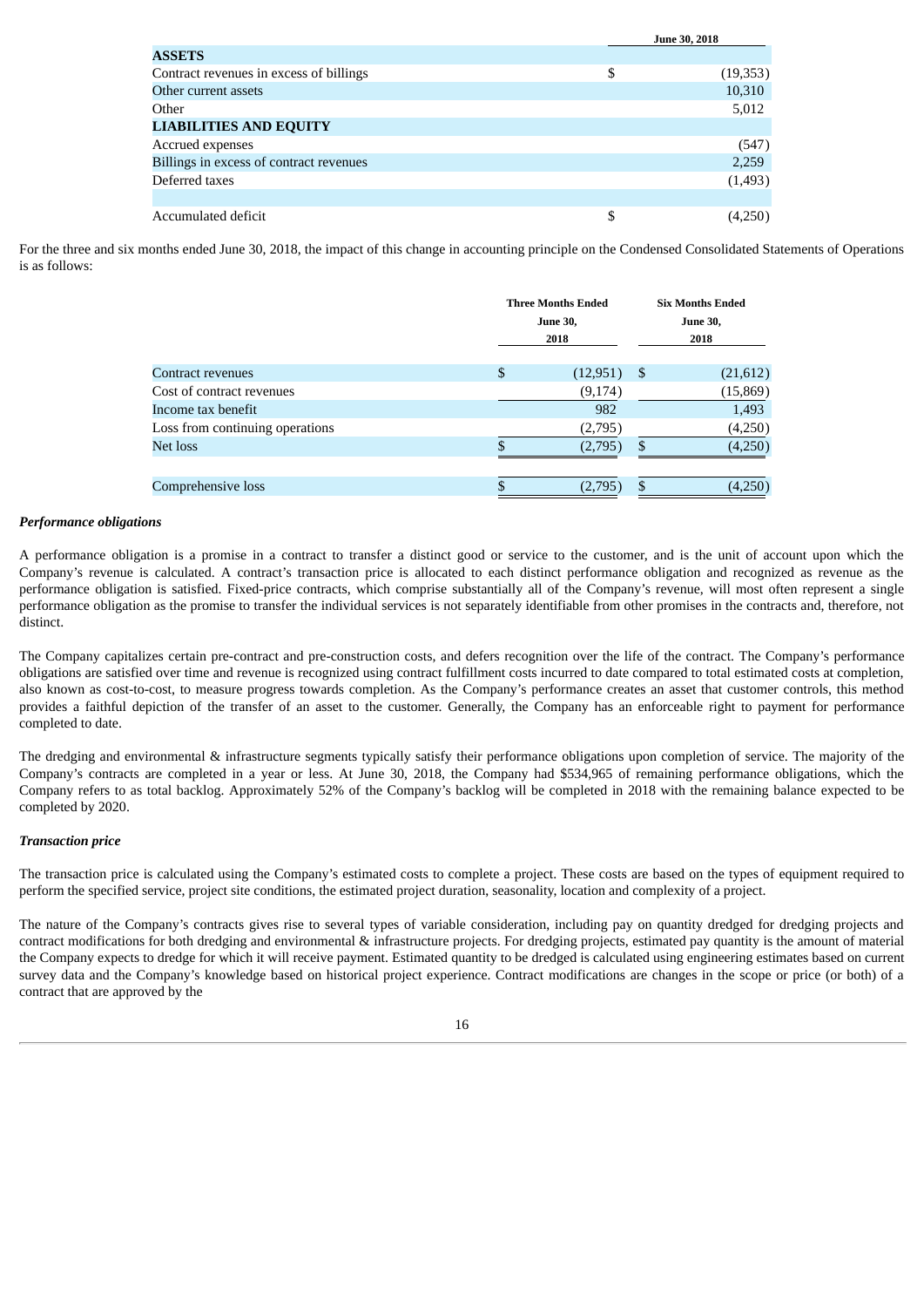parties to the contract. The Company recognizes a contract modification when the parties to a contract approve a modification that either creates new, or changes existing, enforceable rights and obligations of the parties to the contract. Contract modifications are included in the transaction price only if it is probable that the modification estimate will not result in a significant reversal of revenue. Contract modifications are routine in the performance of the Company's contracts. In most instances, contract modifications are for services that are not distinct, and, therefore, are accounted for as part of the existing contract.

Revisions in estimated gross profit percentages are recorded in the period during which the change in circumstances is experienced or becomes known. As the duration of most of the Company's contracts is one year or less, the cumulative net impact of these revisions in estimates, individually and in the aggregate across our projects, does not significantly affect our results across annual reporting periods. Provisions for estimated losses on contracts in progress are made in the period in which such losses are determined.

#### *Revenue by category*

The following series of tables presents our revenue disaggregated by several categories.

Domestically, our work generally is performed in coastal waterways and deep water ports. The U.S. dredging market consists of four primary types of work: capital, coastal protection, maintenance and rivers & lakes. Foreign projects typically involve capital work.

The following table sets forth, by segment and type of work, the Company's contract revenues for the periods ended:

|                                |               | <b>Three Months Ended</b> |    |         |      | <b>Six Months Ended</b> |                 |         |
|--------------------------------|---------------|---------------------------|----|---------|------|-------------------------|-----------------|---------|
|                                |               | <b>June 30.</b>           |    |         |      |                         | <b>June 30.</b> |         |
| Revenues (in thousands)        |               | 2018                      |    | 2017    | 2018 |                         |                 | 2017    |
| Dredging:                      |               |                           |    |         |      |                         |                 |         |
| Capital-U.S.                   | $\mathcal{S}$ | 69,651                    | \$ | 31,472  | \$   | 146,603                 | \$              | 98,073  |
| Capital—foreign                |               | 3.279                     |    | 12,420  |      | 8.802                   |                 | 31,574  |
| Coastal protection             |               | 38,121                    |    | 60,304  |      | 79,982                  |                 | 100,639 |
| Maintenance                    |               | 19,077                    |    | 34,337  |      | 26,880                  |                 | 56,250  |
| Rivers & lakes                 |               | 5,142                     |    | 13,974  |      | 6,626                   |                 | 19,025  |
| Total dredging revenues        |               | 135,270                   |    | 152,507 |      | 268,893                 |                 | 305,561 |
| Environmental & infrastructure |               | 15,320                    |    | 24,711  |      | 28.290                  |                 | 43,935  |
| Intersegment revenue           |               |                           |    | (359)   |      |                         |                 | (2,051) |
| <b>Total revenues</b>          | \$            | 150,590                   | \$ | 176.859 | \$   | 297.183                 | \$              | 347,445 |

The following table sets forth, by segment and type of customer, the Company's contract revenues for the periods ended:

|                                 | <b>Three Months Ended</b> |    |         |    | <b>Six Months Ended</b> |                 |         |  |  |
|---------------------------------|---------------------------|----|---------|----|-------------------------|-----------------|---------|--|--|
|                                 | <b>June 30.</b>           |    |         |    |                         | <b>June 30.</b> |         |  |  |
| <b>Revenues (in thousands)</b>  | 2018                      |    | 2017    |    | 2018                    |                 | 2017    |  |  |
| Dredging:                       |                           |    |         |    |                         |                 |         |  |  |
| Federal government              | \$<br>92,913              | -S | 83,632  | \$ | 169,607                 | \$.             | 195,126 |  |  |
| State and local government      | 23,346                    |    | 45.027  |    | 69.971                  |                 | 60,672  |  |  |
| Private                         | 15,732                    |    | 11,428  |    | 20,513                  |                 | 18,189  |  |  |
| Foreign                         | 3,279                     |    | 12,420  |    | 8,802                   |                 | 31,574  |  |  |
| Total dredging revenues         | 135,270                   |    | 152,507 |    | 268,893                 |                 | 305.561 |  |  |
| Environmental & infrastructure: |                           |    |         |    |                         |                 |         |  |  |
| Private                         | 11,037                    |    | 10,961  |    | 17,401                  |                 | 21,496  |  |  |
| Other                           | 4,283                     |    | 13,750  |    | 10,889                  |                 | 22,439  |  |  |
| Intersegment revenue            |                           |    | (359)   |    |                         |                 | (2,051) |  |  |
| Total revenues                  | 150,590                   | \$ | 176,859 | \$ | 297,183                 | \$              | 347,445 |  |  |

Foreign dredging revenue was \$3,279 and \$12,420 for the three months ended June 30, 2018 and 2017, respectively, and \$8,802 and \$31,574 for the six months ended June 30, 2018 and 2017, respectively, and was mostly attributable to work done in the Middle East.

#### *Contract balances*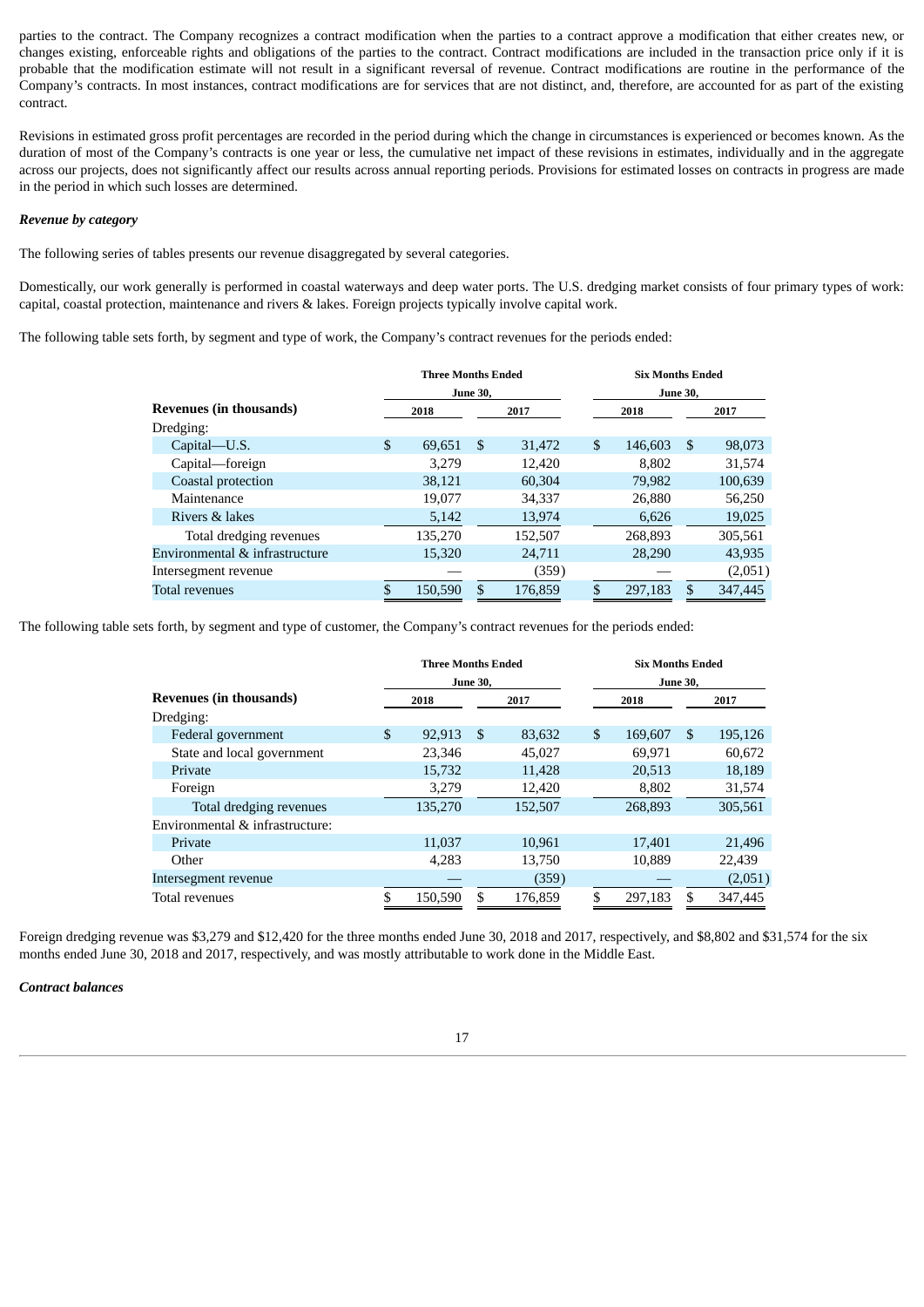Billings on contracts are generally submitted after verification with the customers of physical progress and are recognized as accounts receivable in the balance sheet. For billings that do not match the timing of revenue recognition, the difference between amounts billed and recognized as revenue is reflected in the balance sheet as either contract revenues in excess of billings or billings in excess of contract revenues. Certain pre-contract and pre-construction costs are capitalized and reflected as contract assets in the balance sheet. Customer advances, deposits and commissions are reflected in the balance sheet as contract liabilities.

Accounts receivable at June 30, 2018 and December 31, 2017 are as follows:

|                                             | <b>June 30.</b><br>2018 |    | December 31.<br>2017 |
|---------------------------------------------|-------------------------|----|----------------------|
| Completed contracts                         | \$<br>13,859            | \$ | 15,974               |
| Contracts in progress                       | 50,302                  |    | 42,759               |
| Retainage                                   | 18,575                  |    | 21,866               |
|                                             | 82,736                  |    | 80,599               |
| Allowance for doubtful accounts             | (430)                   |    | (591)                |
| Total accounts receivable—net               | 82,306                  | £. | 80,008               |
| Current portion of accounts receivable—net  | \$<br>82,306            | \$ | 75,533               |
| Long-term accounts receivable and retainage |                         |    | 4,475                |
| Total accounts receivable—net               | \$<br>82,306            | \$ | 80,008               |

The components of contracts in progress at June 30, 2018 and December 31, 2017 are as follows:

|                                                                    | <b>June 30.</b><br>2018 |    | December 31,<br>2017 |
|--------------------------------------------------------------------|-------------------------|----|----------------------|
| Costs and earnings in excess of billings:                          |                         |    |                      |
| Costs and earnings for contracts in progress                       | \$<br>482,780           | S  | 558,557              |
| Amounts billed                                                     | (447, 617)              |    | (490,732)            |
| Costs and earnings in excess of billings for contracts in progress | 35,163                  |    | 67,825               |
| Costs and earnings in excess of billings for completed contracts   | 19,840                  |    | 22,963               |
| Total contract revenues in excess of billings                      | 55,003                  | £. | 90,788               |
| Billings in excess of costs and earnings:                          |                         |    |                      |
| Amounts billed                                                     | \$<br>$(219, 428)$ \$   |    | (325, 350)           |
| Costs and earnings for contracts in progress                       | 210,378                 |    | 321,735              |
| Total billings in excess of contract revenues                      | (9,050)                 |    | (3,615)              |

The Company has \$17,693 included in costs in excess of billings that are dependent upon the sale of environmental credits earned for a wetland mitigation project. The sale of these credits is subject to market factors that could cause the amount of expected revenue to be higher or lower than currently estimated. If the amount of proceeds received from the sale of the environmental credits is lower than our expectations, we could sustain a loss of part or all of costs incurred related to this project. Additionally, the timing of realization may be impacted by the timing of a delay in the sale of these environmental credits, requiring a longer period required to recover our investment.

For amounts included in billings in excess of contract revenues balance at the beginning of the year, the Company recognized nearly all of the related revenue during the six months ended June 30, 2018.

At June 30, 2018 and January 1, 2018, costs to fulfill contracts with customers recognized as an asset were \$16,300 and \$7,732, respectively, and are recorded in other current assets and other noncurrent assets. These costs relate to pre-contract and pre-construction activities. During the three and six months ended June 30, 2018, the company amortized \$4,299 and \$6,796 of pre-construction costs, respectively.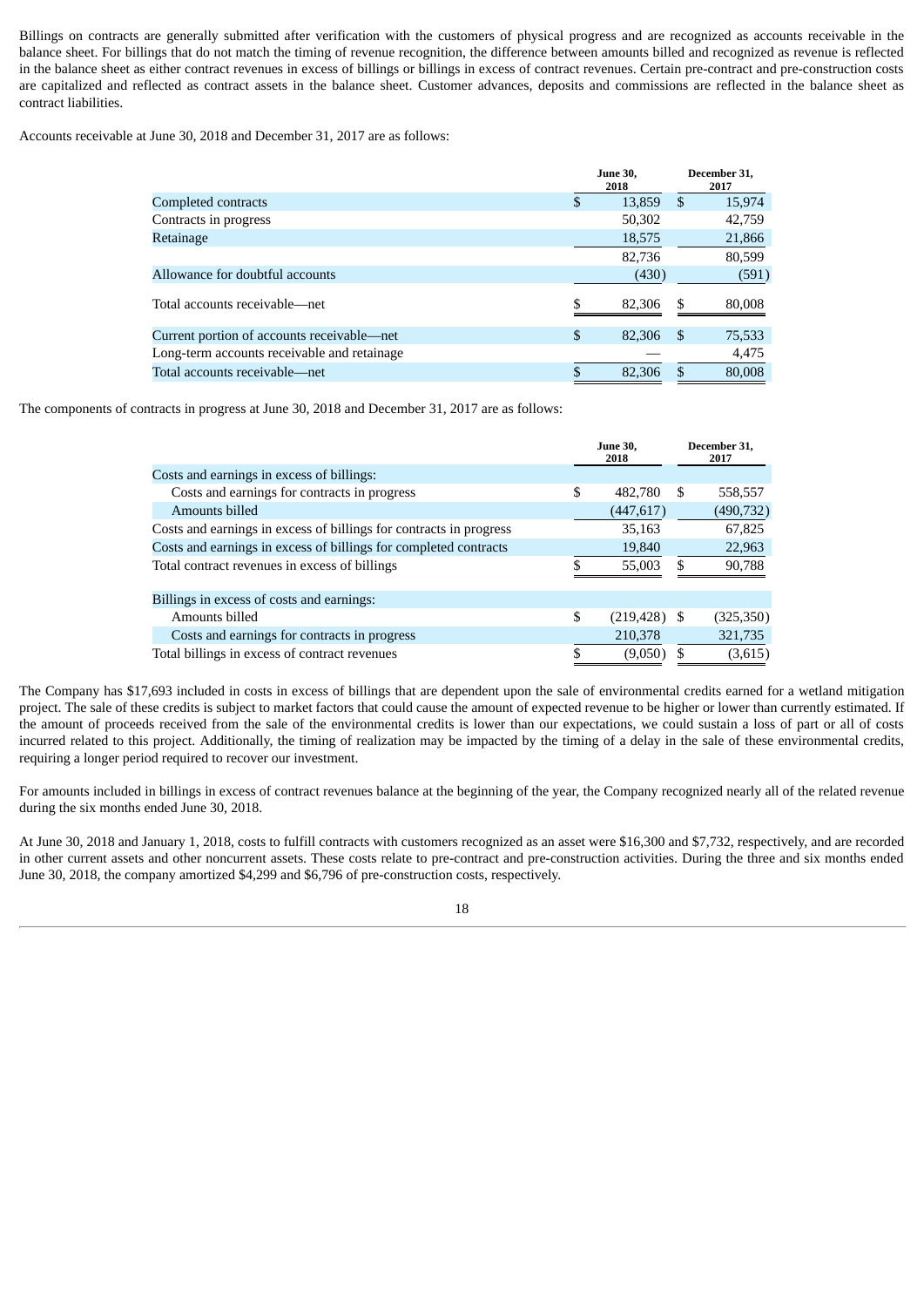#### **8. Restructuring charges**

In 2017, a strategic review was begun to improve the Company's financial results in both domestic and international operations enabling debt reduction, improvements in return on capital and the continued renewal of our extensive fleet with new and efficient dredges to best serve our domestic and international clients. As a result of this review, management began execution of a plan to reduce general and administrative and overhead expenses, retire certain underperforming and underutilized assets, write-off pre-contract costs on a project that was never formally awarded and that the Company no longer intends to pursue and closeout the Company's Brazil operations. These changes will result in total restructuring charges of approximately \$42,000-\$47,000, including severance of approximately \$3,000, asset retirements of approximately \$30,000-\$34,000, pre-contract costs of approximately \$6,500 and closeout costs of approximately \$2,500-\$3,500.

Approximately \$38,000-\$43,000 of this charge consists of non-cash items including depreciation, loss on sale of assets and other items, approximating totals of \$12,500-\$14,500, \$3,000-\$5,000 and \$21,500-\$23,500, respectively. The majority of the charge was recorded in the second half of 2017 with the remainder to be recognized in the dredging segment in 2018.

Restructuring charges currently recognized for the above actions are summarized as follows:

|                                                 | <b>Three Months Ended</b> |    |       |  |  |  |
|-------------------------------------------------|---------------------------|----|-------|--|--|--|
|                                                 | June 30, 2018             |    |       |  |  |  |
| Costs of contract revenues - depreciation       | \$<br>1,676               | \$ | 4,668 |  |  |  |
| Costs of contract revenues - other              | (274)                     |    | 993   |  |  |  |
| General and administrative expenses             | (28)                      |    | (21)  |  |  |  |
| Gain on sale of assets-net                      | (840)                     |    | (847) |  |  |  |
| Other expense                                   |                           |    | 2,015 |  |  |  |
| <b>Total Dredging</b>                           | 534                       |    | 6,808 |  |  |  |
| General and administrative expenses             | (9)                       |    | 159   |  |  |  |
| <b>Total Environmental &amp; Infrastructure</b> | (9)                       |    | 159   |  |  |  |
| Costs of contract revenues - depreciation       | 1,676                     |    | 4,668 |  |  |  |
| Costs of contract revenues - other              | (274)                     |    | 993   |  |  |  |
| General and administrative expenses             | (37)                      |    | 138   |  |  |  |
| Gain on sale of assets-net                      | (840)                     |    | (847) |  |  |  |
| Other expense                                   |                           |    | 2,015 |  |  |  |
| <b>Total Consolidated</b>                       | 525                       |    | 6,967 |  |  |  |

The Company accrued rent expense of \$4,959 and \$5,930 and severance expense of \$849 and \$1,567 at June 30, 2018 and December 31, 2017, respectively. Both of these items are included in accrued expenses at June 30, 2018 and December 31, 2017 and are expected to be settled in 2018.

#### **9. Commitments and contingencies**

#### *Commercial commitments*

Performance and bid bonds are customarily required for dredging and marine construction projects, as well as some environmental & infrastructure projects. The Company has bonding agreements with Argonaut Insurance Company, Berkley Insurance Company, Chubb Surety and Liberty Mutual Insurance Company, under which the Company can obtain performance, bid and payment bonds. The Company also has outstanding bonds with Travelers Casualty, Surety Company of America and Zurich American Insurance Company ("Zurich"). Bid bonds are generally obtained for a percentage of bid value and amounts outstanding typically range from \$1,000 to \$10,000. At June 30, 2018, the Company had outstanding performance bonds with a notional amount of approximately \$1,245,099 of which \$41,085 relates to projects from the Company's historical environmental & infrastructure businesses. The revenue value remaining in backlog related to these projects totaled approximately \$498,059.

In connection with the sale of our historical demolition business, the Company was obligated to keep in place the surety bonds on pending demolition projects for the period required under the respective contract for a project and issued Zurich a letter of credit related to this exposure. In February 2017, the Company was notified by Zurich of an alleged default triggered on a historical

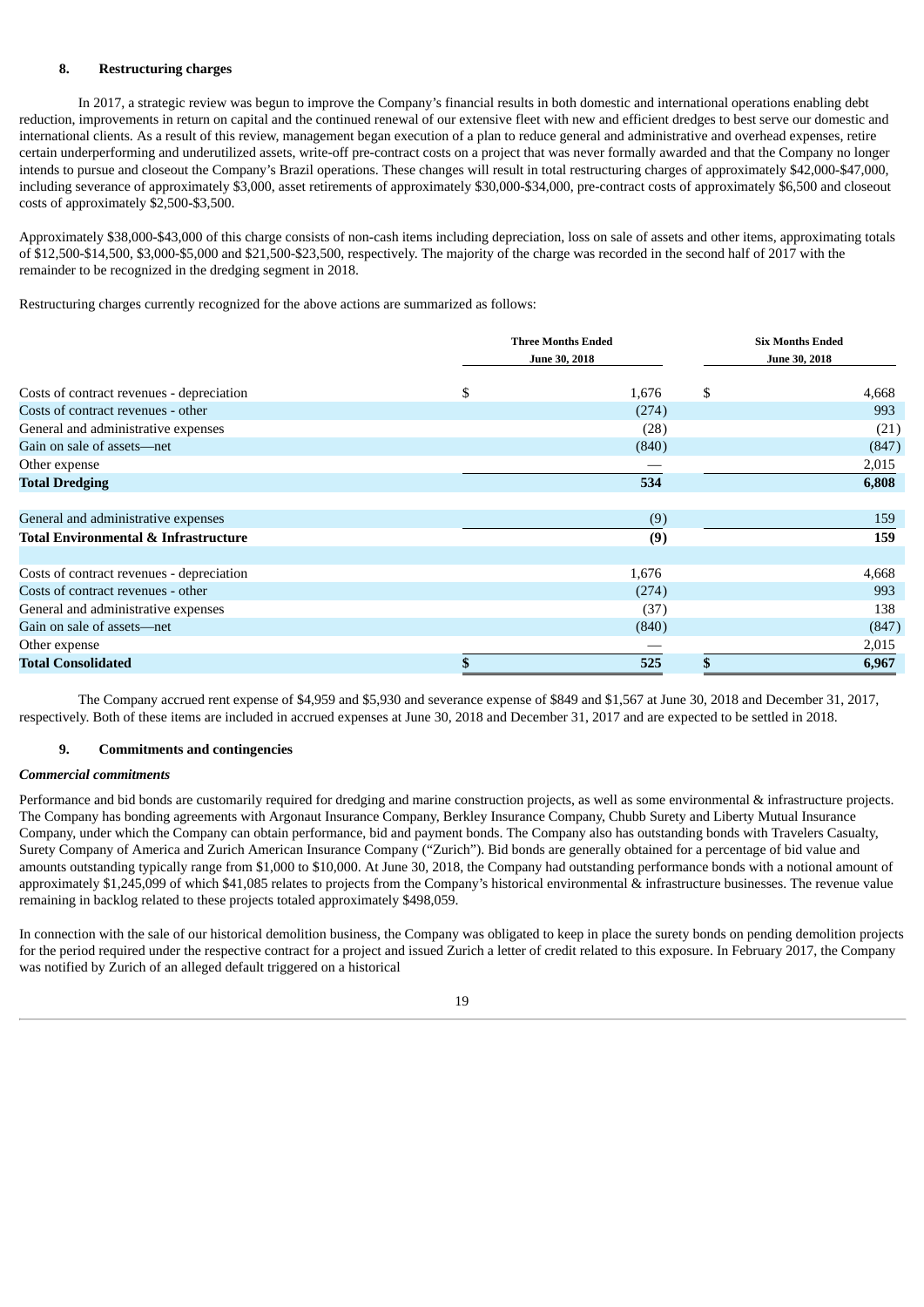demolition surety performance bond in the aggregate of approximately \$20,000 for failure of the contractor to perform in accordance with the terms of a project. In May 2017, Zurich drew upon the letter of credit in the amount of \$20,881. In order to fund the draw on the letter of credit, the Company had to increase the borrowings on its revolving credit facility. As the outstanding letters of credit previously reduced our availability under the revolving credit facility, this draw down on our letter of credit does not impact our liquidity or capital availability.

Pursuant to the terms of sale of our historical demolition business, the Company received an indemnification from the buyer for losses resulting from the bonding arrangement. The Company intends to aggressively pursue enforcement of the indemnification provisions if the buyer of the historical demolition business is found to be in default of its obligations. The Company cannot estimate the amount or range of recoveries related to the indemnification or resolution of the Company's responsibilities under the surety bond. The surety bond claim impact has been included in discontinued operations and is discussed in Note 11, Business dispositions.

Certain foreign projects performed by the Company have warranty periods, typically spanning no more than one to three years beyond project completion, whereby the Company retains responsibility to maintain the project site to certain specifications during the warranty period. Generally, any potential liability of the Company is mitigated by insurance, shared responsibilities with consortium partners, and/or recourse to owner-provided specifications.

#### *Legal proceedings and other contingencies*

As is customary with negotiated contracts and modifications or claims to competitively bid contracts with the U.S. federal government, the U.S. federal government has the right to audit the books and records of the Company to ensure compliance with such contracts, modifications, or claims, and the applicable federal laws. The U.S. federal government has the ability to seek a price adjustment based on the results of such audit. Any such audits have not had, and are not expected to have, a material impact on the financial position, operations, or cash flows of the Company.

Various legal actions, claims, assessments and other contingencies arising in the ordinary course of business are pending against the Company and certain of its subsidiaries. These matters are subject to many uncertainties, and it is possible that some of these matters could ultimately be decided, resolved, or settled adversely to the Company. Although the Company is subject to various claims and legal actions that arise in the ordinary course of business, except as described below, the Company is not currently a party to any material legal proceedings or environmental claims. The Company records an accrual when it is probable a liability has been incurred and the amount of loss can be reasonably estimated. The Company does not believe any of these proceedings, individually or in the aggregate, would be expected to have a material effect on results of operations, cash flows or financial condition.

On April 23, 2014, the Company completed the sale of NASDI, LLC ("NASDI") and Yankee Environmental Services, LLC ("Yankee"), which together comprised the Company's historical demolition business, to a privately owned demolition company. Legal actions brought by the Company to enforce the buyer's obligations under the sale agreement are described below.

On January 14, 2015, the Company and our subsidiary, NASDI Holdings, LLC, brought an action in the Delaware Court of Chancery to enforce the terms of the Company's agreement to sell NASDI and Yankee. Under the terms of the agreement, the Company received cash of \$5,309 and retained the right to receive additional proceeds based upon future collections of outstanding accounts receivable and work in process existing at the date of close. The Company seeks specific performance of the buyer's obligation to collect and to remit the additional proceeds, and other related relief. Defendants have filed counterclaims alleging that the Company misrepresented the quality of its contracts and receivables prior to the sale. The Company denies defendants' allegations and intends to vigorously defend against the counterclaims.

Also pursuant to the terms of the agreement to sell NASDI and Yankee and as described above, the Company agreed to keep in place surety bonds for certain pending demolition projects, and the buyer agreed to indemnify the Company for all losses relating to those bonds. As described above, in May 2017, Zurich drew upon the Company's letter of credit in the amount of \$20,881. On May 26, 2017, the Company and NASDI Holdings, LLC brought a second action in the Delaware Court of Chancery seeking indemnification for all losses relating to the bonds for that project.

Except as noted above, the Company has not accrued any amounts with respect to the above matters, as the Company does not believe, based on information currently known to it, that a loss relating to these matters is probable, and an estimate of a range of potential losses relating to these matters cannot reasonably be made.

#### **10. Investments**

The Company owned 50% of TerraSea Environmental Solutions ("TerraSea") as a joint venture. TerraSea was engaged in the environmental services business through its ability to remediate contaminated soil and dredged sediment treatment. During the second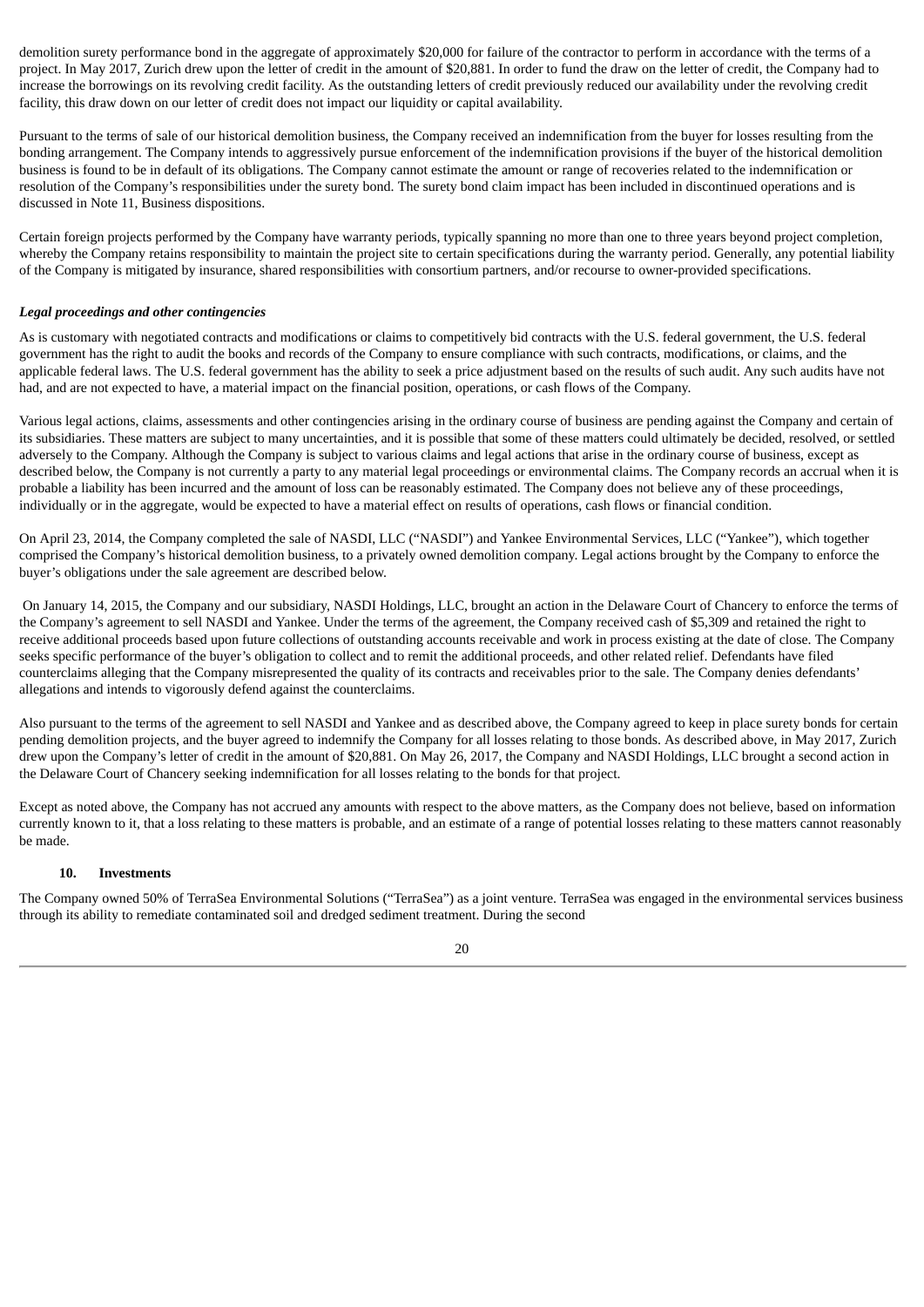quarter of 2017, the Company and the joint venture partner agreed to a final resolution of the net advances through additional funding of the joint venture. The Company recorded additional losses of \$1,458 related to this agreement during the quarter ended June 30, 2017. TerraSea was dissolved in the third quarter of 2017.

#### **11. Business combinations and dispositions**

#### *Discontinued operations*

On April 23, 2014, the Company entered into an agreement and completed the sale of NASDI and Yankee, its two former subsidiaries that comprised our historical demolition business. Under the terms of the agreement, the Company received cash of \$5,309 and retained the right to receive additional proceeds based upon future collections of outstanding accounts receivable and work in process existing at the date of close, including recovery of outstanding claims for additional compensation from customers, net of future payments of accounts payable existing at the date of close, including any future payments of obligations associated with outstanding claims. The amount and timing of any realization of additional net proceeds has been impacted by the litigation with the buyer of the historical demolition business. However, management believes that the ultimate resolution of these matters will not be material to the Company's consolidated financial position or results of operations.

As discussed in Note 9, Commitments and contingencies, the Company was notified by Zurich of an alleged default triggered on a historical demolition surety performance bond in the aggregate of approximately \$20,000 for failure of the contractor to perform in accordance with the terms of a project. Zurich could be obligated to reimburse the loss, damage and expense that may arise from the alleged default. The Company estimated its exposure to a surety bond claim, including associated expenses, to be \$20,900 and has recorded this amount in discontinued operations during the three and six months ended June 30, 2017 as follows:

|                                                        | <b>Three Months Ended</b><br><b>June 30,</b><br>2017 | <b>Six Months Ended</b><br><b>June 30,</b><br>2017 |           |  |  |
|--------------------------------------------------------|------------------------------------------------------|----------------------------------------------------|-----------|--|--|
| Revenue                                                |                                                      |                                                    |           |  |  |
|                                                        |                                                      |                                                    |           |  |  |
| Loss before income taxes from discontinued operations  |                                                      |                                                    | (20,900)  |  |  |
| Income tax benefit                                     | 368                                                  |                                                    | 8,203     |  |  |
| Loss from discontinued operations, net of income taxes | 368                                                  |                                                    | (12, 697) |  |  |

#### *Magnus Pacific acquisition*

On November 4, 2014, the Company acquired Magnus Pacific Corporation ("Magnus"), a California corporation, for an aggregate purchase price of approximately \$40 million. Under the terms of the acquisition, the aggregate purchase price is satisfied by payment of \$25 million paid at closing, the issuance of a promissory note and an earnout payment.

Magnus did not reach the minimum EBITDA threshold for 2015 designated in the secured promissory note; therefore, during 2015, the Company reduced the remaining fair value to zero. Under the terms of the acquisition, as amended, the maximum potential aggregate earnout (the "Earnout Payment") is \$11,400 and will be determined based on the attainment of an average Adjusted EBITDA target of Magnus, now referred to as Great Lakes E&I, for the years ending December 31, 2017, December 31, 2018 and December 31, 2019. The Earnout Payment may be paid in cash or shares of the Company's common stock, at the Company's option. The Company remeasures the fair value of the contingent Earnout Payment based on projections of the earnings target for the business. Based on the Company's current projections, Great Lakes E&I is not expected to reach the minimum Adjusted EBITDA threshold designated in the amended share purchase agreement.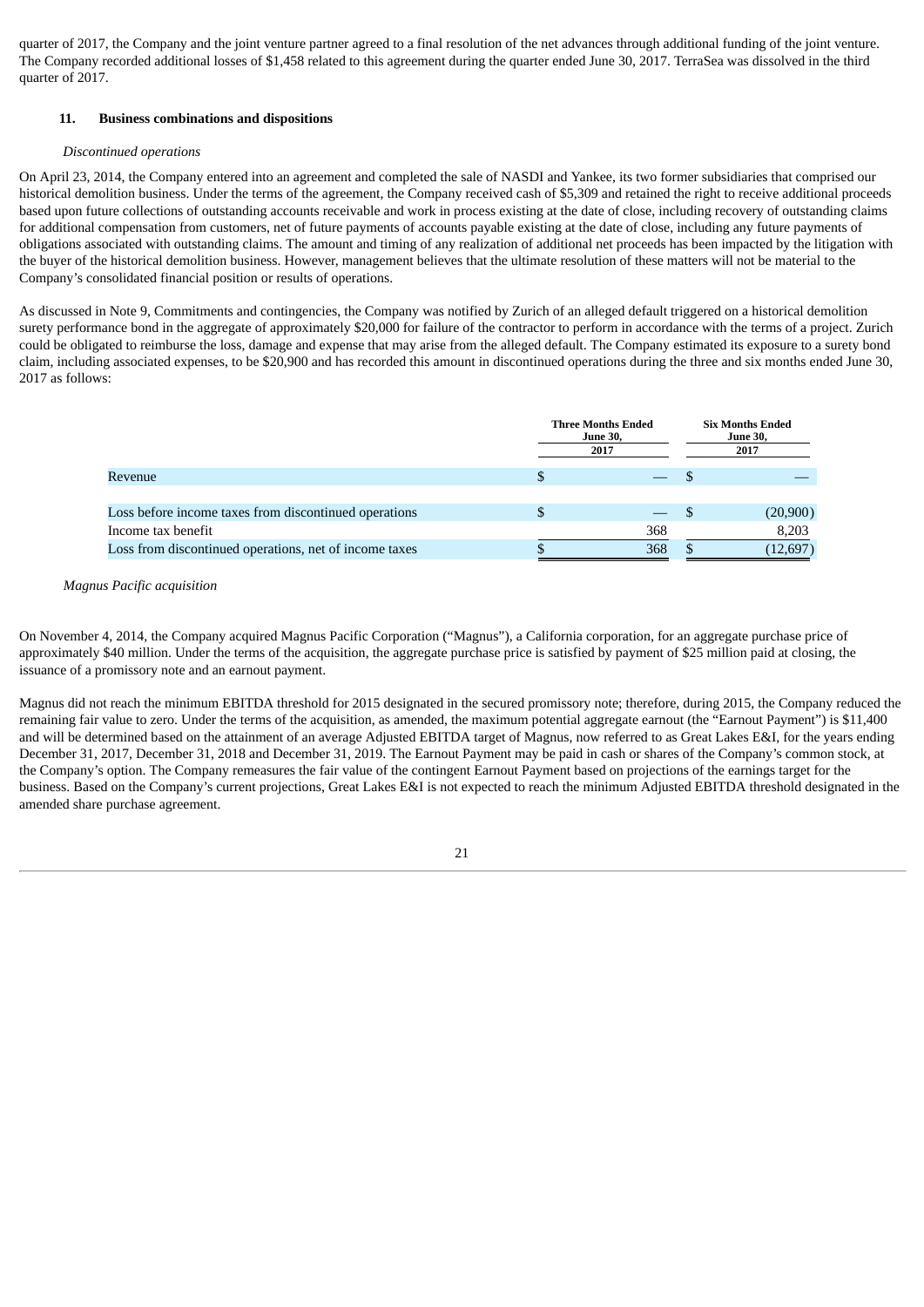#### **12. Segment information**

The Company and its subsidiaries currently operate in two reportable segments: dredging and environmental & infrastructure. The Company's financial reporting systems present various data for management to run the business, including profit and loss statements prepared according to the segments presented. Management uses operating income to evaluate performance between the two segments. Segment information for the periods presented is provided as follows:

|                                           |                | <b>Three Months Ended</b><br><b>June 30,</b> |               |            |              | <b>Six Months Ended</b><br><b>June 30,</b> |     |         |  |  |
|-------------------------------------------|----------------|----------------------------------------------|---------------|------------|--------------|--------------------------------------------|-----|---------|--|--|
|                                           |                | 2018                                         |               | 2017       |              | 2018                                       |     | 2017    |  |  |
| <b>Dredging</b>                           |                |                                              |               |            |              |                                            |     |         |  |  |
| Contract revenues                         | \$             | 135,270                                      | \$.           | 152.507    | \$           | 268.893                                    | \$  | 305,561 |  |  |
| Operating income                          |                | 11,567                                       |               | 2,989      |              | 13,745                                     |     | 3,725   |  |  |
| <b>Environmental &amp; infrastructure</b> |                |                                              |               |            |              |                                            |     |         |  |  |
| Contract revenues                         | \$             | 15,320                                       | <sup>\$</sup> | 24,711     | -\$          | 28,290                                     | \$  | 43,935  |  |  |
| <b>Operating loss</b>                     |                | (3, 433)                                     |               | (143)      |              | (6,651)                                    |     | (2,873) |  |  |
| <b>Intersegment revenues</b>              | $\mathfrak{s}$ | $\hspace{0.1mm}-\hspace{0.1mm}$              | \$            | $(359)$ \$ |              | $\overline{\phantom{0}}$                   | -\$ | (2,051) |  |  |
| <b>Total</b>                              |                |                                              |               |            |              |                                            |     |         |  |  |
| Contract revenues                         | \$             | 150,590                                      | <sup>\$</sup> | 176,859    | $\mathbb{S}$ | 297,183                                    | \$. | 347,445 |  |  |
| Operating income                          |                | 8,134                                        |               | 2.846      |              | 7,094                                      |     | 852     |  |  |

#### **Item 2. Management's Discussion and Analysis of Financial Condition and Results of Operations.**

#### <span id="page-21-0"></span>*Cautionary note regarding forward-looking statements*

Certain statements in this Quarterly Report on Form 10-Q may constitute "forward-looking" statements as defined in Section 27A of the Securities Act of 1933 (the "Securities Act"), Section 21E of the Securities Exchange Act of 1934 (the "Exchange Act"), the Private Securities Litigation Reform Act of 1995 (the "PSLRA") or in releases made by the Securities and Exchange Commission ("SEC"), all as may be amended from time to time. Such forward-looking statements involve known and unknown risks, uncertainties and other important factors that could cause the actual results, performance or achievements of Great Lakes Dredge & Dock Corporation and its subsidiaries ("Great Lakes" or the "Company"), or industry results, to differ materially from any future results, performance or achievements expressed or implied by such forward-looking statements. Statements that are not historical fact are forward-looking statements. Forward-looking statements can be identified by, among other things, the use of forward-looking language, such as the words "plan," "believe," "expect," "anticipate," "intend," "estimate," "project," "may," "would," "could," "should," "seeks," or "scheduled to," or other similar words, or the negative of these terms or other variations of these terms or comparable language, or by discussion of strategy or intentions. In addition, these statements include, but are not limited to, our statements regarding the likelihood of realizing, and amount of, expected restructuring charges to be realized in connection with the restructuring activities.

These cautionary statements are being made pursuant to the Securities Act, the Exchange Act and the PSLRA with the intention of obtaining the benefits of the "safe harbor" provisions of such laws. Great Lakes cautions investors that any forward-looking statements made by Great Lakes are not guarantees or indicative of future performance. Important assumptions and other important factors that could cause actual results to differ materially from those forwardlooking statements with respect to Great Lakes, include, but are not limited to, risks and uncertainties that are described in Item 1A. "Risk Factors" of Great Lakes' Annual Report on Form 10-K for the year ended December 31, 2017, and in other securities filings by Great Lakes with the SEC.

Although Great Lakes believes that its plans, intentions and expectations reflected in or suggested by such forward-looking statements are reasonable, actual results could differ materially from a projection or assumption in any forward-looking statements. Great Lakes' future financial condition and results of operations, as well as any forward-looking statements, are subject to change and inherent risks and uncertainties. The forward-looking statements contained in this Quarterly Report on Form 10-Q are made only as of the date hereof and Great Lakes does not have or undertake any obligation to update or revise any forward-looking statements whether as a result of new information, subsequent events or otherwise, unless otherwise required by law.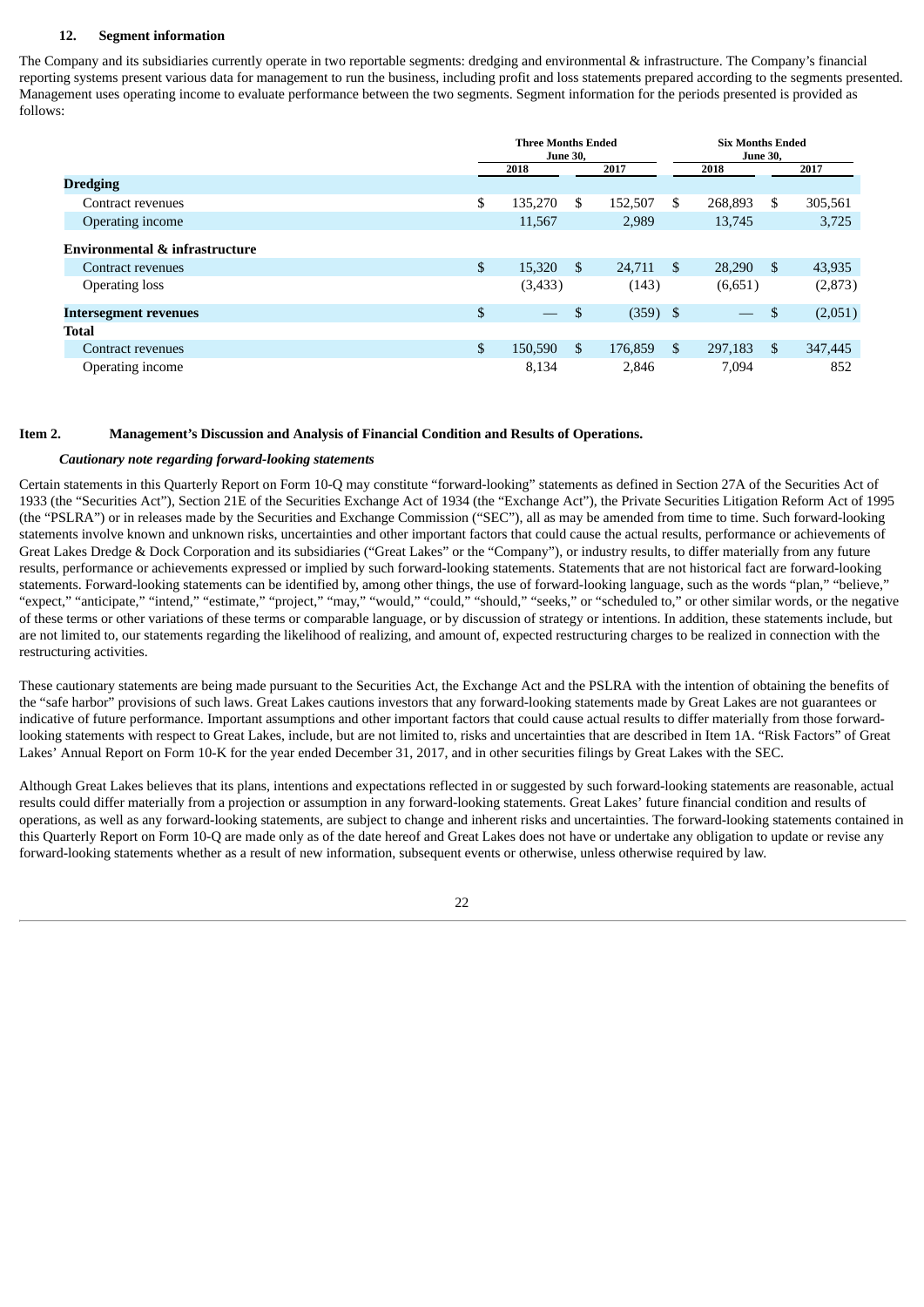#### *General*

The Company is the largest provider of dredging services in the United States and a major provider of environmental and infrastructure services. In addition, the Company is the only U.S. dredging service provider with significant international operations. The mobility of the Company's fleet enables the Company to move equipment in response to changes in demand for dredging services.

Dredging generally involves the enhancement or preservation of navigability of waterways or the protection of shorelines through the removal or replenishment of soil, sand or rock. Domestically, our work generally is performed in coastal waterways and deep water ports. The U.S. dredging market consists of four primary types of work: capital, coastal protection, maintenance and rivers & lakes. The Company's bid market is defined as the aggregate dollar value of domestic dredging projects on which the Company bid or could have bid if not for capacity constraints ("bid market"). The Company experienced an average combined bid market share in the U.S. of 46% over the prior three years, including 77%, 40%, 28% and 14% of the domestic capital, coastal protection, maintenance and rivers & lakes sectors, respectively.

The Company's largest domestic dredging customer is the U.S. Army Corps of Engineers (the "Corps"), which has responsibility for federally funded projects related to navigation and flood control of U.S. waterways. In the first six months of 2018, the Company's dredging revenues earned from contracts with federal government agencies, including the Corps as well as other federal entities were approximately 63% of dredging revenues, in line with the Company's prior three year average of 64%.

The Company's environmental & infrastructure segment provides environmental and geotechnical construction as well as soil, water and sediment environmental remediation for the state, local and private party markets. Environmental and geotechnical construction includes the creation, repair or stabilization of environmental barriers including slurry walls, in-situ stabilization, coal combustion residuals pond cap and close, dam and levee rehabilitation and other specialty civil construction. Remediation involves the containment, immobilization or removal of contamination from an environment through the use of any combination of isolation, treatment or exhumation techniques, including off-site disposal, based on the quantity and severity of the contamination. The environmental & infrastructure segment accounted for 10% of total revenues in the first six months of 2018.

The Company has two operating segments: dredging and environmental & infrastructure, which are also the Company's two reportable segments and reporting units.

## *Results of operations*

The following tables set forth the components of net loss and Adjusted EBITDA from continuing operations, as defined below, as a percentage of contract revenues for the three and six months ended June 30, 2018 and 2017:

|                                                                 | <b>Three Months Ended</b><br><b>June 30,</b> |        | <b>Six Months Ended</b><br><b>June 30,</b> |         |
|-----------------------------------------------------------------|----------------------------------------------|--------|--------------------------------------------|---------|
|                                                                 | 2018                                         | 2017   | 2018                                       | 2017    |
| Contract revenues                                               | 100.0%                                       | 100.0% | 100.0%                                     | 100.0%  |
| Costs of contract revenues                                      | (85.2)                                       | (88.5) | (87.6)                                     | (89.9)  |
| Gross profit                                                    | 14.8                                         | 11.5   | 12.4                                       | 10.1    |
| General and administrative expenses                             | 10.1                                         | 9.8    | 10.5                                       | 9.8     |
| (Gain) loss on sale of assets—net                               | (0.7)                                        | 0.1    | (0.4)                                      | 0.1     |
| Operating income                                                | 5.4                                          | 1.7    | 2.3                                        | 0.2     |
| Interest expense—net                                            | (6.0)                                        | (3.6)  | (5.9)                                      | (3.5)   |
| Equity in loss of joint ventures                                |                                              | (0.8)  |                                            | (0.4)   |
| Loss on extinguishment of debt                                  |                                              | (1.3)  |                                            | (0.7)   |
| Other expense                                                   |                                              | (0.2)  | (1.0)                                      |         |
| Loss from continuing operations before income taxes             | (0.6)                                        | (4.2)  | (4.6)                                      | (4.4)   |
| Income tax (provision) benefit                                  |                                              | 2.0    | 1.1                                        | 1.8     |
| Loss from continuing operations                                 | (0.6)                                        | (2.2)  | (3.5)                                      | (2.6)   |
| Income (loss) from discontinued operations, net of income taxes |                                              | 0.2    |                                            | (3.7)   |
| Net loss                                                        | (0.6)                                        | (2.2)  | (3.5)                                      | (6.3)   |
| Adjusted EBITDA from continuing operations                      | 14.2%                                        | 8.5%   | 11.1%                                      | $7.7\%$ |

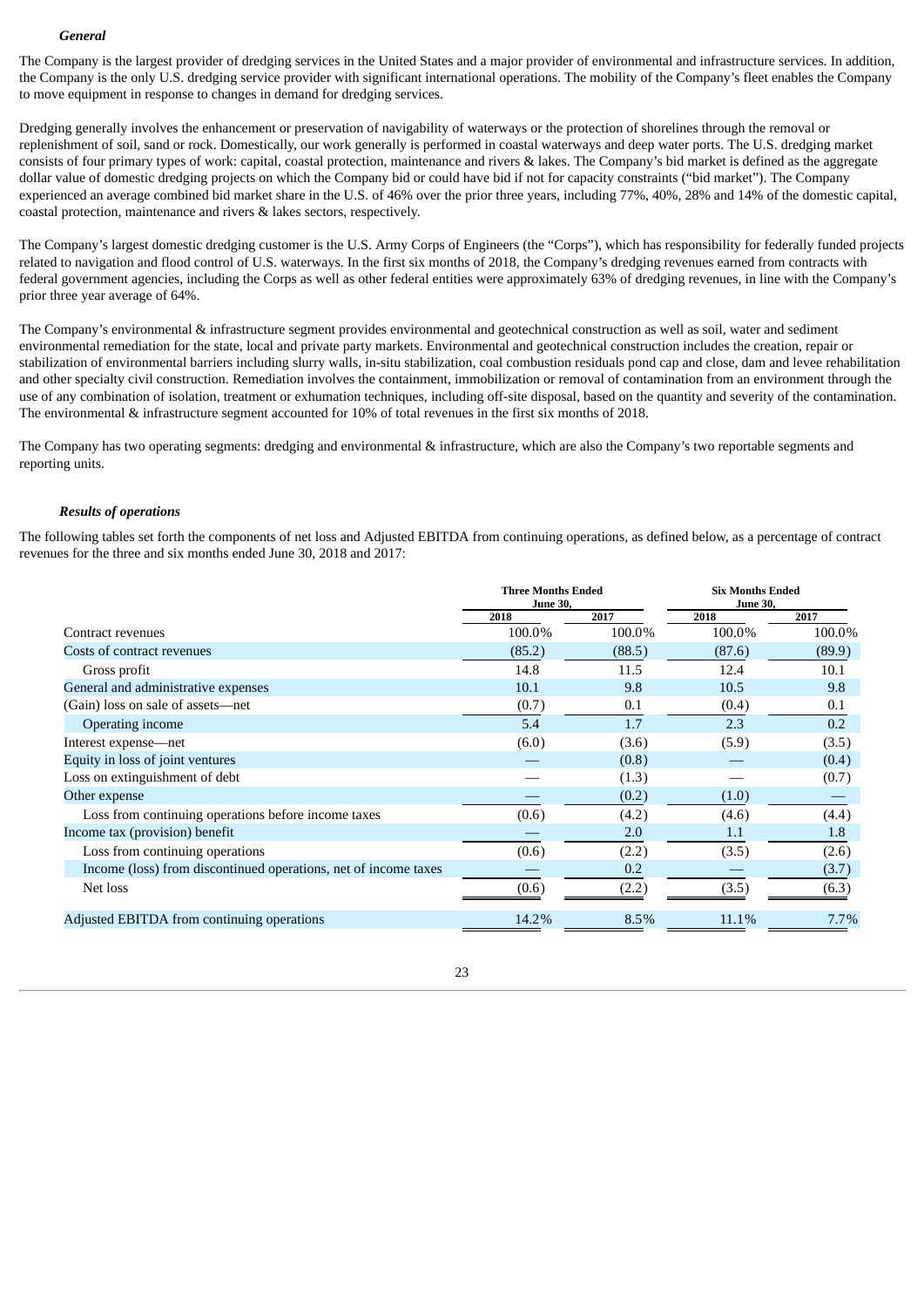Adjusted EBITDA from continuing operations, as provided herein, represents net income (loss), adjusted for net interest expense, income taxes, depreciation and amortization expense, debt extinguishment, accelerated maintenance expense for new international deployments, goodwill or asset impairments and gains on bargain purchase acquisitions. Adjusted EBITDA from continuing operations is not a measure derived in accordance with accounting principles generally accepted in the United States of America ("GAAP"). The Company presents Adjusted EBITDA from continuing operations as an additional measure by which to evaluate the Company's operating trends. The Company believes that Adjusted EBITDA from continuing operations is a measure frequently used to evaluate performance of companies with substantial leverage and that the Company's primary stakeholders (i.e., its stockholders, bondholders and banks) use Adjusted EBITDA from continuing operations to evaluate the Company's period to period performance. Additionally, management believes that Adjusted EBITDA from continuing operations provides a transparent measure of the Company's recurring operating performance and allows management and investors to readily view operating trends, perform analytical comparisons and identify strategies to improve operating performance. For this reason, the Company uses a measure based upon Adjusted EBITDA from continuing operations to assess performance for purposes of determining compensation under the Company's incentive plan. Adjusted EBITDA from continuing operations should not be considered an alternative to, or more meaningful than, amounts determined in accordance with GAAP including: (a) operating income as an indicator of operating performance; or (b) cash flows from operations as a measure of liquidity. As such, the Company's use of Adjusted EBITDA from continuing operations, instead of a GAAP measure, has limitations as an analytical tool, including the inability to determine profitability or liquidity due to the exclusion of accelerated maintenance expense for new international deployments, goodwill or asset impairments, gains on bargain purchase acquisitions, interest and income tax expense and the associated significant cash requirements and the exclusion of depreciation and amortization, which represent significant and unavoidable operating costs given the level of indebtedness and capital expenditures needed to maintain the Company's business. For these reasons, the Company uses operating income to measure the Company's operating performance and uses Adjusted EBITDA from continuing operations only as a supplement. The following is a reconciliation of Adjusted EBITDA from continuing operations to net income (loss):

|                                                                 | <b>Three Months Ended</b> |            |  |              |                 | <b>Six Months Ended</b> |  |           |  |  |
|-----------------------------------------------------------------|---------------------------|------------|--|--------------|-----------------|-------------------------|--|-----------|--|--|
|                                                                 | <b>June 30.</b>           |            |  |              | <b>June 30.</b> |                         |  |           |  |  |
|                                                                 |                           | 2018       |  | 2017         |                 | 2018                    |  | 2017      |  |  |
| (in thousands)                                                  |                           |            |  |              |                 |                         |  |           |  |  |
| Net loss                                                        | \$                        | $(974)$ \$ |  | $(3,856)$ \$ |                 | $(10,295)$ \$           |  | (21, 495) |  |  |
| Income (loss) from discontinued operations, net of income taxes |                           |            |  | 368          |                 |                         |  | (12, 697) |  |  |
| Loss from continuing operations                                 |                           | (974)      |  | (4,224)      |                 | (10,295)                |  | (8,798)   |  |  |
| Adjusted for:                                                   |                           |            |  |              |                 |                         |  |           |  |  |
| Interest expense—net                                            |                           | 8,997      |  | 6.441        |                 | 17,657                  |  | 12,023    |  |  |
| Income tax (provision) benefit                                  |                           | 54         |  | (3, 454)     |                 | (3,241)                 |  | (6,247)   |  |  |
| Depreciation and amortization                                   |                           | 13,340     |  | 14,023       |                 | 28,981                  |  | 27,501    |  |  |
| Loss on extinguishment of debt                                  |                           |            |  | 2,330        |                 |                         |  | 2,330     |  |  |
| Adjusted EBITDA from continuing operations                      |                           | 21.417     |  | 15,116       |                 | 33,102                  |  | 26,809    |  |  |

The following table sets forth, by segment and type of work, the Company's contract revenues for each of the periods indicated:

|                                | Three Months Ended<br><b>June 30,</b> |    |         |             |               | <b>Six Months Ended</b><br><b>June 30,</b> |      |         |             |  |
|--------------------------------|---------------------------------------|----|---------|-------------|---------------|--------------------------------------------|------|---------|-------------|--|
| Revenues (in thousands)        | 2018                                  |    | 2017    | Change      | 2018          |                                            | 2017 |         | Change      |  |
| Dredging:                      |                                       |    |         |             |               |                                            |      |         |             |  |
| Capital-U.S.                   | \$<br>69,651                          | \$ | 31,472  | 121.3%      | \$            | 146,603                                    | \$   | 98,073  | 49.5%       |  |
| Capital—foreign                | 3.279                                 |    | 12,420  | $(73.6)\%$  |               | 8,802                                      |      | 31,574  | $(72.1)\%$  |  |
| Coastal protection             | 38.121                                |    | 60,304  | $(36.8)\%$  |               | 79,982                                     |      | 100,639 | $(20.5)\%$  |  |
| Maintenance                    | 19,077                                |    | 34,337  | $(44.4)\%$  |               | 26,880                                     |      | 56,250  | $(52.2)\%$  |  |
| Rivers & lakes                 | 5,142                                 |    | 13,974  | $(63.2)\%$  |               | 6,626                                      |      | 19,025  | $(65.2)\%$  |  |
| Total dredging revenues        | 135,270                               |    | 152,507 | $(11.3)\%$  |               | 268,893                                    |      | 305,561 | $(12.0)\%$  |  |
| Environmental & infrastructure | 15.320                                |    | 24.711  | $(38.0)\%$  |               | 28.290                                     |      | 43,935  | $(35.6)\%$  |  |
| Intersegment revenue           |                                       |    | (359)   | $(100.0)\%$ |               |                                            |      | (2,051) | $(100.0)\%$ |  |
| Total revenues                 | 150.590                               |    | 176,859 | $(14.9)\%$  | <sup>\$</sup> | 297,183                                    |      | 347,445 | $(14.5)\%$  |  |

Total revenue was \$150.6 million for the three months ended June 30, 2018, down \$26.3 million, or 15%, from \$176.9 million for the same period in the prior year. For the six months ended June 30, 2018, total revenue was \$297.2 million, down from revenue of \$347.4 million for the same period in the prior year, representing a decrease of \$50.2 million or 14%. For the three and six months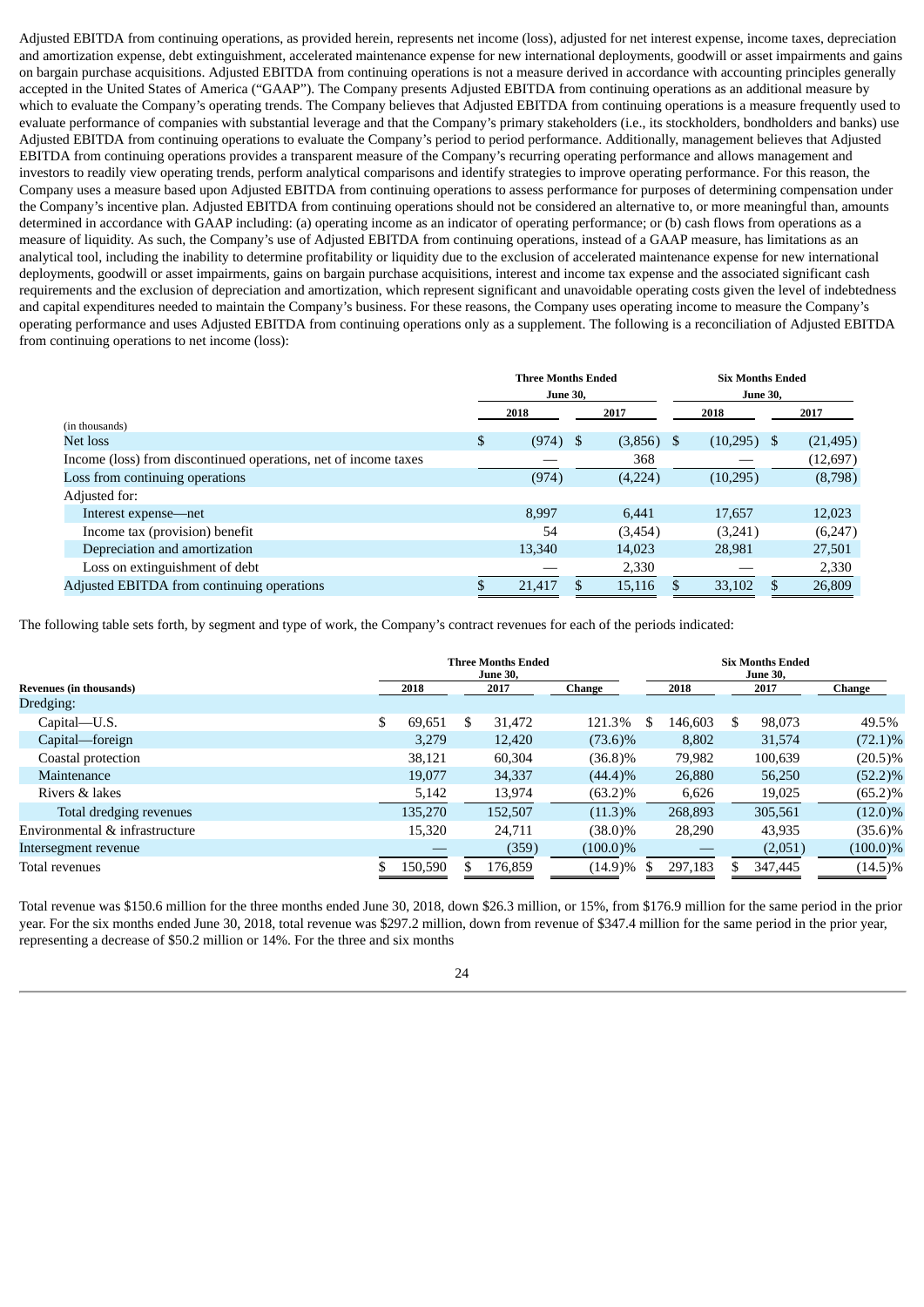ended June 30, 2018, the Company experienced an increase in domestic capital revenues offset by decreases in all other types of work within both segments when compared to the prior year periods.

Capital dredging consists primarily of port expansion projects, which involve the deepening of channels and berthing basins to allow access by larger, deeper draft ships and the provision of land fill used to expand port facilities. In addition to port work, capital projects also include coastal restoration and land reclamations, trench digging for pipelines, tunnels and cables, and other dredging related to the construction of breakwaters, jetties, canals and other marine structures. For the quarter ended June 30, 2018, domestic capital dredging was \$69.7 million, up \$38.2 million, or 121%, compared to \$31.5 million for the same quarter in 2017. The increase in domestic capital dredging revenues for the quarter was driven by a greater amount of revenue being earned on coastal restoration projects in Louisiana and Mississippi in the current quarter compared to the same period of the prior year. The Charleston entrance channel deepening projects also contributed to the increase in revenue for the three months ended June 30, 2018. These increases in revenue were partially offset by a liquefied natural gas ("LNG") project in Texas earning higher revenue during the same period in the prior year. Domestic capital dredging for the six months ended June 30, 2018 was \$146.6 million compared to \$98.1 million for the same period in 2017, representing an increase of \$48.5 million, or 49%. For the six months ended June 30, 2018, the higher domestic capital dredging revenues were primarily related to a greater amount of revenue earned on coastal restoration projects and the Charleston entrance deepening projects during the first six months of 2018 as compared to the same period in the prior year. This increase was partially offset by a greater amount of revenue earned on a deepening project on the Delaware River and a LNG project in Texas during the first half of 2017. The Savannah Harbor deepening project also contributed to revenue for the six months ended June 30, 2018.

Foreign capital projects typically involve land reclamations, channel deepening and port infrastructure development. In the second quarter of 2018, foreign capital revenue was \$3.3 million, a decrease of \$9.1 million, or 73%, as compared to \$12.4 million in the same quarter in the prior year. Foreign capital revenue for the first half of 2018 was \$8.8 million, a decrease of \$22.8 million, or 72%, as compared to \$31.6 million for the same period in the prior year. For the three and six months ended June 30, 2018, revenue earned on two projects in Bahrain was offset by revenue earned on a project in Saudi Arabia during 2017 that was not replaced during the current year. Delays in the commencement of a large land reclamation project in Bahrain further contributed to the change in revenue for the three and six months ended June 30, 2018 compared to the same periods of the prior year. During the first quarter of 2018, the Company substantially completed the closeout of its Brazil operations. The absence of projects in Brazil during the current year contributed to the change in revenue for the two periods.

Coastal protection projects generally involve moving sand from the ocean floor to shoreline locations where erosion threatens shoreline assets. Coastal protection revenue for the quarter ended June 30, 2018 was \$38.1 million, a decrease of \$22.2 million, or 37%, compared to \$60.3 million in the prior year period. The decrease in coastal protection revenue for the three months ended June 30, 2018 is mostly attributable to a decrease in revenue earned from projects in New York and New Jersey, Virginia and North Carolina. That decrease was partially offset by an increase in revenue from projects in Florida and Delaware. Coastal protection revenue for the six months ended June 30, 2018 was \$80.0 million, down \$20.6 million or 21%, from \$100.6 million for the first six months of 2017. The decrease in coastal protection revenue for the six months ended June 30, 2018 was mostly attributable to prior year revenue earned on projects in New York, New Jersey and Virginia. This decrease was partially offset by revenue earned during the current year on large projects in Florida and Georgia as compared to the same period in 2017. Additionally, revenue for the first half of 2017 included a project in North Carolina that did not repeat during the current year period. A coastal protection project in South Carolina also contributed to revenue for the first half of 2018.

Maintenance dredging consists of the re-dredging of previously deepened waterways and harbors to remove silt, sand and other accumulated sediments. Due to natural sedimentation, most channels generally require maintenance dredging every one to three years, thus creating a recurring source of dredging work that is typically non-deferrable if optimal navigability is to be maintained. In addition, severe weather such as hurricanes, flooding and droughts can also cause the accumulation of sediments and drive the need for maintenance dredging. Maintenance revenue for the second quarter of 2018 was \$19.1 million, down \$15.2 million, or 44%, from \$34.3 million in the second quarter of 2017. The decrease in maintenance revenues for the three months ended June 30, 2018 was mostly attributable to revenue earned on projects in Maryland, North Carolina and other locations in the Northwest in 2017 that did not repeat in 2018. Maintenance projects in Texas and Virginia contributed to revenue during the three months ended June 30, 2018. Maintenance revenue for the first six months of 2018 was \$26.9 million, a decrease of \$29.4 million, or 52%, compared to \$56.3 million for the comparable period in the prior year. The decrease in maintenance dredging revenues for the three and six months ended June 30, 2018 was mostly attributable to a greater volume of projects worked during the same periods in the prior year. Maintenance projects in Texas, Virginia, Mississippi and Maryland contributed to revenue during the three and six months ended June 30, 2018.

Rivers & lakes dredging and related operations typically consist of lake and river dredging, inland levee and construction dredging, environmental restoration and habitat improvement and other marine construction projects. During the second quarter of 2018 rivers & lakes revenue was \$5.1 million, a decrease of \$8.9 million, or 64% from \$14.0 million during the same period of 2017. Rivers & lakes revenue for the six months ended June 30, 2018 was \$6.6 million, down \$12.4 million, or 65%, from \$19.0 million in the first six

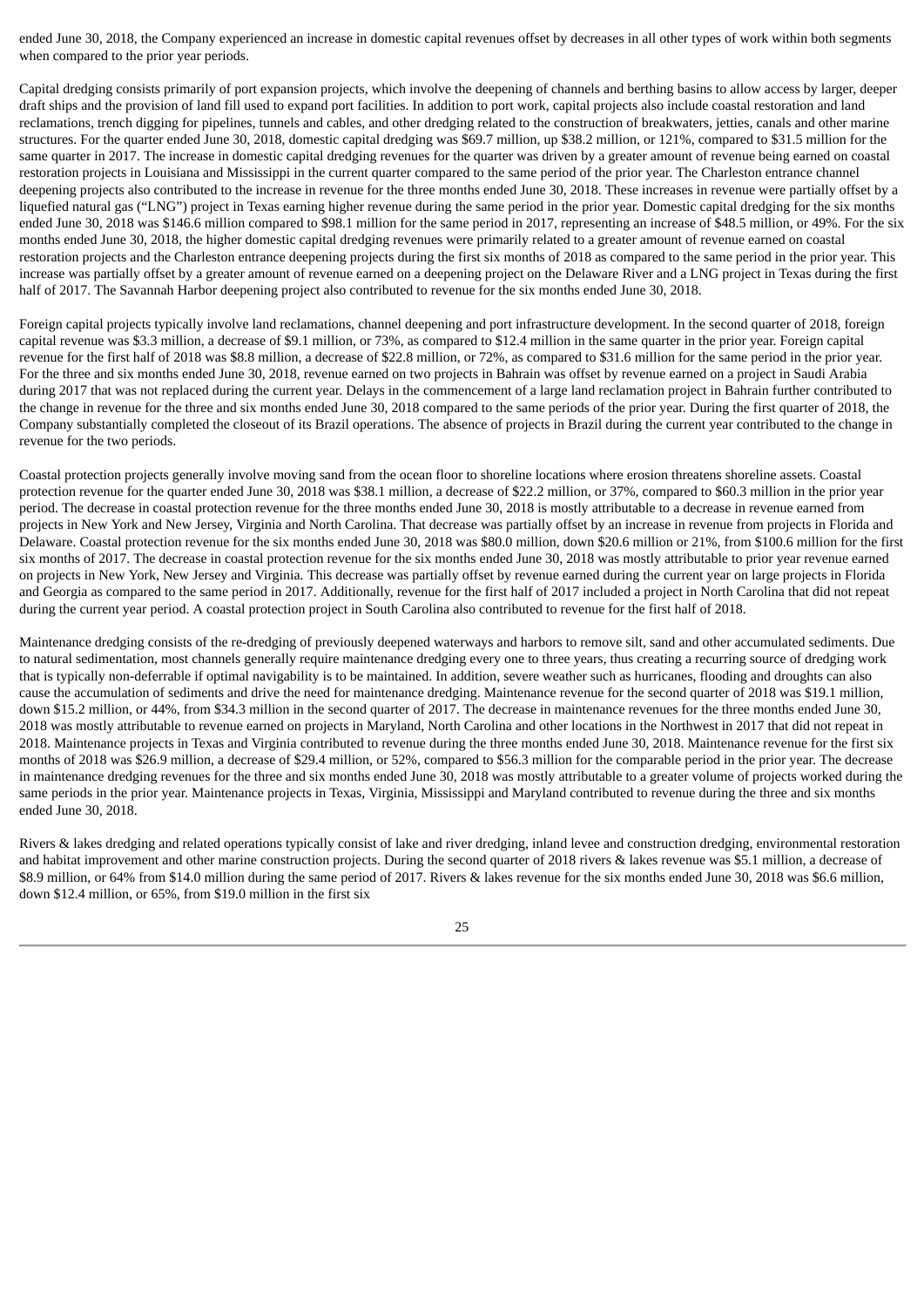months of 2017. The decrease in rivers & lakes revenue for the three and six months ended June 30, 2018 was driven by a greater amount of revenue earned on a lake project in Illinois in the prior year periods and a project in Florida that did not reoccur in the current year.

The environmental & infrastructure segment provides environmental and geotechnical construction as well as soil, water and sediment environmental remediation. Environmental and geotechnical construction includes the creation, repair or stabilization of environmental barriers including slurry walls, insitu stabilization, coal combustion residuals pond cap and close, dam and levee rehabilitation, deep soil mixing and other specialty civil construction. Remediation involves the containment, immobilization or removal of contamination from an environment through the use of any combination of isolation, treatment or exhumation techniques, including off-site disposal, based on the quantity and severity of the contamination. Environmental & infrastructure segment revenues during the second quarter of 2018 were \$15.3 million, a \$9.4 million, or 38%, decrease from \$24.7 million for the same prior year period. For the six months ended June 30, 2018, the environmental & infrastructure segment recorded revenues of \$28.3 million, a \$15.6 million, or 36%, decrease from \$43.9 million for the same prior year period. Environmental & infrastructure revenue for the first six months of 2018 included work on remediation projects in New Jersey and California and a geotechnical project in Texas. Revenue on these projects was offset by greater revenue earned in the prior year on remediation projects in Florida, Pennsylvania and Colorado in addition to emergency geotechnical work that did not repeat during the current year. The three and six months ended June 30, 2017 include revenue related to service lines of the environmental & infrastructure segment's business which did not operate during the current year.

Consolidated gross profit for the quarter ended June 30, 2018 was \$22.2 million, up \$1.9 million, or 9%, compared to \$20.3 million in the same quarter of 2017. Gross profit margin for the three months ended June 30, 2018 was 14.7% compared to 11.5% in the second quarter of 2017. Gross profit for the three months ended June 30, 2018 includes \$1.4 million of restructuring charges related to asset retirements. For the second quarter of 2018, the increase in gross profit was due to improved project performance, greater fixed cost coverage and lower overhead in the dredging segment offset by lower margin on environmental & infrastructure projects compared to the same period in the prior year. Consolidated gross profit for the six months ended June 30, 2018 was \$36.9 million, up \$1.8 million, or 5%, compared to \$35.1 million in the same period of the prior year. Gross profit margin for the six months ended June 30, 2018 was 12.4% up from 10.1% in the first six months of 2017. Gross profit for the six months ended June 30, 2018 includes \$5.7 million of restructuring charges related to asset retirements and the closeout of the Company's Brazil operations. During the six months ended June 30, 2018, the Company incurred lower plant costs when compared to the same period of the prior year resulting from the retirement of certain underperforming and underutilized assets. This change was partially offset by lower margin experienced in the environmental & infrastructure segment primarily attributable to a project loss and lower fixed cost coverage on plant due to lower volume of work during the first half of 2018. Further, the prior year periods include an approved change order on a project in the environmental & infrastructure segment which positively impacted gross profit.

During the three and six months ended June 30, 2018, general and administrative expenses were \$15.2 million and \$31.1 million, respectively, compared to the same periods in prior year in which the three and six months totaled \$17.3 million and \$34.1 million, respectively. General and administrative expenses decreased by \$2.1 million and \$3.0 million for the three and six months ended June 30, 2018, respectively compared to the same periods of the prior year. These decreases were attributable to decreases in payroll and benefits for the three and six months of \$0.9 million and \$1.3 million, respectively. Further decreases in technical and consulting fees of \$0.7 million and \$1.1 million for the three and six months, respectively contributed to the change in general and administrative expenses compared to the same periods of 2017. The first half of 2018 includes \$0.1 million of general and administrative charges associated with restructuring.

Operating income for the second quarter of 2018 was \$8.1 million, up \$5.3 million compared to operating income of \$2.8 million for the same quarter in 2017. The increase in operating income for the second quarter of 2018 was a result of higher gross profit and lower general and administrative expenses compared to the same period in the prior year, as described above. This increase in operating income was offset by a \$1.2 million decrease in gain on sale of assets. For the six months ended June 30, 2018, the Company experienced operating income of \$7.1 million, a change of \$6.2 million, from operating income of \$0.9 million in the same prior year period. The change in operating loss for the second quarter of 2018 was a result of lower general and administrative expenses partially and higher gross profit compared to the same period in the prior year, as described above. For the six months ended June 30, 2018, there was a \$1.4 million increase in gain on sale of assets.

For the three months ended June 30, 2018 and 2017, net interest expense was \$9.0 million and \$6.4 million, respectively. Net interest expense for the six months ended June 30, 2018 was \$17.7 million, up \$5.7 million, or 48%, from interest expense of \$12.0 million for the same period in the prior year. The increase in interest expense for the six months ended June 30, 2018 was primarily attributable to a decrease in the amount of interest expense that was being capitalized during the construction of the Company's dual mode articulated tug/barge trailing suction hopper dredge, the *Ellis Island*, and an increase in interest expense related to the higher principal on the Company's new senior notes as compared to the same periods in the prior year.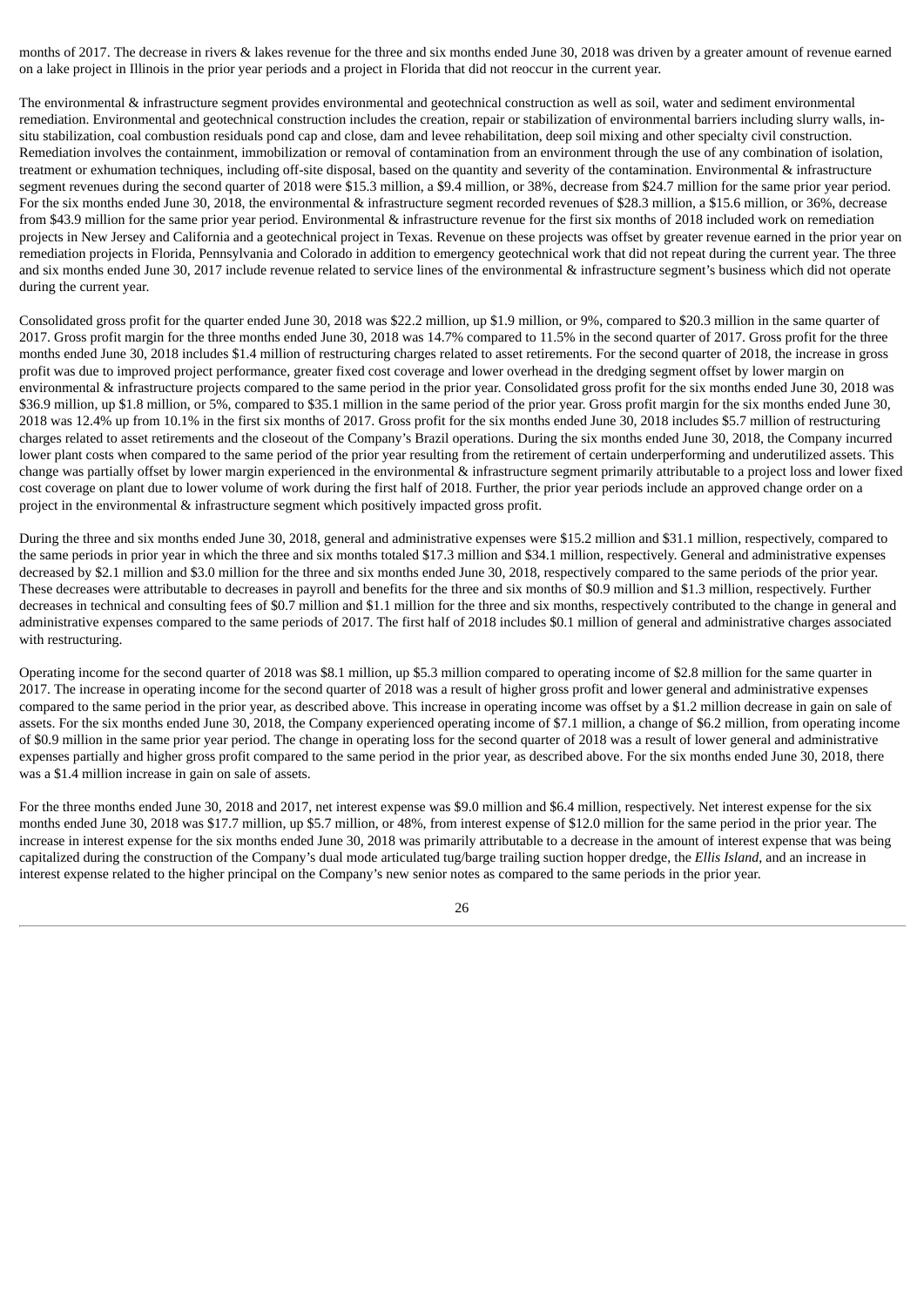Income tax provision for the three months ended June 30, 2018 was \$0.1 million compared to an income tax benefit of \$3.5 million, for the same period in the prior year. For the six months ended June 30, 2018 and 2017, the income tax benefit was \$3.2 million and \$6.2 million, respectively. The effective tax rate for the six months ended June 30, 2018 was 23.9%, lower than the effective tax rate of 41.5% for the same period of 2017. The change in effective tax rate is attributable to the recent Tax Cuts and Jobs Act enacted in the fourth quarter of 2017.

The Company experienced a net loss from continuing operations of \$1.0 million and a diluted loss per share attributable to continuing operations of \$0.02 for the three months ended June 30, 2018, compared to a net loss from continuing operations of \$4.2 million and diluted loss per share attributable to continuing operations of \$0.07 for the three months ended June 30, 2017. The Company experienced a net loss from continuing operations of \$10.3 million and a diluted loss per share attributable to continuing operations of \$0.17 for the six months ended June 30, 2018, compared to a net loss from continuing operations of \$8.8 million and a diluted loss per share attributable to continuing operations of \$0.14 for the same period of 2017. The change in net loss from continuing operations for the three and six months was driven by an increase in interest expense offset by a \$2.3 million loss on extinguishment of debt resulting from the Company's senior notes and a \$1.5 million loss associated with the Company's TerraSea joint venture that were incurred in the same period in the prior year. The change in net loss from continuing operations for the six months ended June 30, 2018 was driven by a \$2.0 million charge to other expense for the reversal of a currency translation adjustment related to the closeout of the Company's Brazil operations during the current year. These items were partially offset by positive changes to operating income and income tax benefit, as noted above, during the first six months of 2018 when compared to the same period in the prior year.

Adjusted EBITDA from continuing operations (as defined on page 24) for the quarter ended June 30, 2018 was \$21.4 million, up \$6.3 million, or 42%, from \$15.1 million in the same quarter in the prior year. The change in Adjusted EBITDA from continuing operations during the second quarter of 2018 was driven by higher gross profit, excluding depreciation. This change was increased by lower general and administrative expenses and an increase of \$1.2 million in (gain) loss on sale of fixed assets, as described above. For the six months ended June 30, 2018, Adjusted EBITDA from continuing operations was \$33.1 million, up \$6.3 million, or 23.5% compared to \$26.8 million for the same prior year period. The change in Adjusted EBITDA from continuing operations during the first six months of 2018 was attributable to higher gross profit, excluding depreciation, mostly offset by the \$2.0 million charge to other expense, as described above. The three and six months ended June 30, 2017 included a \$1.5 million loss associated with the Company's TerraSea joint venture.

#### *Results by segment*

#### *Dredging*

Dredging segment revenues for the second quarter of 2018 were \$135.3 million, a decrease of \$17.2 million, or 11% as compared to revenues of \$152.5 million for the second quarter of 2017. Dredging revenues for the six months ended June 30, 2018 were \$268.9 million, down \$36.7 million, or 12%, compared to revenues of \$305.6 million for the same prior year period. For the six months ended June 30, 2018, the dredging segment the experienced an increase in domestic capital revenues. This increase was offset by decreases in all other types of work. This change in current year revenues was driven by a greater volume of maintenance projects worked during the three and six months ended June 30, 2017 as compared to the current year periods as well as revenue earned on a project in Saudi Arabia during the first half of 2017 that did not repeat in 2018. Further, the Company earned a greater amount of revenue on a lake project in Illinois and on coastal protection projects in New York, New Jersey and Virginia during the first six months of 2017. These negative impacts to the change in revenue year over year were partially offset by higher domestic capital dredging revenues driven by revenue earned on coastal restoration projects as well as the Charleston entrance channel deepening projects during the three and six months ended June 30, 2018.

Dredging segment gross profit for the second quarter of 2018 was \$22.1 million, an increase of \$6.1 million or 38%, from a gross profit of \$16.0 million in the same period of the prior year. For the six months ended June 30, 2018, the dredging segment gross profit was \$36.3 million, up from a gross profit of \$29.1 million in the same period of 2017. Dredging segment gross profit margin for the second quarter of 2018 was 16.3% compared to 10.5% for the second quarter of 2017. Further, dredging segment gross profit margin for the six months ended June 30, 2018 increased to 13.5% from gross profit margin of 9.5% for the six months of 2017. Gross profit for the three and six months ended June 30, 2018 includes \$1.4 million and \$5.7 million, respectively, of restructuring charges related to asset retirements and the closeout of the Company's Brazil operations. The increase in dredging segment gross profit for the three months ended June 30, 2018 was attributable to improved project execution, greater fixed cost coverage and a reduction of overhead when compared to the same quarter in the prior year. The increase in dredging segment gross profit for the first half of 2018 was driven by lower spend on plant costs during the current year when compared to the same period of the prior year resulting from the retirement of certain underperforming and underutilized assets. This increase was partially offset by lower margins on some of the Company's domestic dredging projects.

For the quarter ended June 30, 2018, the dredging segment recorded operating income of \$11.6 million, up \$8.6 million, from \$3.0 million for the same period of the prior year. Dredging segment operating income for the six months ended June 30, 2018 was \$13.7

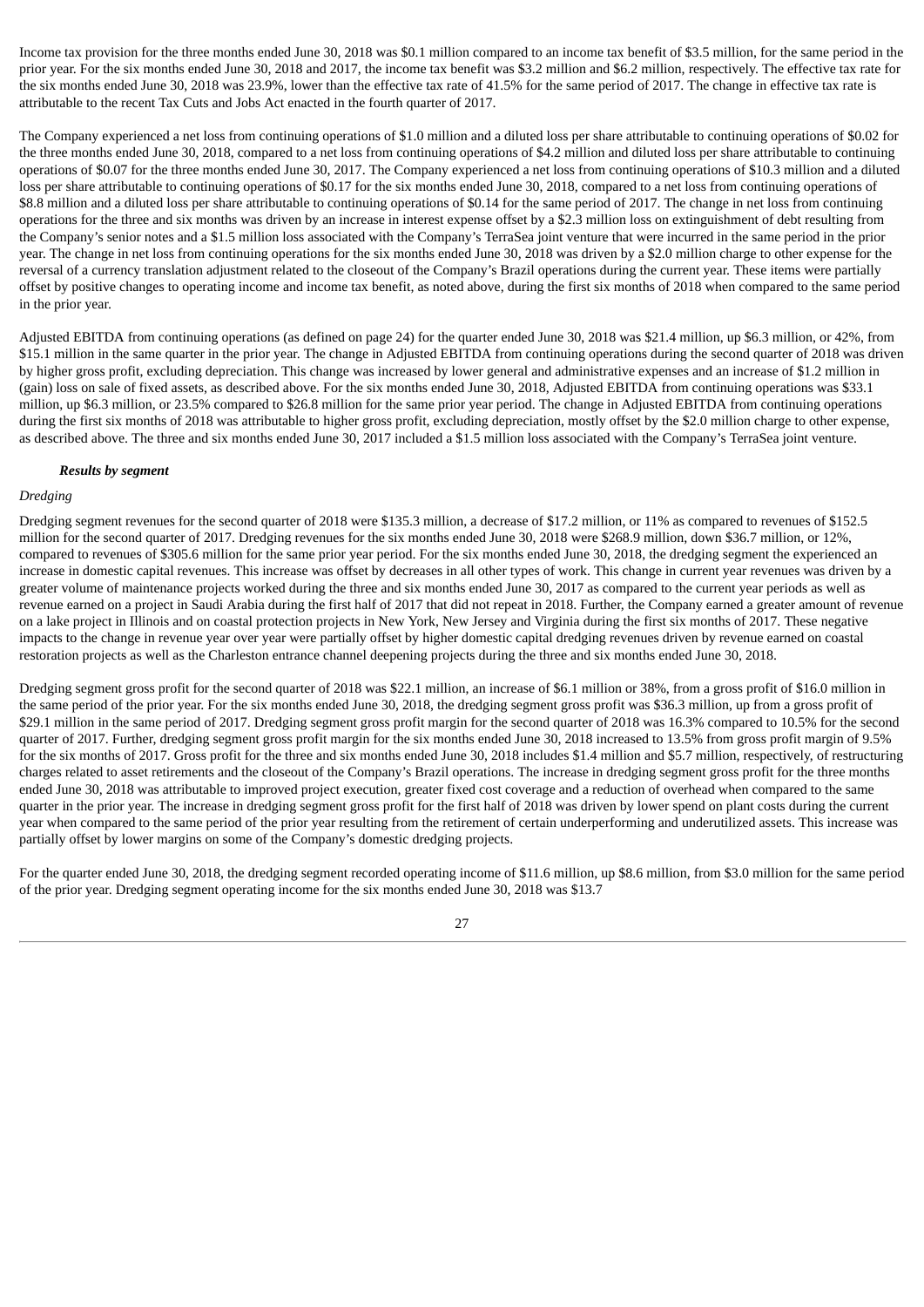million, a \$10.0 million increase from \$3.7 million in the first six months of 2017. The change in operating income for the three and six months ended June 30, 2018 is primarily attributable to higher gross profit, as described above. General and administrative expenses within the dredging segment declined slightly during the three and six months ended June 30, 2018, mostly related to decreases in payroll and benefits expense, resulting from restructuring savings initiatives, slightly offset by increases in legal and professional fees compared to the same periods in 2017. The Company recorded a gain on sale of assets of \$1.1 million and \$1.3 million for the three and six months ended June 30, 2018, respectively, which further contributed to the increase in operating income compared to the same prior year periods.

#### *Environmental & infrastructure*

For the quarter ended June 30, 2018, environmental & infrastructure revenues were \$15.3 million, down \$9.4 million from revenues of \$24.7 million in the same quarter of the previous year. Environmental & infrastructure segment revenues for the six months ended June 30, 2018 were \$28.3 million, down \$15.6 million, or 36%, from revenue of \$43.9 million for the first six months of 2017. Environmental & infrastructure revenues for the first six months of 2018 included work on remediation projects in New Jersey and California and a geotechnical project in Texas. Revenue on these projects was offset by greater revenue earned in the prior year on remediation projects in Florida, Pennsylvania and Colorado in addition to emergency geotechnical work that did not repeat during the current year. Additionally, the three and six months ended June 30, 2017 includes revenue related to service lines of the environmental & infrastructure segment's business which did not operate during the current year.

Environmental & infrastructure segment gross profit for the second quarter of 2018 was \$0.1 million, down \$4.2 million, from gross profit of \$4.3 million in the second quarter of 2017. The environmental & infrastructure segment experienced a gross profit of \$0.7 million and \$6.0 million for the six months ended June 30, 2018 and 2017, respectively. Environmental & infrastructure gross profit margin was 0.7% and 17.3% for the three months ended June 30, 2018 and 2017, respectively. For the first six months of 2018, the environmental & infrastructure segment experienced a gross profit margin of 2.5% compared to 13.6% for the same period of the prior year. The change in gross profit was driven by lower margins on projects in the second quarter of 2018 when compared to the same period in the prior year. The change in gross profit during the six months ended June 30, 2018 was driven lower margin resulting from a project loss and lower fixed cost coverage on plant due to lower volume of work during the first half of 2018. Further, the prior year periods include an approved change order on a project which positively impacted the environmental & infrastructure segment's gross profit.

The environmental & infrastructure segment experienced an operating loss of \$3.4 million for the quarter ended June 30, 2018, a \$3.3 million change from an operating loss of \$0.1 million for the same quarter in 2017. For the six months ended June 30, 2018, the environmental & infrastructure segment experienced an operating loss of \$6.7 million, a change of \$3.8 million compared to an operating loss of \$2.9 million for the same period of the prior year. The change in operating loss for the six months ended June 30, 2018 is mostly attributable to the decrease in gross profit, as described above, partially offset by a decrease in general and administrative expenses. For the three and six months ended June 30, 2018, the environmental & infrastructure segment experienced decreases in payroll and benefits expenses resulting from restructuring savings initiatives and a slight decline in technical and consulting fees when compared to the same periods in 2017.

#### *Bidding activity and backlog*

The following table sets forth, by reporting segment and type of dredging work, the Company's backlog as of the dates indicated:

| <b>Backlog</b> (in thousands)  |    | <b>June 30.</b><br>2018 |   | December 31,<br>2017 | <b>June 30,</b><br>2017 |         |  |
|--------------------------------|----|-------------------------|---|----------------------|-------------------------|---------|--|
| Dredging:                      |    |                         |   |                      |                         |         |  |
| Capital - U.S.                 | \$ | 335,588                 | S | 383,577              | \$                      | 238,581 |  |
| Capital - foreign              |    | 3,788                   |   | 8,575                |                         | 9,784   |  |
| Coastal protection             |    | 129,689                 |   | 76,460               |                         | 55,439  |  |
| Maintenance                    |    | 12,254                  |   | 23,662               |                         | 42,866  |  |
| Rivers & lakes                 |    | 25,192                  |   | 19,046               |                         | 38,801  |  |
| Dredging Backlog               |    | 506,511                 |   | 511,320              |                         | 385,471 |  |
| Environmental & infrastructure |    | 28,454                  |   | 35,357               |                         | 52,768  |  |
| <b>Total Backlog</b>           | S  | 534,965                 |   | 546,677              | Я                       | 438,239 |  |

The Company's contract backlog represents its estimate of the revenues that will be realized under the portion of the contracts remaining to be performed. For dredging and environmental & infrastructure contracts these estimates are based on the time and remaining costs required to complete the project relative to total estimated project costs and project revenues agreed to with the

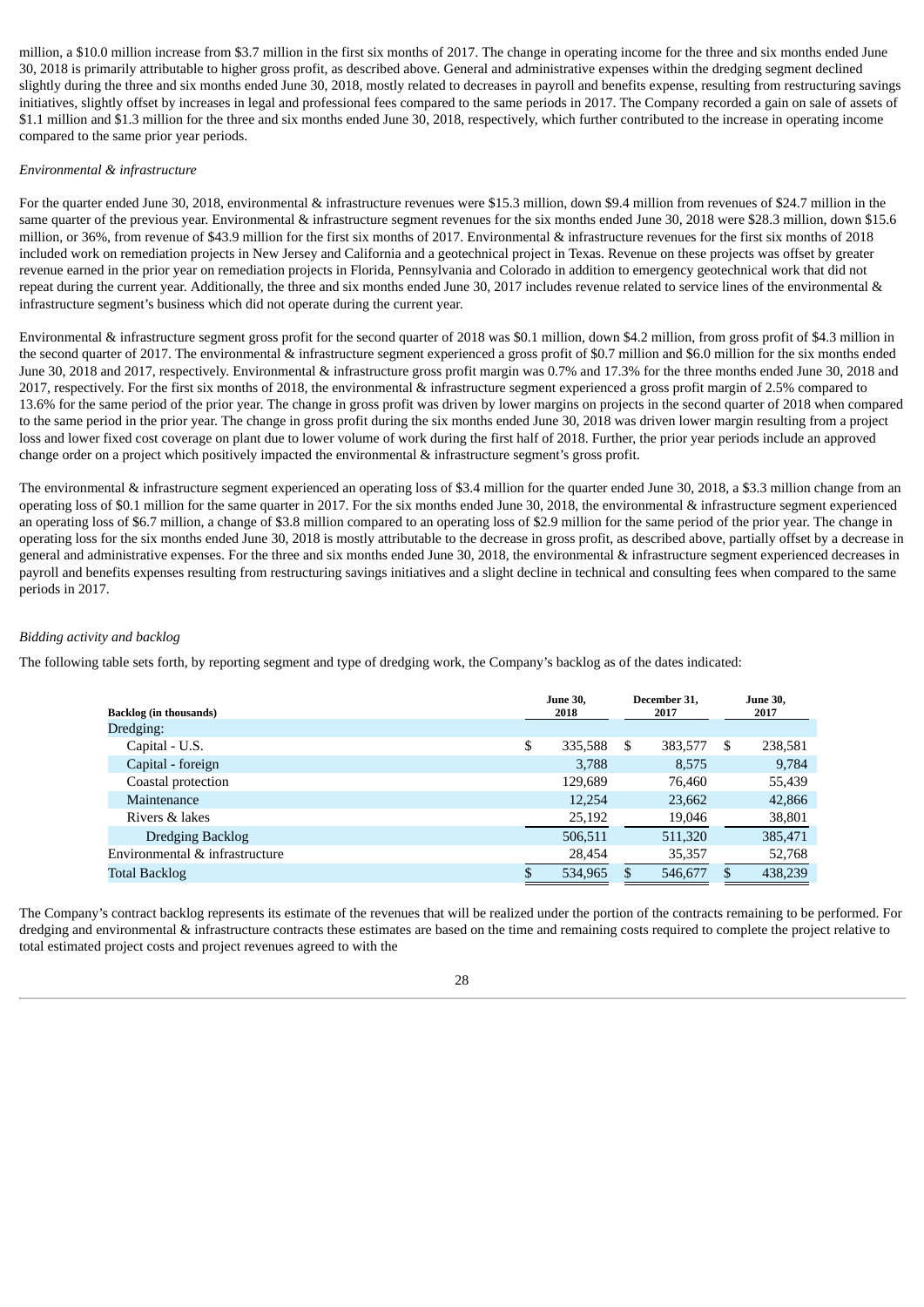customer. However, these estimates are necessarily subject to variances based upon actual circumstances. Because of these factors, as well as factors affecting the time required to complete each job, backlog is not always indicative of future revenues or profitability. Also, 82% of the Company's June 30, 2018 dredging backlog relates to federal government contracts, which can be canceled at any time without penalty to the government, subject to the Company's contractual right to recover the Company's actual committed costs and profit on work performed up to the date of cancellation. The Company's backlog may fluctuate significantly from quarter to quarter based upon the type and size of the projects the Company is awarded from the bid market. A quarterly increase or decrease of the Company's backlog does not necessarily result in an improvement or a deterioration of the Company's business. The Company's backlog includes only those projects for which the Company has obtained a signed contract with the customer.

The domestic dredging bid market for the quarter ended June 30, 2018 was \$359.6 million, a \$140.3 million increase compared to the same period in the prior year. For the six months ended June 30, 2018, the domestic dredging bid market was \$692.1 million, an increase of \$264.8 million, compared to the first six months of 2017. Domestic capital projects awarded during the current year period include the Boston Harbor deepening project, an additional deepening project in Massachusetts, the option on the Charleston entrance channel deepening project and a channel widening project in Texas. Additional domestic projects awarded during the current period include maintenance work in Louisiana and on the West Coast, an LNG project in Texas, coastal protection projects in New York, Florida, South Carolina and North Carolina and rivers & lakes projects in Louisiana and on the Mississippi River. The bid market for the six months ended June 30, 2018 improved over the prior year due to higher amounts of all domestic dredging work types being bid as compared to the same prior year period. For the contracts awarded during the first half of the current year, the Company won 76%, or \$135.7 million, of the coastal protection projects, 35%, or \$86.0 million, of the domestic capital projects, 4%, or \$8.6 million, of the maintenance projects and 23%, or \$12.4 million, of rivers & lakes projects through June 30, 2018. The Company won 35% of the overall domestic bid market for the first six months of 2018, which is below the Company's prior three year average of 46%. Variability in contract wins from quarter to quarter is not unusual and one quarter's win rate is generally not indicative of the win rate the Company is likely to achieve for a full year.

The Company's contracted dredging backlog was \$506.5 million at June 30, 2018 compared to \$511.3 million of backlog at December 31, 2017. These amounts do not reflect approximately \$84.2 million of domestic low bids pending formal award and additional phases ("options") pending on projects currently in backlog at June 30, 2018. At December 31, 2017 the amount of domestic low bids and options pending award was \$69.9 million.

Domestic capital dredging backlog at June 30, 2018 was \$48.0 million lower than at December 31, 2017. During the first six months of 2018, the Company was awarded the option on the Charleston entrance channel deepening project and a channel widening project in Texas. During the six months ended June 30, 2018, the Company earned revenue on the Charleston entrance channel deepening project, coastal restoration projects in Louisiana and an LNG project in Texas which were in backlog at December 31, 2017. The Company completed work on the multi-year Delaware River and Savannah Harbor deepening projects during the first six months of 2018. Subsequent to the end of the quarter, the Company was awarded a \$14 million variation order for deepening work on the Delaware River. Successful expansion of the Panama Canal in recent years continues to put pressure on ports on the East and Gulf Coasts to deepen and widen in anticipation of the neo-Panamax vessels. With several port expansions underway, several other port expansions are entering new phases and several additional projects are being expedited. Deepening projects in Corpus Christi, Jacksonville and Tampa were recently let for bid. Further, projects to deepen the Mississippi River and Port of Virginia are being expedited. The nation's governors continue to show commitment to their respective ports through engagement and funding. Finally, Congress has also shown a commitment to ports and waterways, providing record annual budgets for the Corps for port deepening and channel maintenance.

Foreign capital dredging backlog at June 30, 2018 was \$4.8 million lower than at December 31, 2017. During the second quarter of 2017, the Company was the low bidder on a \$68 million project in Bahrain which the Company expects to be awarded by the third quarter of 2018. During the first six months of 2018, the Company continued to earn revenue on projects in the Middle East which were in backlog at December 31, 2017. During the first quarter of 2018, the Company completed work on a multi-year project in Saudi Arabia. Upcoming projects expected to be awarded are not being completed under the tight time constraints that were required on prior years' large infrastructure projects. As a result, anticipated margins in the current year are expected to be lower than margins experienced internationally over the past several years. The world's need for reclaimed land continues to expand to support global energy consumption, seaborne trade, population growth and tourism, all of which are expected to add nearly 400 viable dredging projects over the next several years. The Company expects the additional global opportunities to provide a continued source of future international dredging revenue.

Coastal protection dredging backlog at June 30, 2018 was \$53.2 million higher than at December 31, 2017. In the first six months of 2018, the Company was awarded coastal protection projects in Georgia, New York, Virginia, North Carolina and South Carolina totaling approximately \$135.7 million. During the first six months of 2018, the Company completed coastal protection projects in New Jersey, South Carolina and Florida which were in backlog at December 31, 2017. Coastal protection and storm impacts continue to provide the major impetus for coastal project investment at federal and state levels. With continued funding available for projects in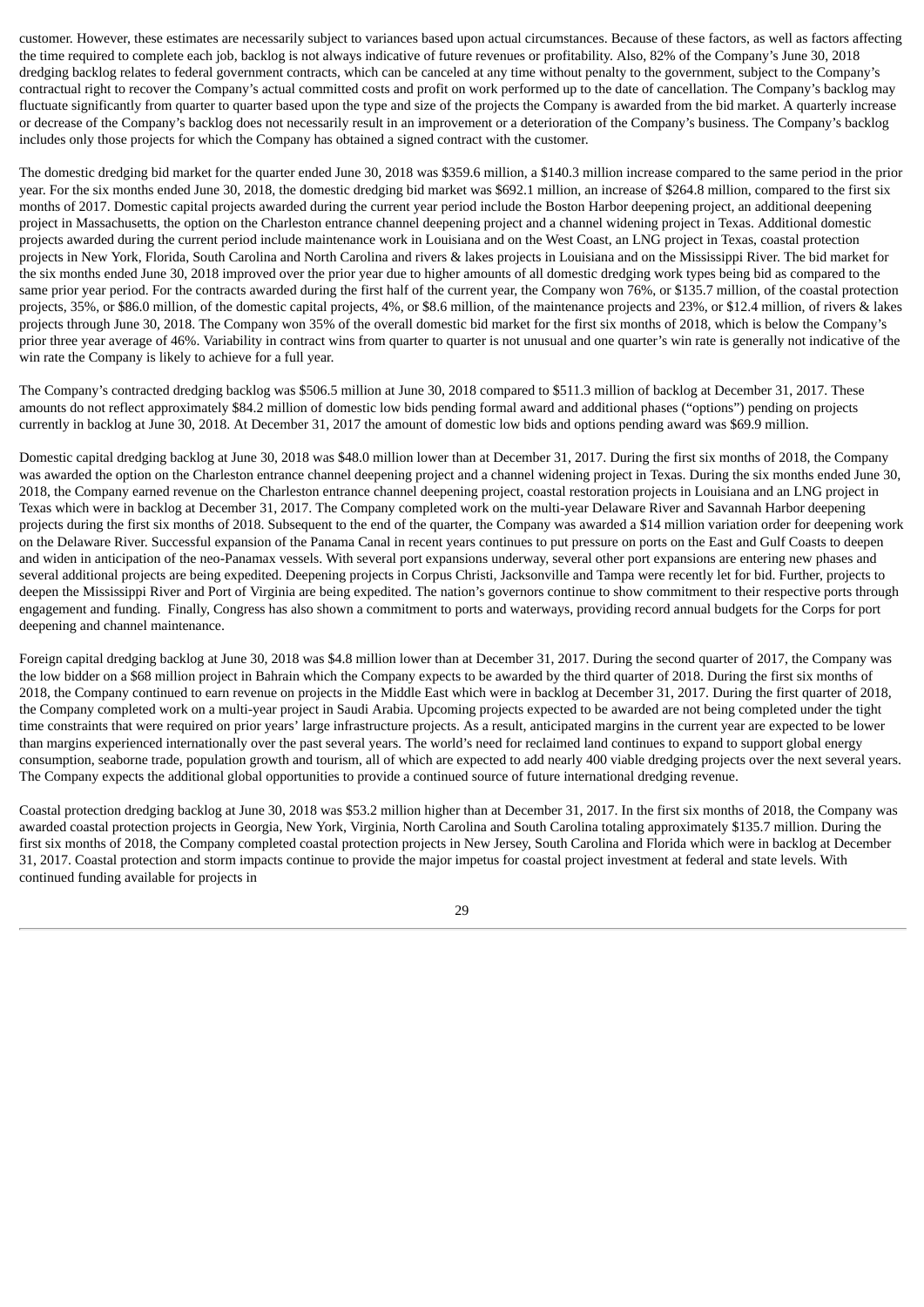the Northeast from the Sandy supplemental appropriations, the Company expects to continue to see an increase in projects let for bid in the coastal protection market. As a result of the extreme storm system last year involving Hurricanes Harvey, Irma, and Maria, the U.S. Senate Committee on Appropriations passed supplemental appropriations for disaster relief and recovery which includes \$17.4 billion for the Corps to fund projects that will reduce the risk of future damage from flood and storm events. The Corps is beginning to provide visibility on their plans for this money, and it is currently believed that over \$1 billion is expected to be added to their dredging related budget over the next few years. Most of this work is anticipated to be coastal protection related, but some funding may be provided for channel maintenance.

Maintenance dredging backlog was down \$11.4 million from December 31, 2017. During the first six months of 2018, the Company was awarded a maintenance project in Texas. During the first six months of 2018, the Company completed work on projects in Maryland, Mississippi and Delaware which were in backlog at December 31, 2017. The Company continued to earn revenue on a project in Virginia during the first half of 2018. In March 2018, Congress approved and the President signed an omnibus spending bill through fiscal year 2018. The spending bill continues the increases in the budget for the Corps and exceeds the increase in Harbor Maintenance Trust Fund ("HMTF") spending for maintenance dredging as required by the 2014 Water Resources and Development Act. Further, the water resources development bill, rebranded as the Water Infrastructure Improvements for the Nation Act ("WIIN") was enacted during the fourth quarter of 2016. WIIN emphasizes previous Water Resources Reform and Development Act ("WRRDA") language which calls for full use of the HMTF for its intended purpose of maintaining future access to the waterways and ports that support our nation's economy. Further, WIIN ensures that Harbor Maintenance Tax ("HMT") funding targets will increase by three percent over the prior year, even if the HMT revenue estimates decrease, to continue annual progress towards full use of the HMT by 2025. Through the increased appropriation of HMTF monies, the Company anticipates an increase in harbor projects to be let for bid throughout 2018 and beyond. In line with their commitment, Congress has improved spending from the HMTF by providing the Corps with record annual budgets including 94% utilization of the HMTF in FY 2018 and 95% proposed in the FY 2019 budget.

Rivers & lakes backlog at June 30, 2018 increased by \$6.1 million from backlog at December 31, 2017. During the second quarter of 2018, the Company was awarded a project in Louisiana. For the six months ended June 30, 2018, the Company continued to earn revenue on projects in New Jersey and Mississippi and on a lake project in Illinois which were in backlog at December 31, 2017. Subsequent to the end of the second quarter, the Company was awarded a \$70 million project in Texas which is the first major Houston-area flood-control project after Hurricane Harvey. The project is expected to keep the Company's rivers & lakes' equipment occupied into 2019.

Environmental & infrastructure services backlog decreased \$6.9 million from December 31, 2017. During the first six months of 2018, the Company was awarded five remediation projects and three geotechnical projects. For the six months ended June 30, 2018, the Company continued to earn revenue on remediation projects in New Jersey, California and Texas which were in backlog at December 31, 2017. Environmental & infrastructure continues to hold focus on geographical expansion of geotechnical service offerings. Additionally, the Company is pursuing remediation opportunities arising from the transformation of the U.S. infrastructure, specifically related to the remediation requirements as mandated by the Environmental Protection Agency's rule to regulate the disposal of coal combustion residuals from electric utilities promulgated in June 2015. The Company has implemented an aggressive initiative targeting project work in the water management and infrastructure sector, including embankment (dam and levee) rehabilitation, channel maintenance, wetlands and habitat restoration, reservoir construction and maintenance, and shoreline stabilization and reinforcement.

#### *Liquidity and capital resources*

The Company's principal sources of liquidity are net cash flows provided by operating activities, borrowings under the Company's revolving credit facility and proceeds from previous issuances of long term debt. The Company's principal uses of cash are to meet debt service requirements, finance capital expenditures, provide working capital and other general corporate purposes.

The Company's cash provided by operating activities of continuing operations for the six months ended June 30, 2018 and 2017 totaled \$25.3 million and \$22.6 million, respectively. Normal increases or decreases in the level of working capital relative to the level of operational activity impact cash flow from operating activities. The increase in cash provided by operating activities of continuing operations in the first six months of 2018 compared to the same period in the prior year was driven by a greater investment in working capital during the prior year period.

The Company's cash flows used in investing activities for the first six months of 2018 and 2017 totaled \$1.8 million and \$32.1 million, respectively. Investing activities primarily relate to normal course upgrades and capital maintenance of the Company's dredging fleet. During the first quarter of 2018, the Company received \$4.5 million in cash proceeds from a sale-leaseback of a dredge. Additionally, during the first half of 2018, the Company received \$5.5 million in proceeds from the sale of underperforming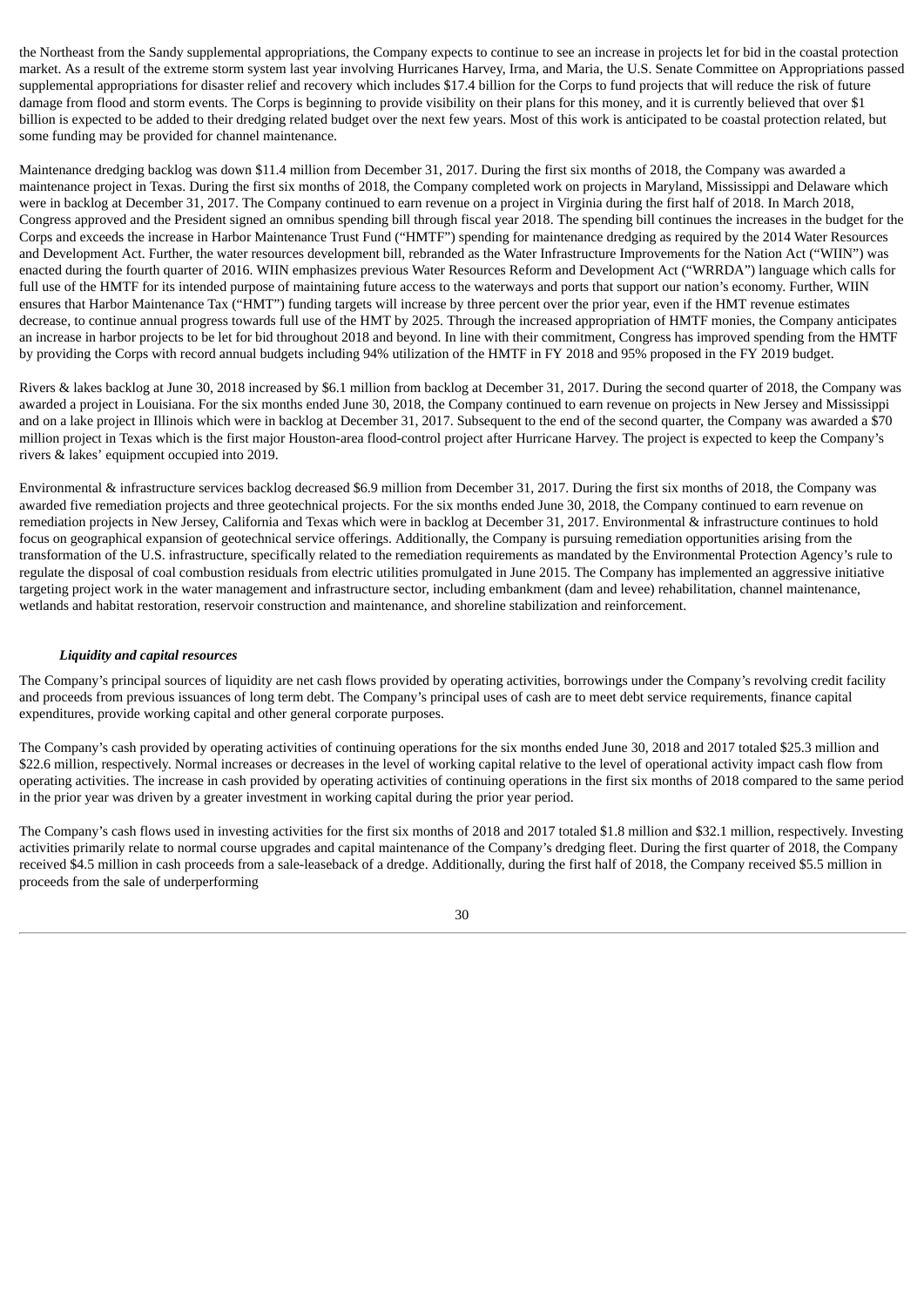and underutilized assets identified through the Company's strategic review. During the six months ended June 30, 2018, the Company spent \$1.7 million on the Company's dual mode articulated tug/barge trailing suction hopper dredge, the *Ellis Island*, compared to \$18.4 million in the same period in the prior year.

The Company's cash flows provided by (used in) financing activities for the six months ended June 30, 2018 and 2017 totaled \$(25.8) million and \$26.6 million, respectively. The decrease in cash provided by financing activities primarily relates to the issuance of the Company's \$325 million of 8% senior notes during the second quarter of 2017. The Company used a portion of the net proceeds to redeem its \$275 million of 7.375% senior notes and repay a portion of the Company's revolver during the six months ended June 30, 2017. The Company also paid \$4.5 million in financing fees on the issuance of the senior notes during the prior year period. Further, the Company had \$24.1 million of repayments on its revolving credit facility during the first six months of 2018 compared to repayments of \$18.1 million during the same period of the prior year.

#### *Credit agreement*

On December 30, 2016, the Company, Great Lakes Dredge & Dock Company, LLC, NASDI Holdings, LLC, Great Lakes Dredge & Dock Environmental, Inc., Great Lakes Environmental & Infrastructure Solutions, LLC and Great Lakes Environmental & Infrastructure, LLC (collectively, the "Credit Parties") entered into a revolving credit and security agreement, as subsequently amended, (the "Credit Agreement") with certain financial institutions from time to time party thereto as lenders, PNC Bank, National Association, as Agent, PNC Capital Markets, CIBC Bank USA, Suntrust Robinson Humphrey, Inc., Capital One, National Association and Bank of America, N.A., as Joint Lead Arrangers and Joint Bookrunners, Texas Capital Bank, National Association, as Syndication Agent and Woodforest National Bank, as Documentation Agent. The Credit Agreement, which replaced the Company's former revolving credit agreement, provides for a senior secured revolving credit facility in an aggregate principal amount of up to \$250 million, subfacilities for the issuance of standby letters of credit up to a \$250 million sublimit and swingline loans up to a \$25 million sublimit. The maximum borrowing capacity under the Credit Agreement is determined by a formula and may fluctuate depending on the value of the collateral included in such formula at the time of determination. The Credit Agreement also includes an increase option that will allow the Company to increase the senior secured revolving credit facility by an aggregate principal amount of up to \$100 million. This increase is subject to lenders providing incremental commitments for such increase, the Credit Parties having adequate borrowing capacity and that no default or event of default exists both before and after giving effect to such incremental commitment increase.

The Credit Agreement also provides for certain actions contemplated in the plan of restructuring with respect to the Company's 2017 and 2018 fiscal years including allowing up to an aggregate of \$20 million of expenses related to the buy-out of operating leases and allowing capital expenditures planned but not incurred by all Credit Parties in fiscal year 2017 to be carried forward to fiscal year 2018; provided that, the aggregate amount of all capital expenditures incurred by all Credit Parties in fiscal years 2017 and 2018 does not exceed \$135 million. Additionally, the Credit Agreement contains acknowledgments and agreements from the Agent and the required lenders with respect to certain EBITDA add-backs for fiscal years 2017 and 2018 described therein. Refer to Note 8, Restructuring charges, in the company's financial statements.

The Credit Agreement contains customary representations and affirmative and negative covenants, including a springing financial covenant that requires the Credit Parties to maintain a fixed charge coverage ratio (ratio of earnings before income taxes, depreciation and amortization, net interest expenses, non-cash charges and losses and certain other non-recurring charges, minus capital expenditures, income and franchise taxes, to net cash interest expense plus scheduled cash principal payments with respect to debt plus restricted payments paid in cash) of not more than 1.10 to 1.00. The Company is required to maintain this ratio if its availability under the Credit Agreement falls below \$31.3 million for five consecutive days or \$25.0 million for one day. The Credit Parties are also restricted in the amount of capital expenditures they may make in each fiscal year. The Credit Agreement also contains customary events of default (including non-payment of principal or interest on any material debt and breaches of covenants) as well as events of default relating to certain actions by the Company's surety bonding providers. The obligations of the Credit Parties under the Credit Agreement will be unconditionally guaranteed, on a joint and several basis, by each existing and subsequently acquired or formed material direct and indirect domestic subsidiary of the Company. Borrowings under the Credit Agreement were or will be used to refinance existing indebtedness under the Company's former revolving credit agreement, refinance existing indebtedness under the Company's former term loan agreement, pay fees and expenses related to the Credit Agreement, finance acquisitions permitted under the Credit Agreement and finance ongoing working capital, and for other general corporate purposes. The Credit Agreement matures on December 30, 2019.

The obligations under the Credit Agreement are secured by substantially all of the assets of the Credit Parties. The outstanding obligations thereunder shall be secured by a valid first priority perfected lien on substantially all of the vessels of the Credit Parties and a valid perfected lien on all domestic accounts receivable and substantially all other assets of the Credit Parties, subject to the permitted liens and interests of other parties (including the Company's surety bonding providers).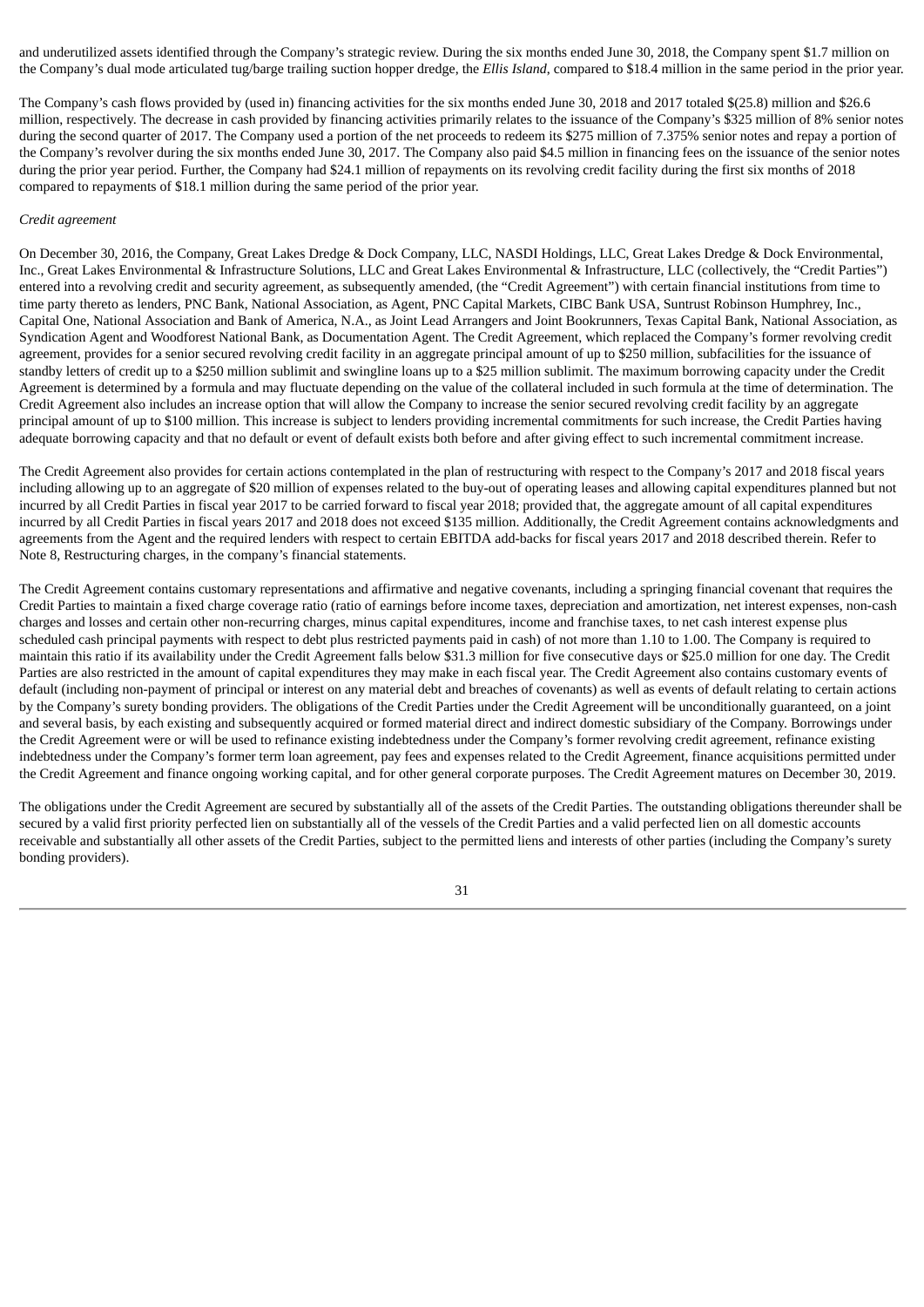Interest on the senior secured revolving credit facility of the Credit Agreement is equal to either a base rate option or LIBOR option, at the Company's election. The base rate option is (1) the base commercial lending rate of PNC Bank, National Association, as publically announced plus (2)(a) an interest margin of 2.0% or (b) after the date on which a borrowing base certificate is required to be delivered under Section 9.2 of the Credit Agreement (commencing with the fiscal quarter ending December 31, 2017, the "Adjustment Date"), an interest margin ranging between 1.5% and 2.0% depending on the quarterly average undrawn availability on the senior secured revolving credit facility. The LIBOR option is the sum of (1) LIBOR and (2)(a) an interest margin of 3.0% or (b) after the Adjustment Date, an interest rate margin ranging between 2.5% to 3.0% per annum depending on the quarterly average undrawn availability on the senior secured revolving credit facility. The Credit Agreement is subject to an unused fee ranging from 0.25% to 0.375% per annum depending on the amount of average daily outstanding under the senior secured revolving credit facility.

As of June 30, 2018, the Company had \$70.9 million of borrowings on the revolver and \$31.6 million of letters of credit outstanding, resulting in \$75.5 million of availability under the Credit Agreement. The availability under the Credit Agreement is suppressed by \$72.0 million as of June 30, 2018 as a result of certain additional limitations set forth in the Credit Agreement.

#### *Surety agreements*

Performance and bid bonds are customarily required for dredging and marine construction projects, as well as some environmental & infrastructure projects. The Company has bonding agreements with Argonaut Insurance Company, Berkley Insurance Company, Chubb Surety and Liberty Mutual Insurance Company, under which the Company can obtain performance, bid and payment bonds. The Company also has outstanding bonds with Travelers Casualty, Surety Company of America and Zurich American Insurance Company ("Zurich"). Bid bonds are generally obtained for a percentage of bid value and amounts outstanding typically range from \$1 million to \$10 million. At June 30, 2018, the Company had outstanding performance bonds totaling approximately \$1,245.1 million, of which \$41.1 million relates to projects from the Company's historical environmental & infrastructure businesses. The revenue value remaining in backlog related to these projects totaled approximately \$498.1 million.

In connection with the sale of our historical demolition business, the Company was obligated to keep in place the surety bonds on pending demolition projects for the period required under the respective contract for a project and issued Zurich a letter of credit related to this exposure. In February 2017, the Company was notified by Zurich of an alleged default triggered on a historical demolition surety performance bond in the aggregate of approximately \$20 million for failure of the contractor to perform in accordance with the terms of a project. In May 2017, Zurich drew upon the letter of credit in the amount of \$20.9 million. In order to fund the draw on the letter of credit, the Company had to increase the borrowings on its revolving credit facility. As the outstanding letters of credit previously reduced our availability under the revolving credit facility, this draw down on our letter of credit does not impact our liquidity or capital availability.

Pursuant to the terms of sale of our historical demolition business, the Company received an indemnification from the buyer for losses resulting from the bonding arrangement. The Company intends to aggressively pursue enforcement of the indemnification provisions if the buyer of the historical demolition business is found to be in default of its obligations. The Company cannot estimate the amount or range of recoveries related to the indemnification or resolution of the Company's responsibilities under the surety bond. The surety bond claim impact has been included in discontinued operations and is discussed in Note 11, Business dispositions, to the Company's condensed consolidated financial statements.

#### *Senior notes*

In May 2017, the Company issued \$325 million in aggregate principal amount of its 8% senior notes ("8% Senior Notes") due May 15, 2022. Approximately \$283 million of the net proceeds from the issuance of the 8% Senior Notes were used to prepay all of the Company's 7.375% senior notes due February 2019, including a tender premium and accrued and unpaid interest. Interest on the 8% Senior Notes is payable semi-annually in arrears on May 15 and November 15 of each year, beginning on November 15, 2017. The 8% Senior Notes are senior unsecured obligations of the Company and will be guaranteed on a senior unsecured basis by the guarantors and any other subsidiary guarantors that from time to time become parties to the indenture. The terms of the indenture, among other things, limit the ability of the Company and its restricted subsidiaries to (i) pay dividends, or make certain other restricted payments or investments; (ii) incur additional indebtedness and issue disqualified stock; (iii) create liens on their assets; (iv) transfer and sell assets; (v) enter into certain business combinations with third parties or into certain other transactions with affiliates; (vi) create restrictions on dividends or other payments by the Company's restricted subsidiaries; and (vii) create guarantees of indebtedness by restricted subsidiaries. These covenants are subject to a number of important limitations and exceptions that are described in the indenture.

*Other*

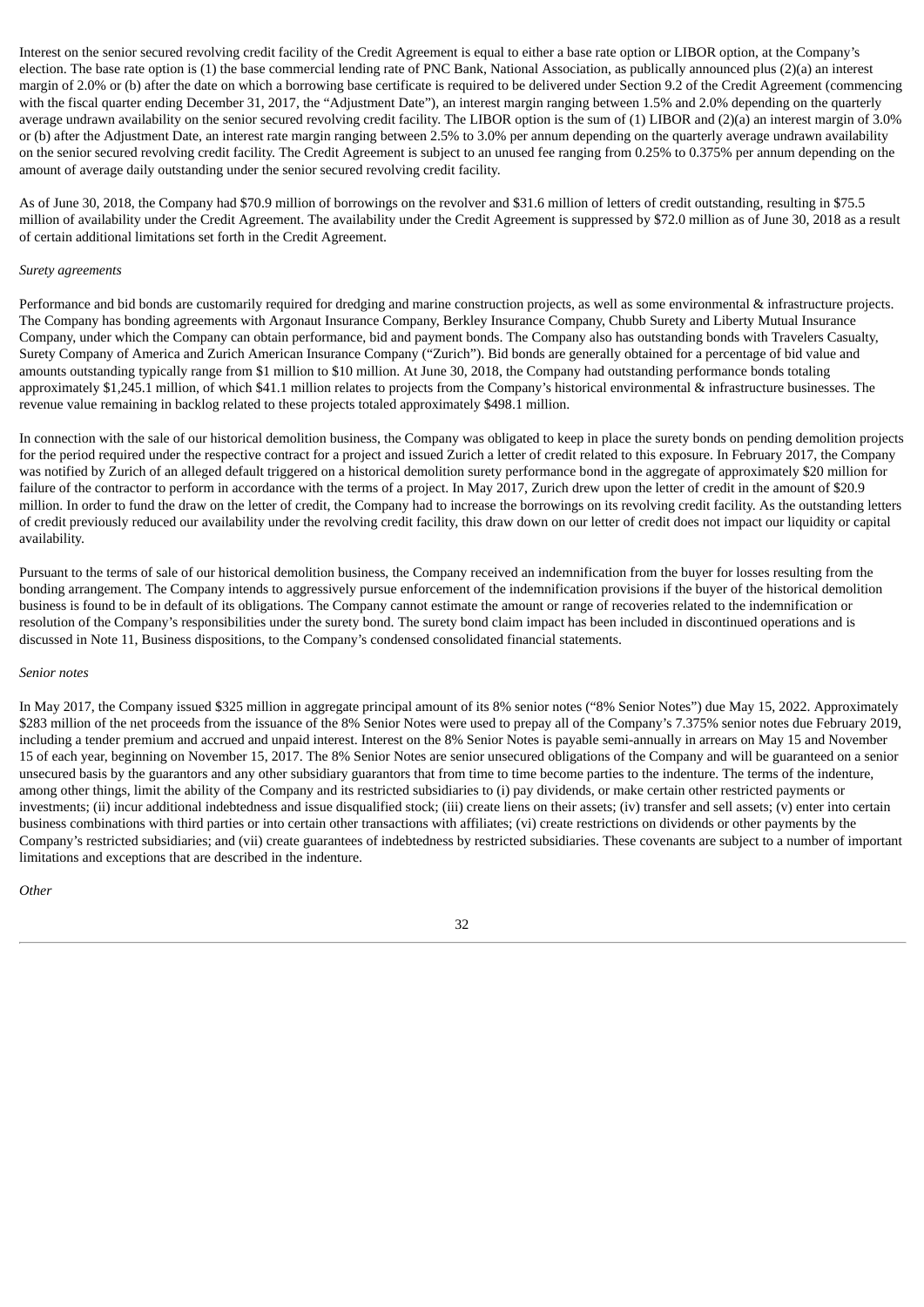The impact of changes in functional currency exchange rates against the U.S. dollar on non-U.S. dollar cash balances, primarily the Australian Dollar, is reflected in the cumulative translation adjustment—net within accumulated other comprehensive loss. Cash held in non-U.S. dollar currencies primarily is used for project-related and other operating costs in those currencies reducing the Company's exposure to future realized exchange gains and losses.

The Company believes its cash and cash equivalents, its anticipated cash flows from operations and availability under its revolving credit facility will be sufficient to fund the Company's operations, capital expenditures and the scheduled debt service requirements for the next twelve months. Beyond the next twelve months, the Company's ability to fund its working capital needs, planned capital expenditures, scheduled debt payments and dividends, if any, and to comply with all the financial covenants under the Credit Agreement and bonding agreement, depends on its future operating performance and cash flows, which in turn, are subject to prevailing economic conditions and to financial, business and other factors, some of which are beyond the Company's control.

#### *Critical accounting policies and estimates*

In preparing its consolidated financial statements, the Company follows GAAP, which is described in Note 1, Basis of presentation, to the Company's December 31, 2017 Consolidated Financial Statements included on Form 10-K. The application of these principles requires significant judgments or an estimation process that can affect the results of operations, financial position and cash flows of the Company, as well as the related footnote disclosures. The Company continually reviews its accounting policies and financial information disclosures. Except as noted in Note 1, Basis of presentation, of the company's financial statements, there have been no material changes in the Company's critical accounting policies or estimates since December 31, 2017.

#### <span id="page-32-0"></span>**Item 3. Quantitative and Qualitative Disclosures about Market Risk.**

The market risk of the Company's financial instruments as of June 30, 2018 has not materially changed since December 31, 2017. The market risk profile of the Company on December 31, 2017 is disclosed in Item 7A. "Quantitative and Qualitative Disclosures about Market Risk" of the Company's Annual Report on Form 10-K for the year ended December 31, 2017.

#### **Item 4. Controls and Procedures.**

#### <span id="page-32-1"></span>*a) Evaluation of disclosure controls and procedures.*

Our management, with the participation of our Chief Executive Officer and Chief Financial Officer, evaluated the effectiveness of the Company's disclosure controls and procedures, as required by Rule 13a-15(b) and 15d-15(b) under the Securities Exchange Act of 1934 (the "Exchange Act") as of June 30, 2018. Our disclosure controls and procedures are designed to ensure that information required to be disclosed in the reports that we file or submit under the Exchange Act a) is accumulated and communicated to our management, including our Chief Executive Officer and Chief Financial Officer, as appropriate to allow timely decisions regarding disclosure and b) is recorded, processed, summarized and reported within the time periods specified in the SEC's rules and forms.

Our Chief Executive Officer and Chief Financial Officer concluded that our disclosure controls and procedures were effective as of June 30, 2018 in providing such a reasonable assurance.

#### *b) Changes in internal control over financial reporting.*

There have been no changes in our internal control over financial reporting (as defined in Rule 13a-15(f) under the Exchange Act) during the fiscal quarter ended June 30, 2018 that have materially affected, or are reasonably likely to materially affect, our internal control over financial reporting.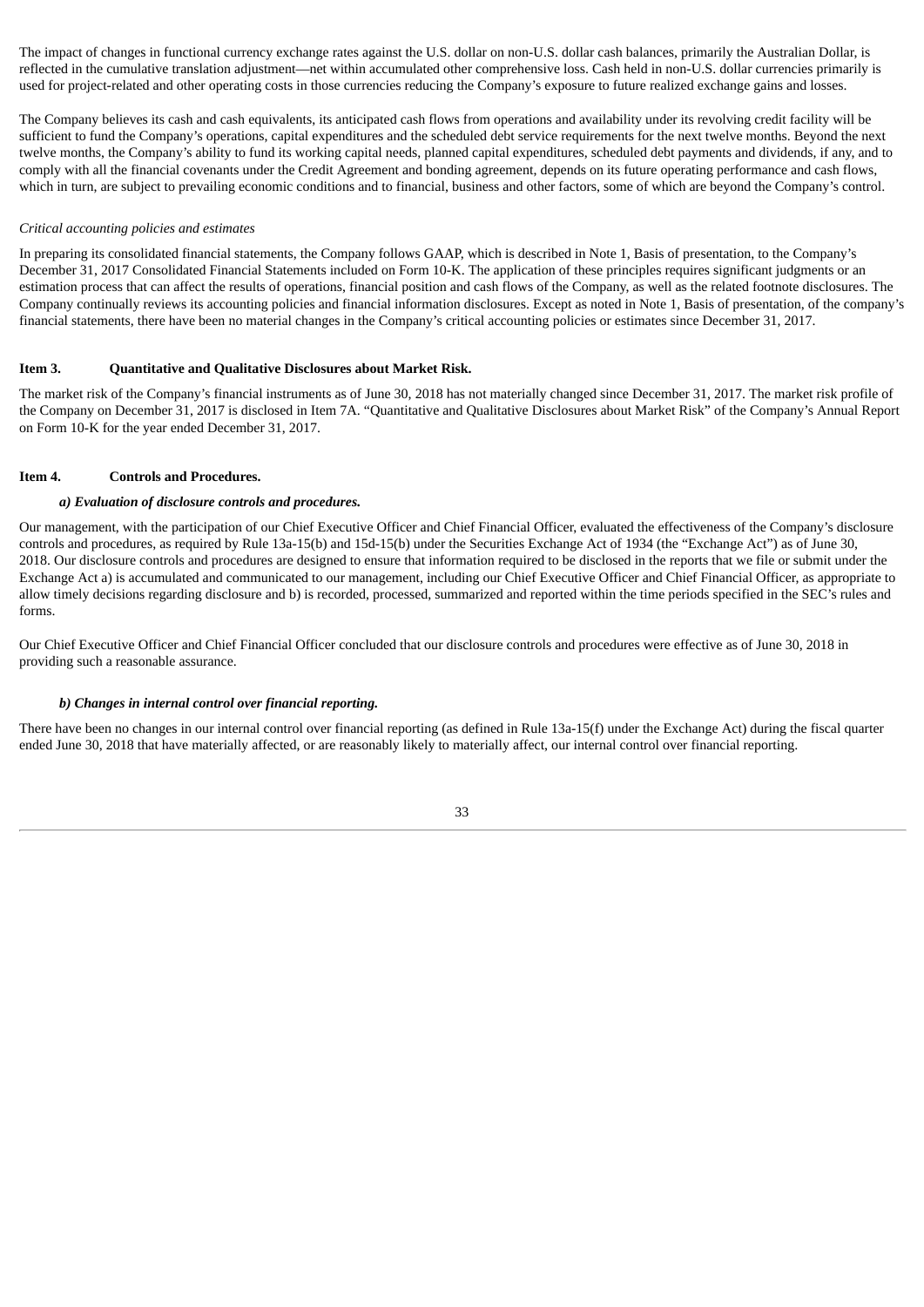#### **PART II — Other Information**

#### <span id="page-33-1"></span><span id="page-33-0"></span>**Item 1. Legal Proceedings.**

See Note 9, Commitments and contingencies, in the Notes to Condensed Consolidated Financial Statements.

#### <span id="page-33-2"></span>**Item 1A. Risk Factors.**

There have been no material changes, except for the following, during the six months ended June 30, 2018 to the risk factors previously disclosed in Item 1A. "Risk Factors" in the Company's Annual Report on Form 10-K for the year ended December 31, 2017.

#### New tariffs have resulted in increased prices and could adversely affect our business operations, revenues and profits.

Recently, the United States imposed Section 232 tariffs on certain steel and aluminum products, such as imported dredge-related machinery and pipes. These tariffs have increased the prices of these inputs. Increased prices for imported steel and aluminum products have lead domestic sellers to respond with marketbased increases to prices for such inputs as well. We cannot be sure of the ultimate effect such tariffs or any additional tariffs will have on our operating profits. If we are not able to pass these price increases on to our customers or to secure adequate alternative sources for such inputs on a timely basis, the tariffs may have a material adverse effect on our business operations, revenues and profits.

#### <span id="page-33-3"></span>**Item 2. Unregistered Sales of Equity Securities and Use of Proceeds.**

None.

#### <span id="page-33-4"></span>**Item 3. Defaults Upon Senior Securities.**

None.

## <span id="page-33-5"></span>**Item 4. Mine Safety Disclosures.**

Not applicable.

#### <span id="page-33-6"></span>**Item 5. Other Information**

None.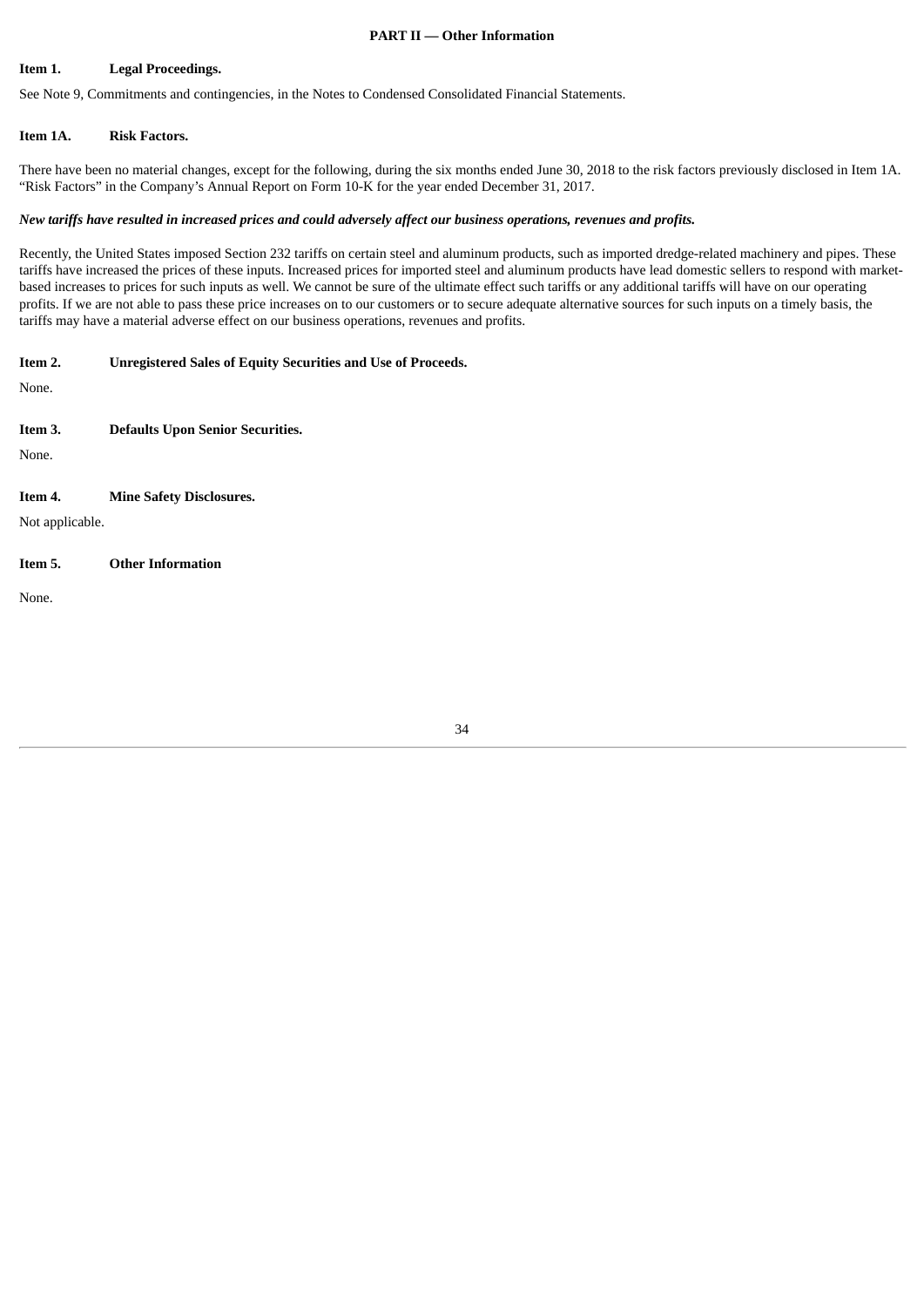- <span id="page-34-0"></span>[31.1](#page-36-0) Certification Pursuant to Rules 13a-14 and 15d-14 under the Securities Exchange Act of 1934, as Adopted Pursuant to Section 302 of the Sarbanes-Oxley Act of 2002. \*
- [31.2](#page-37-0) Certification Pursuant to Rules 13a-14 and 15d-14 under the Securities Exchange Act of 1934, as Adopted Pursuant to Section 302 of the Sarbanes-Oxley Act of 2002. \*
- [32.1](#page-38-0) Certification Pursuant to 18 U.S.C. Section 1350, as Adopted Pursuant to Section 906 of the Sarbanes-Oxley Act of 2002. \*\*
- [32.2](#page-39-0) Certification Pursuant to 18 U.S.C. Section 1350, as Adopted Pursuant to Section 906 of the Sarbanes-Oxley Act of 2002. \*\*
- 101.INS XBRL Instance Document. \*
- 101.SCH XBRL Taxonomy Extension Schema. \*
- 101.CAL XBRL Taxonomy Extension Calculation Linkbase. \*
- 101.DEF XBRL Taxonomy Extension Definition Linkbase. \*
- 101.LAB XBRL Taxonomy Extension Label Linkbase. \*
- 101.PRE XBRL Taxonomy Extension Presentation Linkbase. \*
- \* Filed herewith

\*\* Furnished herewith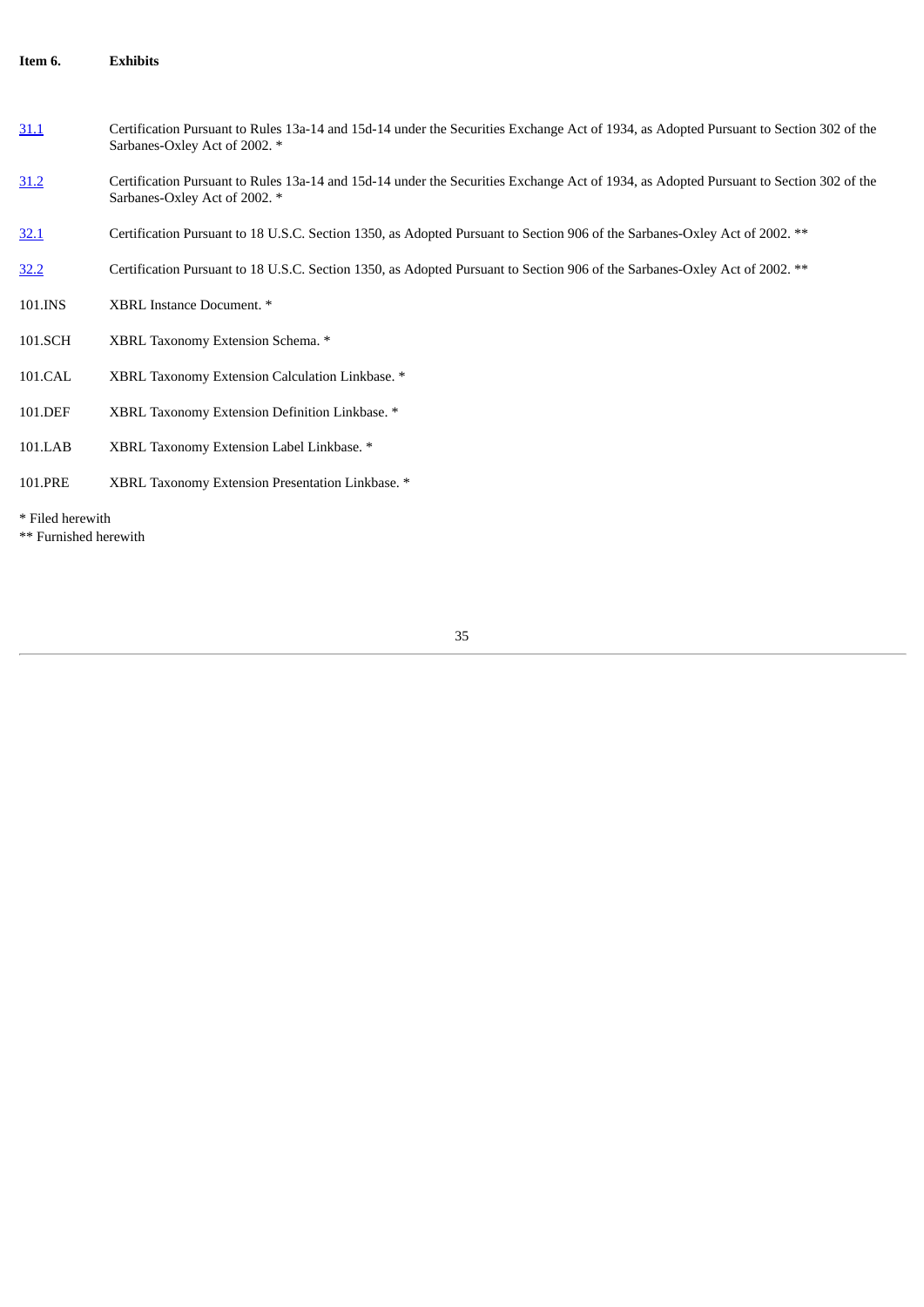## <span id="page-35-0"></span>**SIGNATURE**

Pursuant to the requirements of the Securities Exchange Act of 1934, the registrant has duly caused this report to be signed on its behalf by the undersigned thereunto duly authorized.

> Great Lakes Dredge & Dock Corporation (registrant)

By: /s/ Mark W. Marinko

**Mark W. Marinko Senior Vice President and Chief Financial Officer (Principal Financial and Accounting Officer and Duly Authorized Officer)**

Date: August 1, 2018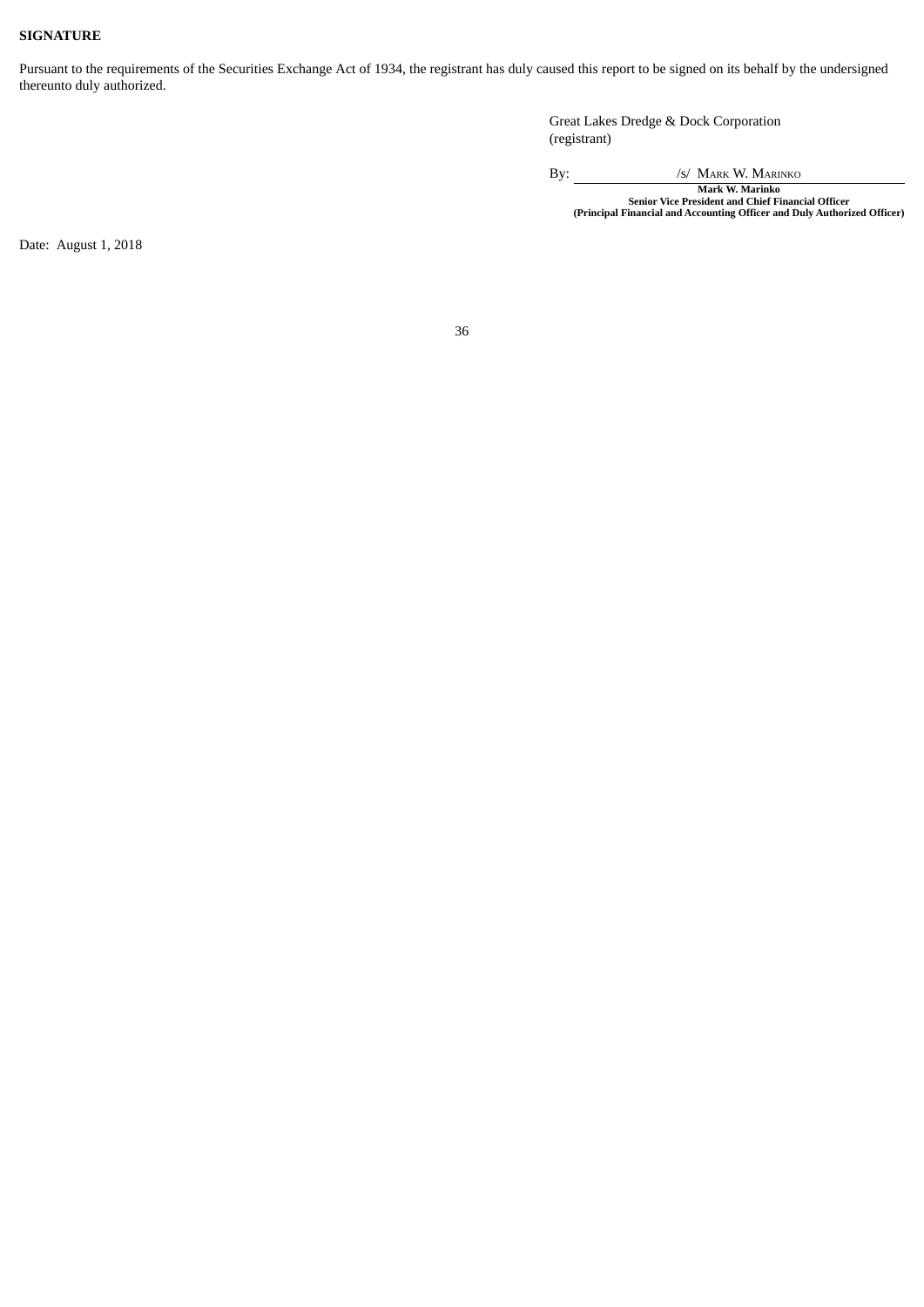## **CERTIFICATIONS PURSUANT TO SECTION 302 OF THE SARBANES-OXLEY ACT OF 2002**

#### <span id="page-36-0"></span>**CERTIFICATION**

I, Lasse J. Petterson, certify that:

- 1. I have reviewed this quarterly report on Form 10-Q of Great Lakes Dredge & Dock Corporation;
- 2. Based on my knowledge, this report does not contain any untrue statement of a material fact or omit to state a material fact necessary to make the statements made, in light of the circumstances under which such statements were made, not misleading with respect to the period covered by this report;
- 3. Based on my knowledge, the financial statements, and other financial information included in this report, fairly present in all material respects the financial condition, results of operations and cash flows of the registrant as of, and for, the periods presented in this report;
- 4. The registrant's other certifying officer and I are responsible for establishing and maintaining disclosure controls and procedures (as defined in Exchange Act Rules 13a-15(e) and 15d-15(e)) and internal control over financial reporting (as defined in Exchange Act Rules 13a-15(f) and 15d-15(f)) for the registrant and have:
	- (a) Designed such disclosure controls and procedures, or caused such disclosure controls and procedures to be designed under our supervision, to ensure that material information relating to the registrant, including its consolidated subsidiaries, is made known to us by others within those entities, particularly during the period in which this report is being prepared;
	- (b) Designed such internal control over financial reporting, or caused such internal control over financial reporting to be designed under our supervision, to provide reasonable assurance regarding the reliability of financial reporting and the preparation of financial statements for external purposes in accordance with generally accepted accounting principles;
	- (c) Evaluated the effectiveness of the registrant's disclosure controls and procedures and presented in this report our conclusions about the effectiveness of the disclosure controls and procedures, as of the end of the period covered by this report based on such evaluation; and
	- (d) Disclosed in this report any change in the registrant's internal control over financial reporting that occurred during the registrant's most recent fiscal quarter (the registrant's fourth fiscal quarter in the case of an annual report) that has materially affected, or is reasonably likely to materially affect, the registrant's internal control over financial reporting; and
- 5. The registrant's other certifying officer and I have disclosed, based on our most recent evaluation of internal control over financial reporting, to the registrant's auditors and the audit committee of the registrant's board of directors (or persons performing the equivalent functions):
	- (a) All significant deficiencies and material weaknesses in the design or operation of internal control over financial reporting which are reasonably likely to adversely affect the registrant's ability to record, process, summarize and report financial information; and
	- (b) Any fraud, whether or not material, that involves management or other employees who have a significant role in the registrant's internal control over financial reporting.

Date: August 1, 2018

/s/ LASSE J. PETTERSON Lasse J. Petterson Chief Executive Officer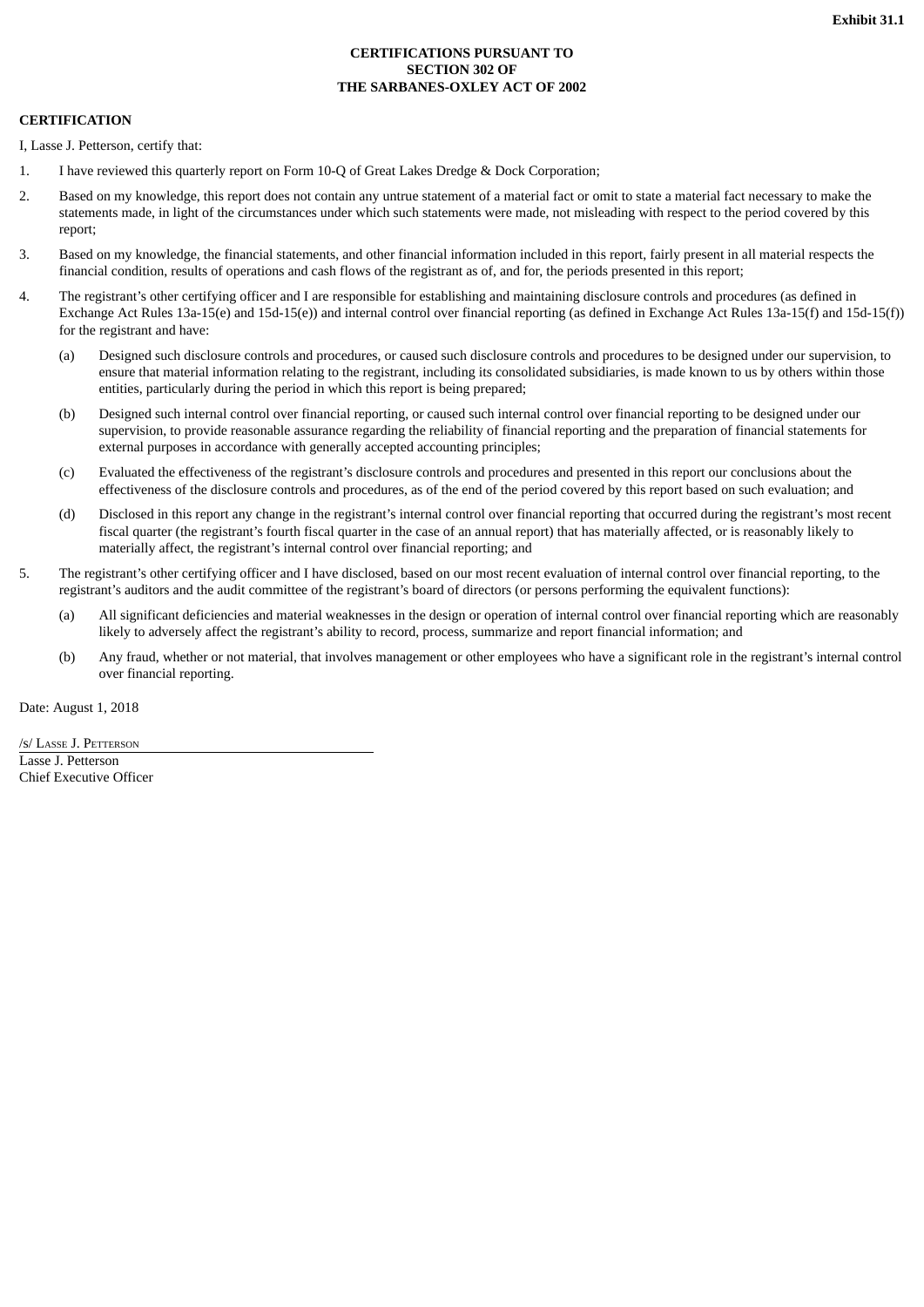## **CERTIFICATIONS PURSUANT TO SECTION 302 OF THE SARBANES-OXLEY ACT OF 2002**

#### <span id="page-37-0"></span>**CERTIFICATION**

I, Mark W. Marinko, certify that:

- 1. I have reviewed this quarterly report on Form 10-Q of Great Lakes Dredge & Dock Corporation;
- 2. Based on my knowledge, this report does not contain any untrue statement of a material fact or omit to state a material fact necessary to make the statements made, in light of the circumstances under which such statements were made, not misleading with respect to the period covered by this report;
- 3. Based on my knowledge, the financial statements, and other financial information included in this report, fairly present in all material respects the financial condition, results of operations and cash flows of the registrant as of, and for, the periods presented in this report;
- 4. The registrant's other certifying officer and I are responsible for establishing and maintaining disclosure controls and procedures (as defined in Exchange Act Rules 13a-15(e) and 15d-15(e)) and internal control over financial reporting (as defined in Exchange Act Rules 13a-15(f) and 15d-15(f)) for the registrant and have:
	- (a) Designed such disclosure controls and procedures, or caused such disclosure controls and procedures to be designed under our supervision, to ensure that material information relating to the registrant, including its consolidated subsidiaries, is made known to us by others within those entities, particularly during the period in which this report is being prepared;
	- (b) Designed such internal control over financial reporting, or caused such internal control over financial reporting to be designed under our supervision, to provide reasonable assurance regarding the reliability of financial reporting and the preparation of financial statements for external purposes in accordance with generally accepted accounting principles;
	- (c) Evaluated the effectiveness of the registrant's disclosure controls and procedures and presented in this report our conclusions about the effectiveness of the disclosure controls and procedures, as of the end of the period covered by this report based on such evaluation; and
	- (d) Disclosed in this report any change in the registrant's internal control over financial reporting that occurred during the registrant's most recent fiscal quarter (the registrant's fourth fiscal quarter in the case of an annual report) that has materially affected, or is reasonably likely to materially affect, the registrant's internal control over financial reporting; and
- 5. The registrant's other certifying officer and I have disclosed, based on our most recent evaluation of internal control over financial reporting, to the registrant's auditors and the audit committee of the registrant's board of directors (or persons performing the equivalent functions):
	- (a) All significant deficiencies and material weaknesses in the design or operation of internal control over financial reporting which are reasonably likely to adversely affect the registrant's ability to record, process, summarize and report financial information; and
	- (b) Any fraud, whether or not material, that involves management or other employees who have a significant role in the registrant's internal control over financial reporting.

Date: August 1, 2018

/s/ MARK W. MARINKO Mark W. Marinko Senior Vice President and Chief Financial Officer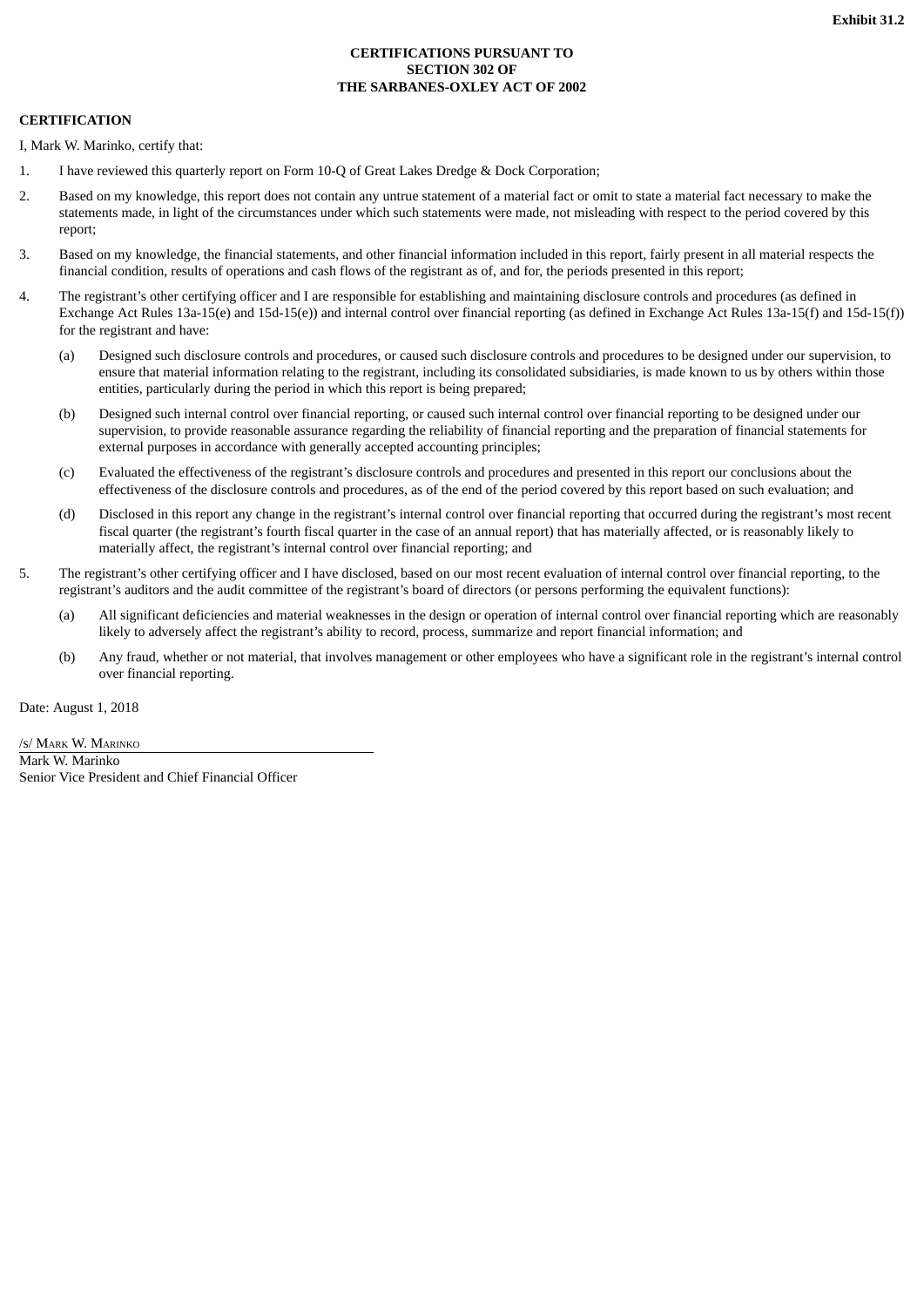#### **CERTIFICATION PURSUANT TO 18 U.S.C. SECTION 1350, AS ADOPTED PURSUANT TO SECTION 906 OF THE SARBANES-OXLEY ACT OF 2002**

<span id="page-38-0"></span>In connection with the Quarterly Report of Great Lakes Dredge & Dock Corporation (the "Company") on Form 10-Q for the period ended June 30, 2018, as filed with the Securities and Exchange Commission on the date hereof (the "Report"), I, Lasse J. Petterson, Chief Executive Officer of the Company, certify pursuant to 18 U.S.C. Section 1350, as adopted pursuant to Section 906 of the Sarbanes-Oxley Act of 2002, that to my knowledge:

(1) The Report fully complies with the requirements of Section 13(a) or Section 15(d) of the Securities Exchange Act of 1934, as amended; and

(2) The information contained in the Report fairly presents, in all material respects, the financial condition and results of operations of the Company.

This certification accompanies the Report pursuant to Section 906 of the Sarbanes-Oxley Act of 2002 and shall not, except to the extent required by the Sarbanes-Oxley Act of 2002, be deemed filed by Great Lakes Dredge & Dock Corporation for purposes of Section 18 of the Securities Exchange Act of 1934, as amended.

/s/ LASSE J. PETTERSON Lasse J. Petterson Chief Executive Officer

Date: August 1, 2018

A signed original of this written statement required by Section 906, or other document authenticating, acknowledging, or otherwise adopting the signature that appears in typed form within the electronic version of this written statement required by Section 906, has been provided to Great Lakes Dredge & Dock Corporation and will be retained by Great Lakes Dredge & Dock Corporation and furnished to the Securities and Exchange Commission or its staff upon request.